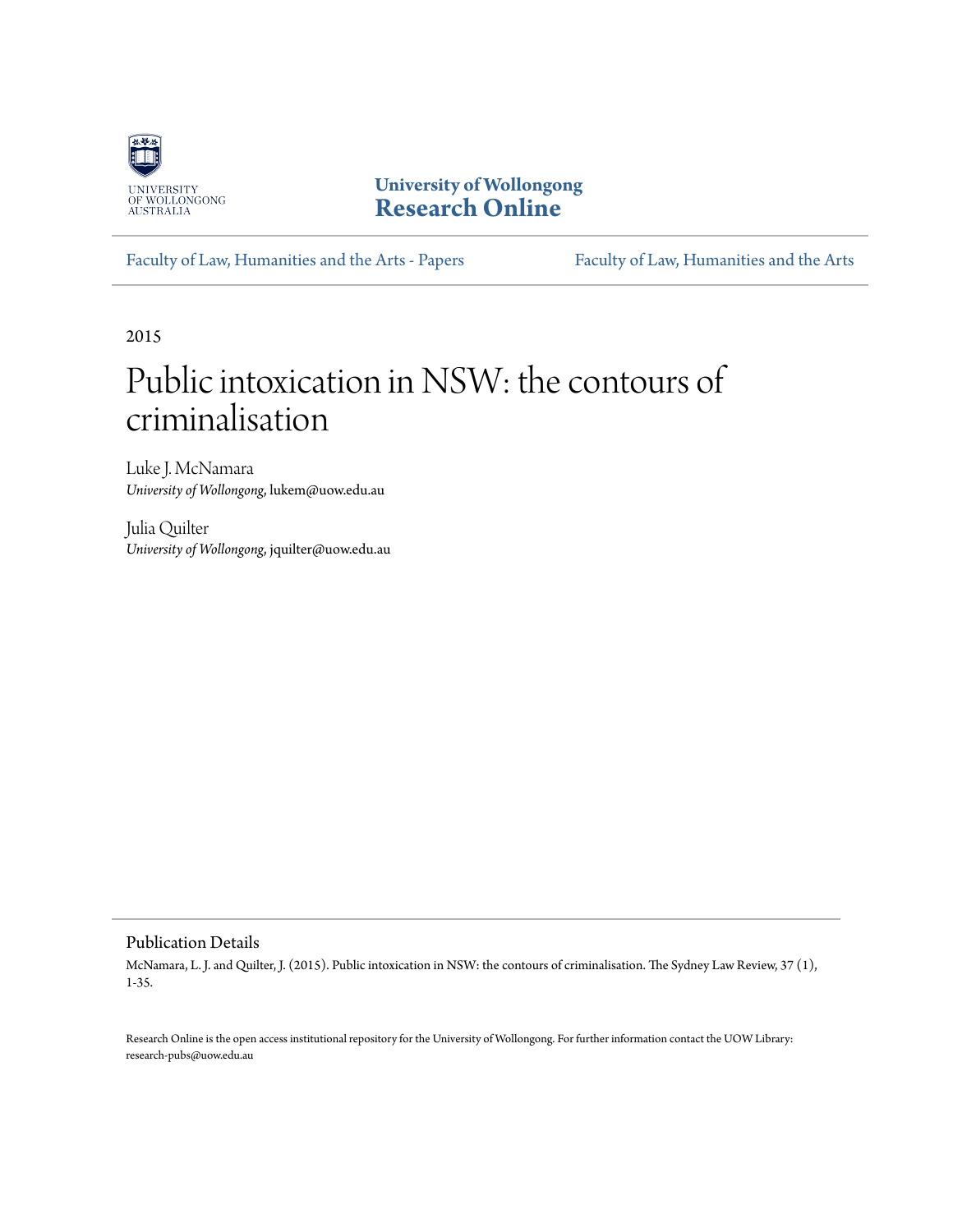# Public intoxication in NSW: the contours of criminalisation

#### **Abstract**

This article traces the history of the regulation of public intoxication in New South Wales (NSW) from the early 1800s to the present. We argue that although the formal legal status of public drunkenness and drinking has changed over time, and although different approaches have been prominent at different points in the history of NSW, public intoxication has been consistently and continuously criminalised for almost two centuries, despite official 'decriminalisation' in 1979. Shifts in regulatory modalities — including offence definitions, police powers, the involvement of local councils and enforcement practices — have been associated with significant changes in how the nature of the problem of public intoxication is conceived and how the persona of the 'public drunk' is constructed. Perceived at different times as immoral, annoying and pitiable, most recently, individuals who are intoxicated in public are increasingly seen as 'dangerous' and as posing a risk to other members of the community. The threat to public safety and the fear that innocent members of the public might be subjected to random violence have become major drivers of policymaking and law reform in this area, and have produced a less forgiving and more punitive approach to public intoxication.

#### **Keywords**

contours, criminalisation, nsw, public, intoxication

#### **Disciplines**

Arts and Humanities | Law

#### **Publication Details**

McNamara, L. J. and Quilter, J. (2015). Public intoxication in NSW: the contours of criminalisation. The Sydney Law Review, 37 (1), 1-35.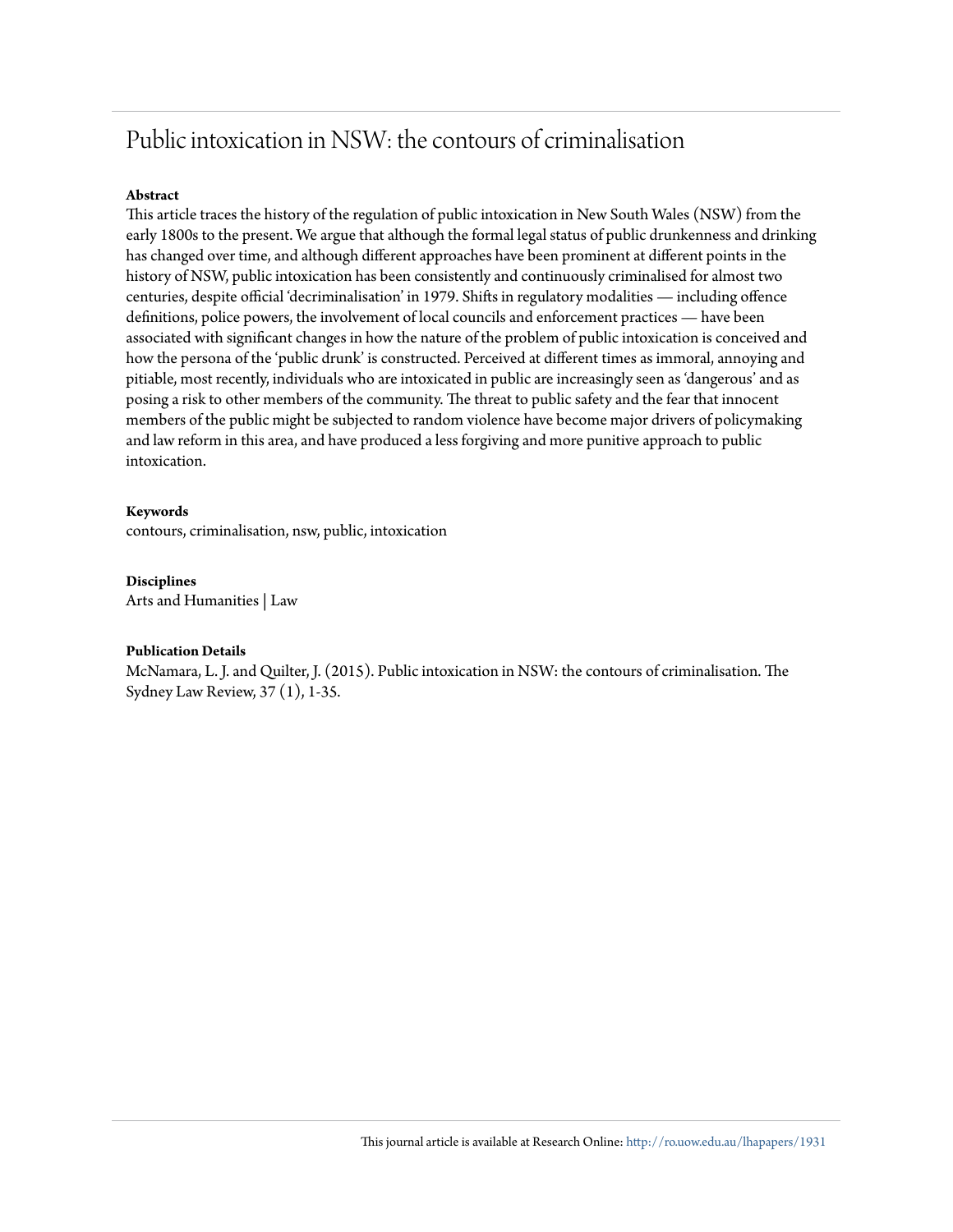# *Public Intoxication in NSW: The Contours of Criminalisation*

# **Luke McNamara and Julia Quilter†**

#### *Abstract*

This article traces the history of the regulation of public intoxication in New South Wales (NSW) from the early 1800s to the present. We argue that although the formal legal status of public drunkenness and drinking has changed over time, and although different approaches have been prominent at different points in the history of NSW, public intoxication has been consistently and continuously criminalised for almost two centuries, despite official 'decriminalisation' in 1979. Shifts in regulatory modalities — including offence definitions, police powers, the involvement of local councils and enforcement practices — have been associated with significant changes in how the nature of the problem of public intoxication is conceived and how the persona of the 'public drunk' is constructed. Perceived at different times as immoral, annoying and pitiable, most recently, individuals who are intoxicated in public are increasingly seen as 'dangerous' and as posing a risk to other members of the community. The threat to public safety and the fear that innocent members of the public might be subjected to random violence have become major drivers of policymaking and law reform in this area, and have produced a less forgiving and more punitive approach to public intoxication.

### **I Introduction**

 

In recent years, the problem of 'alcohol-fuelled violence' has been the subject of intense media scrutiny, and the trigger for a number of significant changes to New South Wales (NSW) criminal laws<sup>1</sup> and liquor licensing laws.<sup>2</sup> Much of the attention has focused on the dangers posed by young men who, while drunk in public, engage in random attacks, sometimes with fatal consequences.<sup>3</sup> In this article, we locate these contemporary debates and legal developments in the

Professor, School of Law, University of Wollongong, Wollongong, Australia. Email: lukem@uow.edu.au.

<sup>†</sup> Senior Lecturer, School of Law, University of Wollongong, Wollongong, Australia. Email: jquilter@uow.edu.au.

See Julia Quilter, 'One Punch Laws, Mandatory Minimums and "Alcohol-Fuelled" as an Aggravated Factor: Implications for NSW Criminal Law' (2014) 3(1) *International Journal for Crime, Justice and Social Democracy* 81. 2

Lenny Roth, 'Liquor Licensing Restrictions to Address Alcohol-related Violence in NSW: 2008 to 2014' (Research Paper E-Brief No 4/2014, NSW Parliamentary Research Service, Parliament of New South Wales, 2014).

Julia Quilter, 'Responses to the Death of Thomas Kelly: Taking Populism Seriously' (2013) 24(3) *Current Issues in Criminal Justice* 439; Julia Quilter, 'The Thomas Kelly Case: Why a "One Punch" Law is not the Answer' (2014) 38(1) *Criminal Law Journal* 16.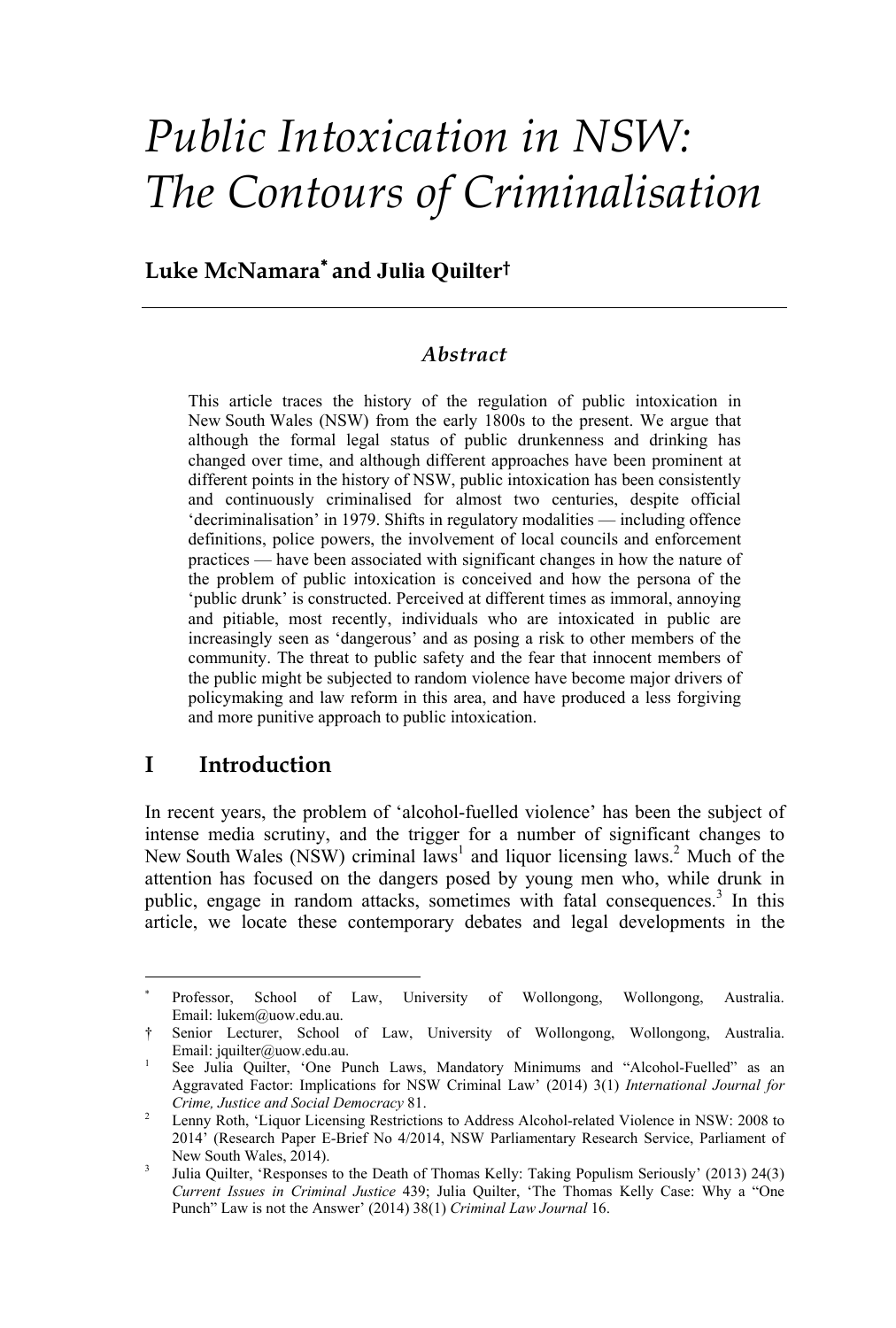2 SYDNEY LAW REVIEW [VOL 37:1

broader context of the history of the criminalisation of public intoxication<sup>4</sup> in NSW. A historicised approach<sup>5</sup> reminds us that although there is a tendency to regard current risks, anxieties and regulatory urges about public intoxication as unprecedented, this is not the case. Public drunkenness and associated disorder has been a preoccupation of governments since the early days of the NSW colony. While constant, the preoccupation has not been static.

This article tracks, from the  $19<sup>th</sup>$  century to the present, the ways in which drunkenness and drinking in public places have been regulated in NSW.<sup>6</sup> We show that the criminalisation of public intoxication in NSW has taken a multiplicity of forms over time. It has included the creation of various criminal and regulatory offences and police powers, and different enforcement practices heavily influenced by local exercises of discretion. Shifts over time have been associated with important changes in how the nature of the problem of public intoxication is conceived and how the persona of the 'public drunk' is constructed. As a case study of criminalisation as a tool of public policy, the history of the regulation of public intoxication in NSW offers a powerful illustration that how a problem is framed is an important driver of the choice of policy and legal responses.<sup>7</sup> As Althaus, Bridgman and Davis observe, '[t]he importance of narratives in political discourse should not be underestimated<sup>5</sup>.<sup>8</sup> Equally, the construction of regulatory subjects ('public drunks') is an important dimension of knowledge formation about law's parameters and legitimacy.<sup>9</sup>

At intervals (often overlapping), the problem of public drunkenness has been variously characterised as one of inherent criminality, morality, race (specifically, Aboriginality), class, drug-dependence, welfare, risk and danger. We

<sup>4</sup> We will generally use the term 'public intoxication' to refer to the primary subject of the article. However, we are conscious that the official adoption of this terminology is a relatively recent development, and that changes in the legislation language and policy discourse used to describe the fact that a person is affected by alcohol (or other drugs) while in a public place (eg 'public drunk' or 'intoxicated person') are an important part of the story of the changing nature of the regulation of public intoxication over time. 5

See also Daryl Brown, 'History's Challenge to Criminal Law Theory' (2009) 3 *Criminal Law and*  Philosophy<sup>271</sup>.

We have resisted the temptation to attempt a national overview of the history of public intoxication regulation and drinking in Australia. Although there are a number of generally common themes, and although most of the mechanisms employed in NSW have been employed in some form in some other states and territories, we believe that the comprehensive and deep treatment that jurisdiction-specific studies (such as this one) allow is an important part of the larger agenda (for us and others) of mapping the contours of criminalisation: see Luke McNamara, 'Criminalisation Research in Australia: Building a Foundation for Normative Theorising and Principled Law Reform' in Arlie Loughnan and Thomas Crofts (eds) *Criminalisation and Criminal Responsibility in Australia* (Oxford University Press, 2015). At intervals, we will make brief reference to comparable legislation in other parts of Australia. We note that Greg Swensen is currently completing a major study in Western Australia: see Greg Swensen, 'Approaches to Managing Public Drunkenness in Western Australia, 1900 to 2010<sup>7</sup> (Paper presented at the 37<sup>th</sup> Annual Alcohol Epidemiology Symposium of the Kettil Bruun Society, Melbourne, 11–15 April, 2011). 7

Carol Lee Bacchi, *Analysing Policy. What's the Problem Represented to be?* (Pearson Australia,  $2009$ ).

Catherine Althaus, Peter Bridgman and Glyn Davis, *The Australian Policy Handbook* (Allen & Unwin,  $5^{th}$  ed, 2013) 41.

On positioning and knowledge, see Margaret Davies, 'Ethics and Methodology in Legal Theory: A (Personal) Research Anti-Manifesto' (2002) 6(1) *Law Text Culture* 7.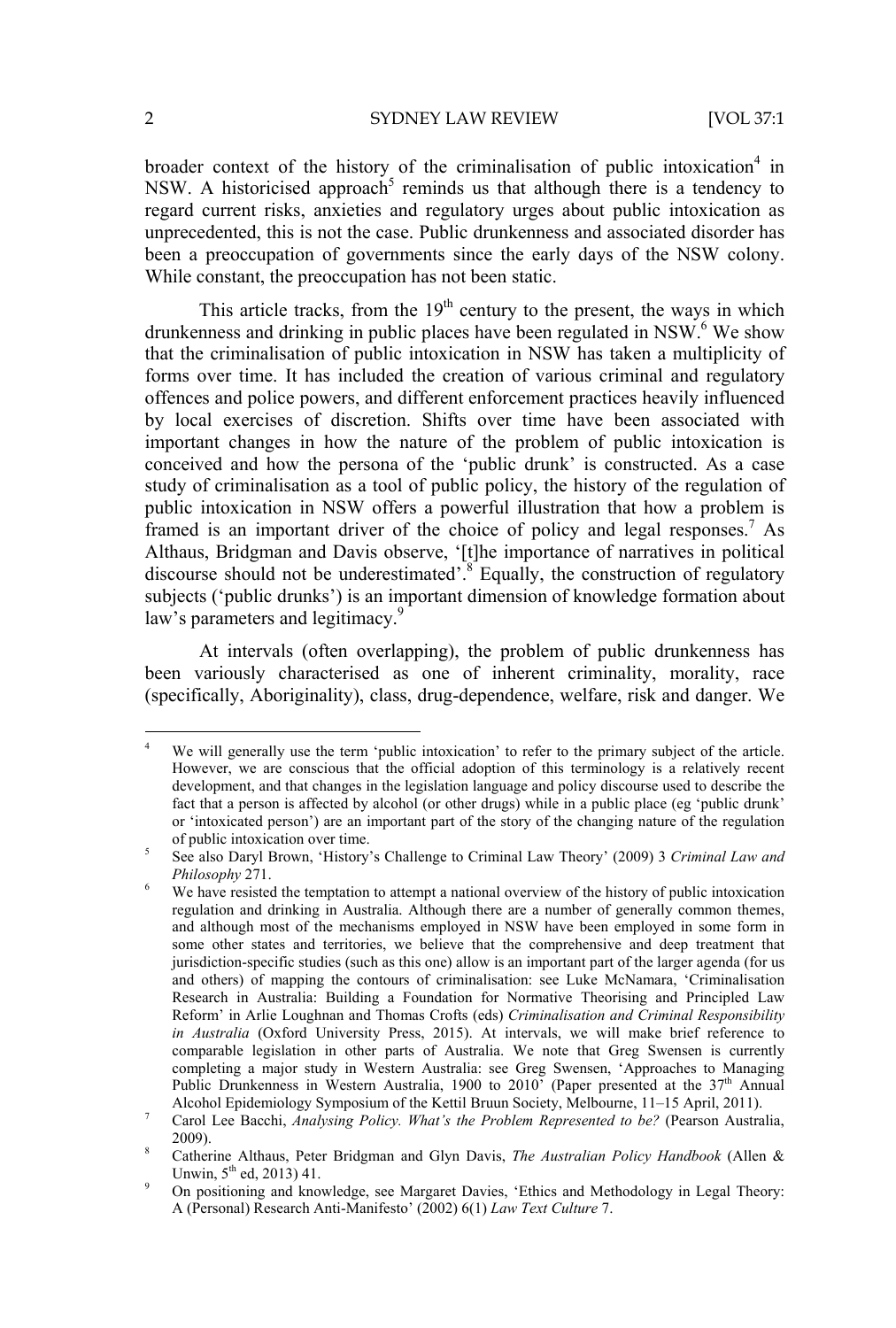argue that these frames have influenced the shape of criminalisation in this area, but that the fact of criminalisation has been continuous, even during periods of official 'decriminalisation'. Without underestimating the symbolic importance of moments when crimes are removed from the statute books, we argue that it is necessary to examine critically the consequences of such moves, including the nature and effect of regulatory techniques that are deployed to fill the 'void' left by  $decription<sup>10</sup>$ 

This paradox can be explained in at least three ways. First, there is a disconnect between the law on the books and the law in practice, including departures that result from pragmatic operational (mis)understandings of the law. Second, even as the formal status of public intoxication has shifted from criminalisation to decriminalisation to forms of re-criminalisation, police have consistently been vested with the power to intervene and remove intoxicated persons from public spaces. Third, a key part of the story of the 'evolution' of the State's regulation of public intoxication is the hybridity of the criminalisation, blending substantive offences and coercive police powers. One of the consequences of the growth of coercive police powers, in preference to substantive offences, is reduced opportunities for targeted individuals to contest the legitimacy of police intervention in relation to their presence and behaviour in public. This phenomenon is not unique to public intoxication and applies to a range of antisocial and other behaviours considered unacceptable in public places.<sup>11</sup>

In addition to warranting attention in its own right, the history of the treatment of public drinking and public drunkenness by the criminal law and the police since the 19<sup>th</sup> century provides a good vehicle for demonstrating the nature and virtue of a wider agenda for grounded and contextualised criminalisation research, of the sort advocated by leading criminal law scholars,<sup>12</sup> including for the purpose of grounding and interrogating normative judgments about overcriminalisation.<sup>13</sup> As Lacey has explained:

<sup>10</sup> Feeley's classic notion of 'the process as punishment' resonates here: Malcolm Feeley, *The Process is the Punishment: Handling Cases in a Lower Criminal Court* (Russell Sage Foundation, 1979). Note that being intoxicated in a public place remains a criminal offence in Queensland and

Victoria: *Summary Offences Act 2005* (Qld) s 10; *Summary Offences Act 1966* (Vic) s 13.<br><sup>11</sup> See generally, David Brown et al, *Criminal Laws: Materials and Commentary on Criminal Law and Process of New South Wales (Fede* 

<sup>&</sup>lt;sup>12</sup> See, eg, David Brown, 'Criminalisation and Normative Theory' (2013) 25(2) *Current Issues in Criminal Justice* 605; Ngaire Naffine, 'Human Agents in Criminal Law and its Scholarship' (2011) 35 *Criminal Law Journal* 51.

<sup>35</sup>*Criminal Law Journal* 51. 13 Douglas Husak, *Overcriminalization: The Limits of the Criminal Law* (Oxford University Press, 2008); Andrew Ashworth, 'Conceptions of Overcriminalisation' (2008) 5(2) *Ohio State Journal of Criminal Law* 407; Antony Duff, 'Theorizing Criminal Law: A 25th Anniversary Essay' (2005) 25(3) *Oxford Journal of Legal Studies* 353; Antony Duff et al (eds), The *Boundaries of the Criminal Law* (Oxford University Press, 2010); Lucia Zedner and Julian Roberts (eds), *Principles and Values in Criminal Law and Criminal Justice* (Oxford University Press, 2012); Carl Lauterwein, *The Limits of Criminal Law: A Comparative Analysis of Approaches to Legal Theorizing* (Ashgate, 2010); Bernadette McSherry, Alan Norrie and Simon Bronitt (eds), *Regulating Deviance: The Redirection of Criminalisation and the Futures of Criminal Law* (Hart Publishing, 2009); Dennis Baker, *The Right Not to be Criminalized: Demarcating Criminal Law's Authority* (Ashgate, 2011).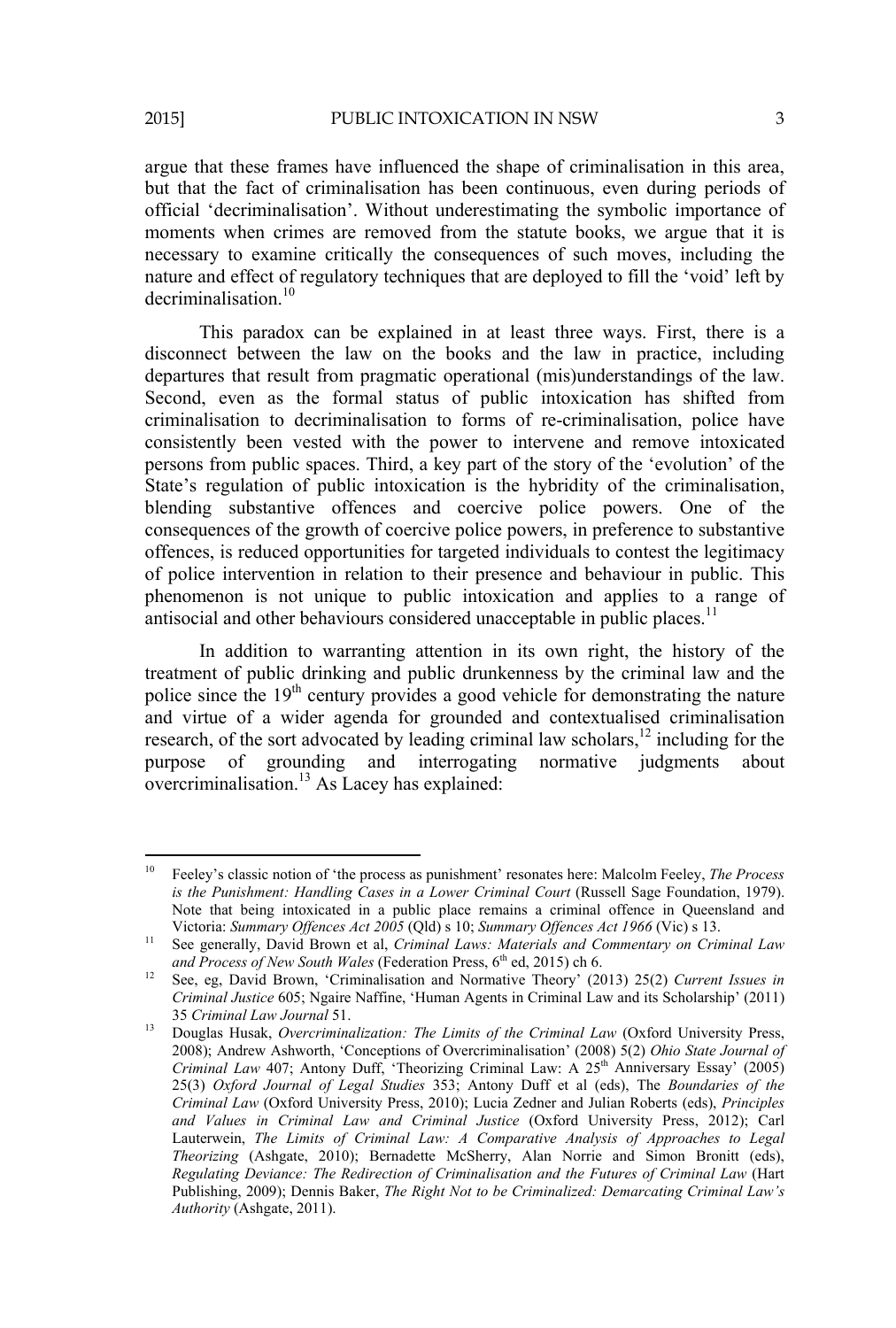The normative task of criminalisation theory can only be satisfactorily pursued if we also interest ourselves in some fundamental explanatory questions about the nature of criminalization over time and space. For the possibility of achieving valued goals or ideals can only be assessed by constructing a clear picture of the various institutional, political and social dynamics which underpin the constitution of criminal law at particular times and in particular places.<sup>14</sup>

Such an approach necessarily involves deploying a 'thick' and broad conception of criminalisation. This approach does not begin and end with an examination of whether the conduct in question is a criminal offence or not. Rather, it takes account of what Lacey has promoted as 'three complementary perspectives' for criminalisation case studies: doctrinal structure, scope and logic; scope and pattern of enforcement; and legislative, social and political genealogy.15

Criminalisation is a rich and complex phenomenon that can manifest in any one or more of a number of methods of being on the receiving end of the coercive power of the state's criminal justice institutions and agencies. Arrest, charge, conviction and court-issued punishment might still be widely seen as the paradigm of criminalisation, but we would argue that these processes may be only part of the story of criminalisation in any given context. This is especially so in the context of public order — where, for example, the line between the enforcement of substantive criminal offences and the deployment of coercive police powers is very much blurred, and where offence/power hybridity is also associated with the extension to the police of broad and rarely reviewed discretion to decide when and how to intervene.<sup>16</sup> In particular, the field of public intoxication regulation demands, and illuminates the value of, the deployment of a thick conception of criminalisation. We will show that there has been considerable regulatory ebb and flow over time, in terms of both 'law on the books' (creation, abolition and recreation of offences) and operation (including the enumeration and expansion of police powers that facilitate criminal intervention without charge or prosecution), and these shifts have been associated with evolving conceptions of the nature of the problem that warrants intervention.

Two further introductory remarks are appropriate, to locate this article within broader questions about social, political and legal responses to alcohol consumption. First, the subject of this article reflects a consistent theme in policy and lawmaking in relation to alcohol: a preoccupation with *public* drinking and a tendency to treat the negative effects of intoxication that occur in public as more deserving of the state's attention than behaviour that occurs in private. Although beyond the scope of this article, this unevenness deserves acknowledgment and warrants further research. For example, the effect is that people who drink in public — often a product of socioeconomic status and/or cultural preference — are exposed to higher levels of scrutiny and criminalisation than those who have, and

<sup>&</sup>lt;sup>14</sup> Nicola Lacey, 'What Constitutes Criminal Law?' in Antony Duff et al (eds) *The Constitution of Criminal Law* (Oxford University Press, 2013) 28. See also Nicola Lacey, 'Historicising

<sup>&</sup>lt;sup>15</sup> Nicola Lacey, 'The Rule of Law and the Political Economy of Criminalisation: An Agenda for Research' (2013) 15(4) *Punishment & Society* 349, 359. 16 Brown et al, above n 11, 512.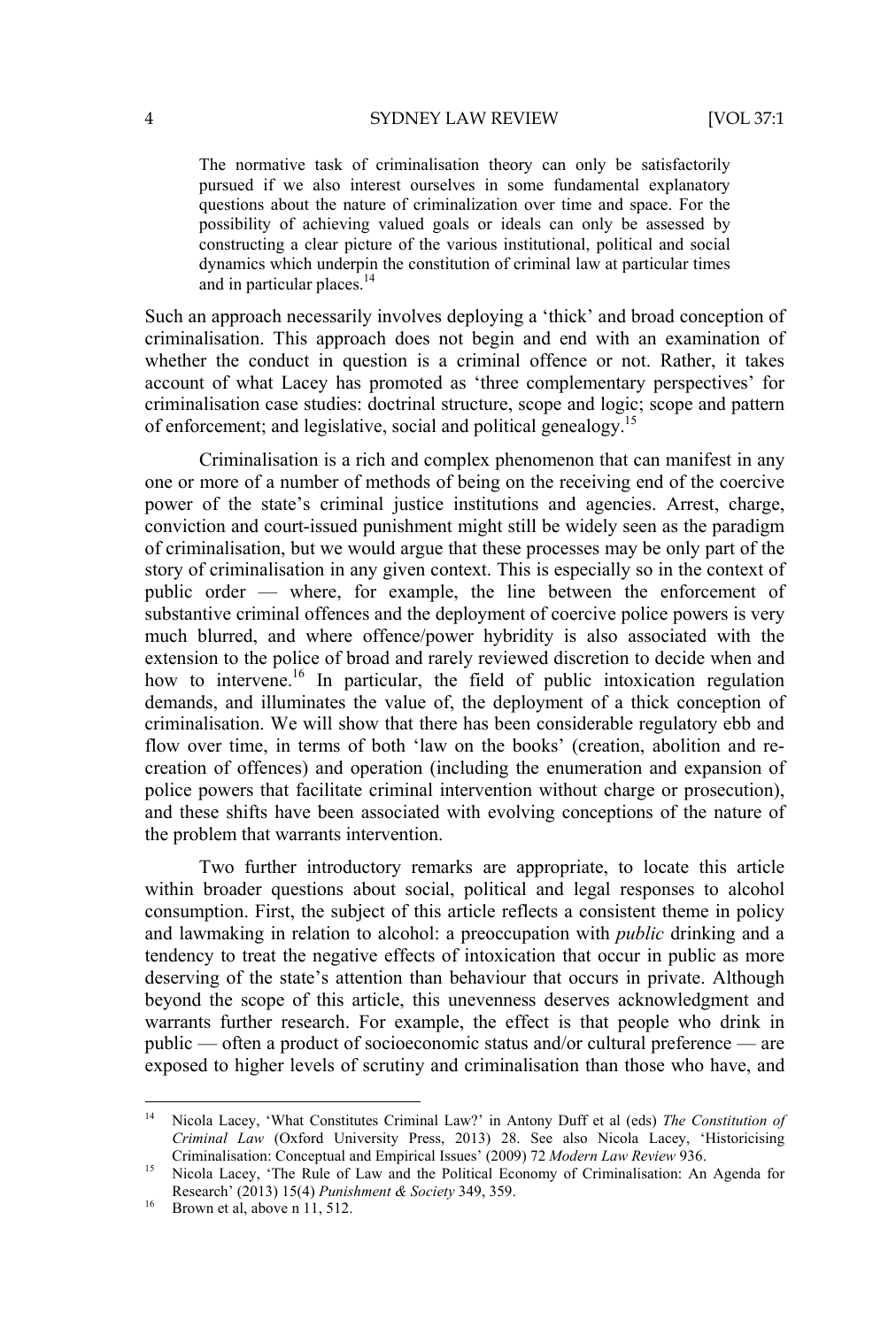prefer, the option of consuming alcohol in private. The most recent phase of the history of public intoxication regulation, where there has been a heavy focus on the risk of violence associated with public intoxication (rather than mere nuisance or loss of urban amenity), also brings the gender implications of this public/private unevenness into focus. It is striking — and, we would argue, problematic — that the risk of violence associated with private intoxication has largely been ignored in recent policy debates about 'alcohol-fuelled violence'.17 Our concern is not simply that a focus on public alcohol-related violence involves an incomplete response to the evidence that alcohol consumption is associated with elevated risks of violence,18 but that this involves a heavily gendered approach by occluding the context in which women are more likely to be victimised by an alcohol or drug-affected person: in a private or domestic setting.19

Our final introductory remark is that the history of public intoxication and drinking in NSW (and elsewhere in Australia) is intimately connected with the history of the criminalisation and policing of Indigenous persons and communities.20 The particularities of this history (such as the creation of 'dry' communities and the Intervention/'Stronger Futures' regimes in the Northern Territory), require detailed and localised analysis.<sup>21</sup> However, it is appropriate to acknowledge that many of the regulatory measures reviewed in this article including ostensibly 'welfare'-based decriminalisation mechanisms — have had, and continue to have, a disproportionately coercive and punitive impact on Aboriginal people in  $\text{NSW}^{22}$  A disturbingly familiar pattern was revealed in the

<sup>&</sup>lt;sup>17</sup> For example, the debate surrounding the NSW Government's 2014 plans (ultimately unrealised in the face of Legislative Council resistance) to introduce a raft of new aggravated assault offences where the aggravating factor was that the offender was 'intoxicated in public' at the time of the assault: Crimes Amendment (Intoxication) Bill 2014 (NSW). See Quilter, above n 1, 90–91. 18 Anthony Morgan and Amanda McAtamney, 'Key Issues in Alcohol-Related Violence' in *Research* 

*in Practice No 4* (Australian Institute of Criminology, 2009); NSW Bureau of Crime Statistics and Research, 'Alcohol-related Crime for Each NSW Local Government Area: Numbers, Proportions, Rates, Trends and Ratios' (NSW Bureau of Crime Statistics and Research, 2014); Peter Miller, Cache Diment and Lucy Zinkiewicz, 'The Role of Alcohol in Crime and Disorder' (2012) 18 *Prevention Research Quarterly 1.* 19 A large majority of domestic violence assault occurs in residential premises (ie in private): NSW

Bureau of Crime Statistics and Research, 'Trend and Patterns in Domestic Violence Assaults' (NSW Bureau of Crime Statistics and Research, 2011). On the relationship between alcohol, drugs and domestic violence, see Gaby Marcus and Rochelle Braaf, *Domestic and Family Violence Studies, Surveys and Statistics: Pointers to Policy and Practice* (Australian Domestic and Family Violence Clearing House, 2007); Rebecca Macy, Connie Renz and Emily Pelino, 'Partner Violence and Substance Abuse are Intertwined: Women's Perception of Violence–Substance Connections'

<sup>(2013) 19(7)</sup> *Violence Against Women* 881. 20 Chris Cunneen, *Conflict, Politics and Crime: Aboriginal Communities and the Police* (Allen & Unwin, 2001); Heather McRae and Garth Nettheim, *Indigenous Legal Issues: Commentary and Materials* (Lawbook, 4<sup>th</sup> ed, 2009) ch 10.<br><sup>21</sup> See, eg, Sarah Hudson, 'Alcohol Restrictions in Indigenous Communities and Frontier Towns'

<sup>(</sup>Centre for Independent Studies, 2011); Fiona Nicoll, 'Bad Habits — Discourses of Addiction and the Racial Politics of Intervention' (2012) 21(1) *Griffith Law Review* 164; Kristen Smith et al, 'Alcohol Management Plans and Related Alcohol Reforms' (Brief No 6, Indigenous Justice Clearinghouse, 2013); Shelley Bielefeld, 'History Wars and Stronger Futures Laws: A Stronger Future or Perpetuating Past Paternalism?' (2014) 39(1) Alternative Law Journal 15.

Future or Perpetuating Past Paternalism.<br><sup>22</sup> See NSW Ombudsman, *Review of the Impact of Criminal Infringement Notices on Aboriginal Communities Report* (2009); New South Wales Law Reform Commission, *Penalty Notices*, Report No 132 (2012) 293–6.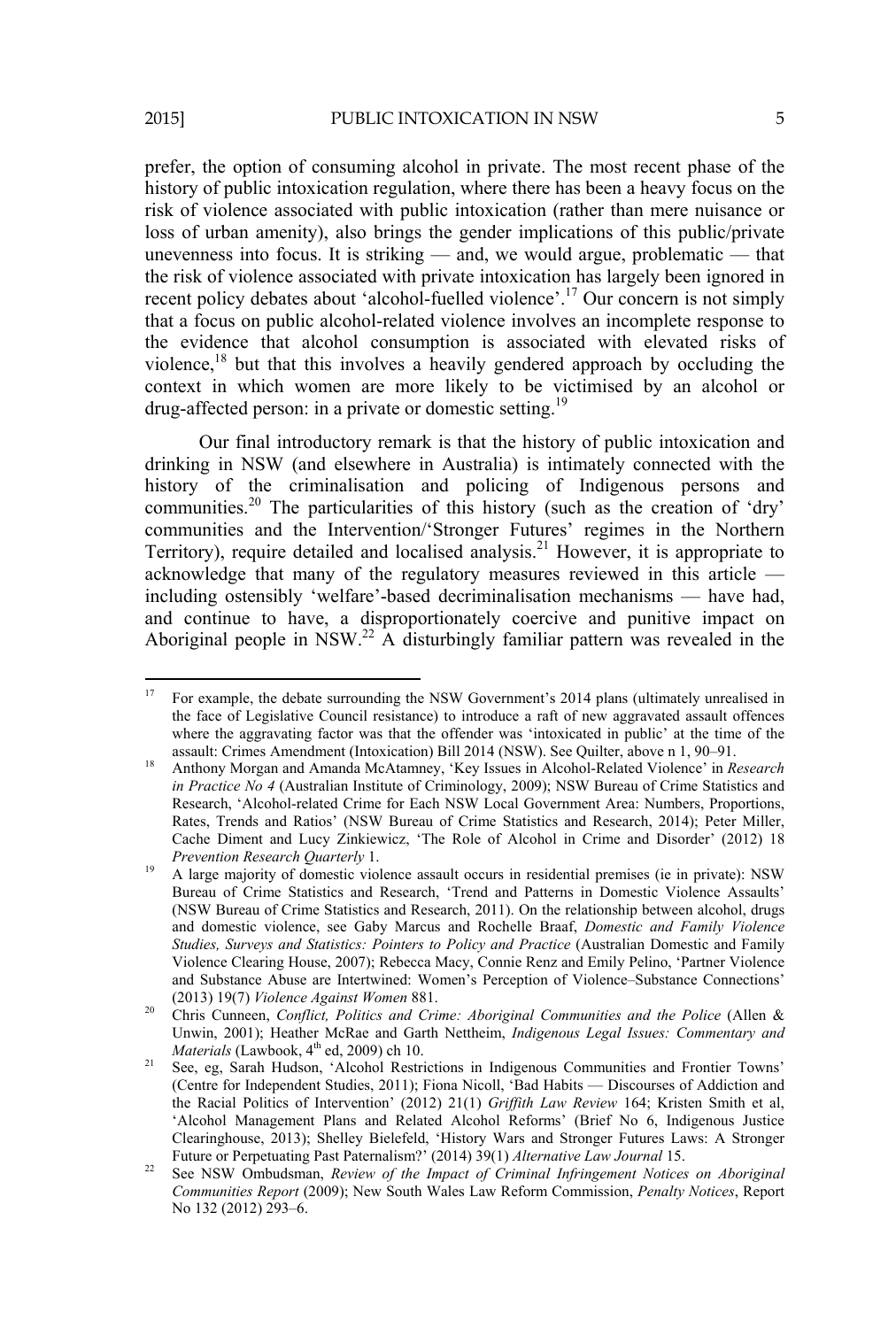NSW Ombudsman's 2014 report on the first year of operation of the offence of continuing to be intoxicated and disorderly in public after having been given a 'move-on' direction (introduced in 2011).<sup>23</sup> The Ombudsman found that 30% of the 'on-the-spot' fines and 37% of the charges for this offence involved an Aboriginal person.<sup>24</sup>

Our discussion will start in Part II with a brief overview of  $19<sup>th</sup>$  century public order-based approaches to the criminalisation of street drunkenness, which exhibited a strong focus on the public 'drunk' as unworthy, and a blight on the streetscape, synonymous with vagrants and beggars, as well as morally suspect working class drinkers. We also consider the way in which the summary offence of public drunkenness was deployed, particularly in the second half of the  $20<sup>th</sup>$  century, not so much as a crime to be condemned and punished, but as a mechanism for police removal of drunks from public places, with relatively little appetite for formal prosecution and court-imposed sentences. Part III examines the move, during the 1970s and 1980s, towards the 'decriminalisation' of public drunkenness, ostensibly motivated by a welfare-based policy agenda that aimed to extricate chronic alcoholics ('skid-row drunks') from the criminal justice system, which was ill-suited to meeting their needs. Our analysis of this phase highlights the importance of a sophisticated conception of criminalisation as a regulatory tool that looks beneath the presence/absence of a specific criminal offence to consider the range of ways in which a person may come into contact with the criminal justice system. Although, with the passage of the *Intoxicated Persons Act 1979*  (NSW), conduct that was criminal one day became 'legal' the next, persons who were drunk in public still found themselves the subject of police scrutiny and well within reach of the power of the police to 'apprehend' and 'detain' (albeit without charge) by virtue of their drunkenness, or to be charged with other public order crimes to which intoxication was a significant causal contributor (such as offensive conduct or offensive language in a public place). $^{25}$ 

Part IV charts the rise of local government/police partnerships to prohibit drinking in designated public areas from the 1990s, originally designed to empower both police officers and local council officers to give warnings and, where deemed necessary, to enforce 'on-the-spot' fines for minor regulatory offences under local government legislation, and later focused exclusively on the power to confiscate alcohol from persons drinking in a public place that had been declared 'alcohol-free'. Part V considers the late 2000s adaptation of generic public order move-on powers<sup>26</sup> introduced in the late 1990s into targeted move-on powers that

<sup>23</sup> *Summary Offences Act 1988* (NSW) s 9. This provision, and the move-on power with which it is associated (*Law Enforcement (Powers and Responsibilities) Act 2002* (NSW) s 198), are discussed

in detail in Part V of this article.<br><sup>24</sup> NSW Ombudsman, *Policing Intoxicated and Disorderly Conduct: Review of Section 9 of the <br><i>Summary Offences Act 1988* (2014) 95.

<sup>&</sup>lt;sup>25</sup> Julia Quilter and Luke McNamara, 'Time to Define "The Cornerstone of Public Order Legislation": The Elements of Offensive Conduct and Language under the *Summary Offences Act 1988* (NSW)'

<sup>(2013) 36(2)</sup> *University of New South Wales Law Journal* 534. 26 Various forms of move-on powers have been adopted in all Australian jurisdictions: *Crime Prevention Powers Act 1998* (ACT) s 4; *Summary Offences Act* (NT) ss 47A–47B; *Police Powers and Responsibilities Act 2000* (Qld) ss 44–8; *Summary Offences Act 1953* (SA) s 18; *Police*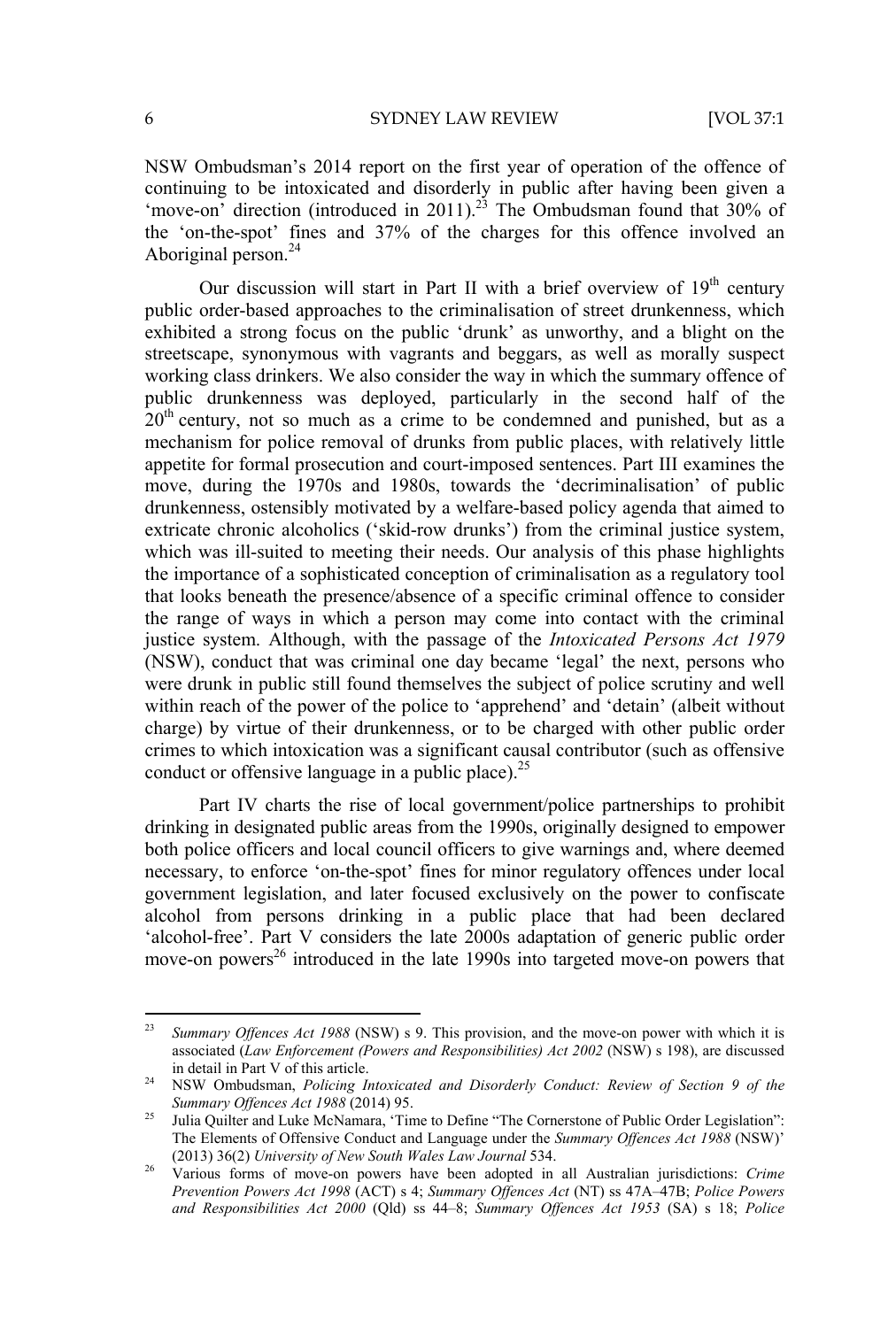allow the police to direct intoxicated individuals to move-on where their presence in a public place is considered to warrant dispersal, the augmentation of these powers with a specific offence of continued intoxicated and disorderly behaviour in  $2011$ ,<sup>27</sup> and the introduction of 'sobering up' centres in  $2013<sup>28</sup>$ 

If the policy emphasis in the decriminalisation era of the 1980s and 1990s was, at least ostensibly, to destigmatise public intoxication and 'care' for drunks in need, the measures adopted during the last two decades have had a very different focus, exhibiting a much stronger emphasis on condemnation of public drinking and drunkenness and an approach that conceives of public drunks as antisocial, dangerous and a risk to public safety.<sup>29</sup> Most recently, the correlation between public intoxication and violence has been a major driver of shifts in the contours of criminalisation. For example, in 2014, the NSW Parliament introduced a new offence of assault causing death while intoxicated, which attracts a mandatory minimum sentence of eight years' imprisonment.<sup>30</sup>

We conclude that public intoxication has been consistently criminalised from the early colonial period to the present. Although the shape and prevailing mechanisms of criminalisation have changed over time, there has never been a period when public intoxication has been tolerated, or when the police have not had significant tools at their disposal to remove drunks from public places.

### **II The Crime of Public Drunkenness**

For most of NSW's history, 'public drunkenness' was a stand-alone offence and one of the most frequently prosecuted crimes on the statute books. However, in contrast to the early  $21^{st}$  century focus on risk and violence, for a long period, the predominant motivation for heavy criminalisation was moral judgment of excessive drinking (reflecting what Valverde has described as the perception of inebriety as a 'hybrid object', 'part vice, part disease'<sup>31</sup>), and a concern to maintain

 *Offences Act 1935* (Tas) s 15B; *Summary Offences Act 1966* (Vic) s 6; *Criminal Investigation Act* 

*<sup>2006</sup>* (WA) s 27. 27 *Summary Offences Act 1988* (NSW) s 9, as amended by the *Summary Offences Amendment (Intoxicated and Disorderly Conduct) Act 2011* (NSW). 28 *Intoxicated Persons (Sobering Up Centres Trial) Act 2013* (NSW). 29 We acknowledge that any attempt to 'periodise' dominant regulatory drivers risks

oversimplification. We are not suggesting that a correlation between public intoxication and public safety risks only occurred to policy makers, legislators and law enforcers in the  $21<sup>st</sup>$  century; rather, that in this latest period, such considerations became more prominent and influential than they had been in preceding periods, with significant implications for the shape of public intoxication

criminalisation. 30 *Crimes Act 1900* (NSW) s 25B, as amended by the *Crimes and Other Legislation Amendment (Assault and Intoxication) Act 2014* (NSW). See Quilter, above n 3; Quilter, above n 1. The judiciary has also made strong comments about the problem of alcohol-related violence in public places: eg  $R v$  *Loveridge* [2014] NSWCCA 120 (4 July 2014), [103], [105].

places: eg *R v Loveridge* [2014] NSWCCA 120 (4 July 2014), [103], [105]. 31 Mariana Valverde, *Diseases of the Will: Alcohol and the Dilemmas of Freedom* (Cambridge University Press, 1998) 51.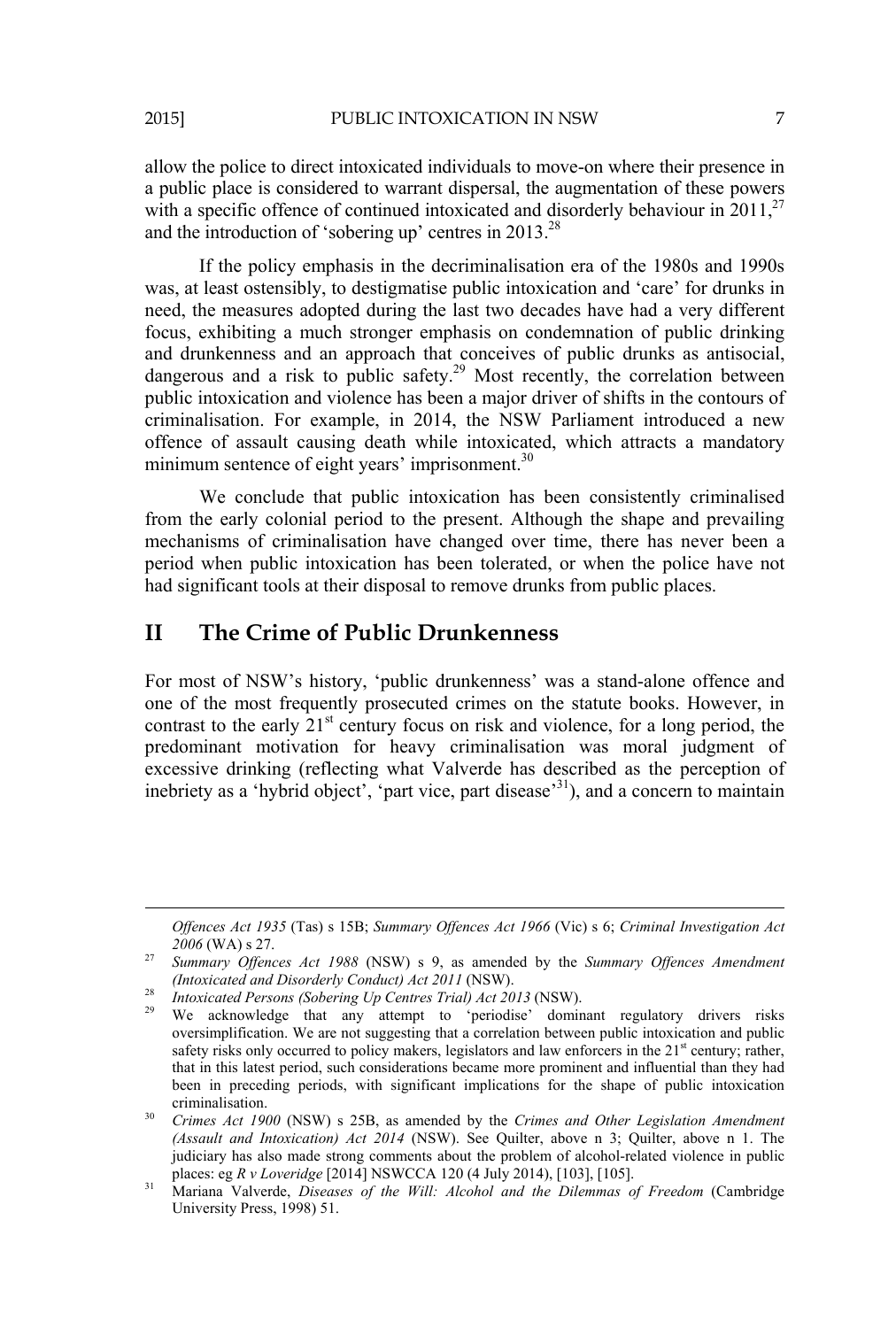the amenity of public places and thoroughfares by 'removing' public drunks (particularly, poor and working class men) from the visible environment.<sup>32</sup>

The first statutory attempt to specify the jurisdiction of the Court of Petty Sessions (the equivalent of today's Local Court in NSW) — the *Offenders Punishment and Justice Summary Jurisdiction Act 1832* (NSW) — identified 'drunkenness' as one of the criminalised behaviours. The *Vagrancy Act 1835* (NSW) made it an offence to be a 'habitual drunkard … in any street or public highway or being in any place of public resort'.<sup>33</sup> By the turn of the century, the offence of public drunkenness was contained in s 6 of the *Police Offences Act 1901* (NSW): 'Whosoever is found drunk in any street or public place shall be liable to a penalty not exceeding one pound'. The offence of being a habitual drunkard was found in s 4(1)(d) of the *Vagrancy Act 1901* (NSW).

Public drunkenness was heavily criminalised in practice as well. Sturma's study of crime and policing in mid-19<sup>th</sup> century colonial NSW shows that more people were arrested for drunkenness than for any other offence. For example, in 1841, 60% of all arrests in Sydney were for drunkenness.<sup>34</sup> There were variations over time, but arrest rates were consistently high. In his account of the history of criminality in Sydney, Grabosky observes:

By far the most striking development in post-war Sydney was the massive increase in arrests for drunkenness. Huge annual increases occurred between 1945 and 1948, to the extent that public drunkenness offenders constituted well over half of the total input to the New South Wales criminal justice system at the end of the decade.<sup>35</sup>

Grabosky argues that the 'preoccupation' of authorities with drunkenness in the post-war years was 'without precedent', although Sturma's account of the early colonial period indicates a consistent practice of intense policing of public drunkenness. Certainly, for much of the  $20<sup>th</sup>$  century, public drunkenness was the most common of the public order offences in Australia, consistently amounting to over 60% of those offences.<sup>36</sup> In common with many of the summary public order offences, especially those which may be classed as 'victimless' crimes, public drunkenness was utilised by police as a basic street-sweeping offence. $37$ 

<sup>&</sup>lt;sup>32</sup> See also Arlie Loughnan, 'The Expertise of Non-Experts: Knowledges of Intoxication in Criminal Law' in Jonathan Herring et al (eds), *Intoxication and Society: Problematic Pleasures of Drugs and Alcohol* (Palgrave Macmillan, 2013) 52. 33 *Vagrancy Act 1835* (NSW) s 2. The full title of the Act gives an insight into how the crime problem

and the targets of policing were conceived at the time: 'An Act for the prevention of Vagrancy and for the punishment of idle and disorderly persons Rogues and Vagabonds and incorrigible Rogues

in the Colony of New South Wales'. 34 Michael Sturma, *Vice in a Vicious Society: Crime and Convicts in Mid-Nineteenth Century New* 

<sup>&</sup>lt;sup>35</sup> Peter Grabosky, *Sydney in Ferment: Crime Dissent and Official Reaction 1788 to 1973* (Australian National University Press, 1977) 133.

<sup>&</sup>lt;sup>36</sup> Satyanshu Mukherjee, *Crime Trends in Twentieth Century Australia* (Allen & Unwin, 1981) 82.<br><sup>37</sup> David Brown et al, *Criminal Laws: Materials and Commentary on Criminal Law and Process of* 

*New South Wales* (Federation Press, 1<sup>st</sup> ed, 1990), 960; Thalia Anthony, *Indigenous People, Crime and Punishment* (Routledge, 2013) 50.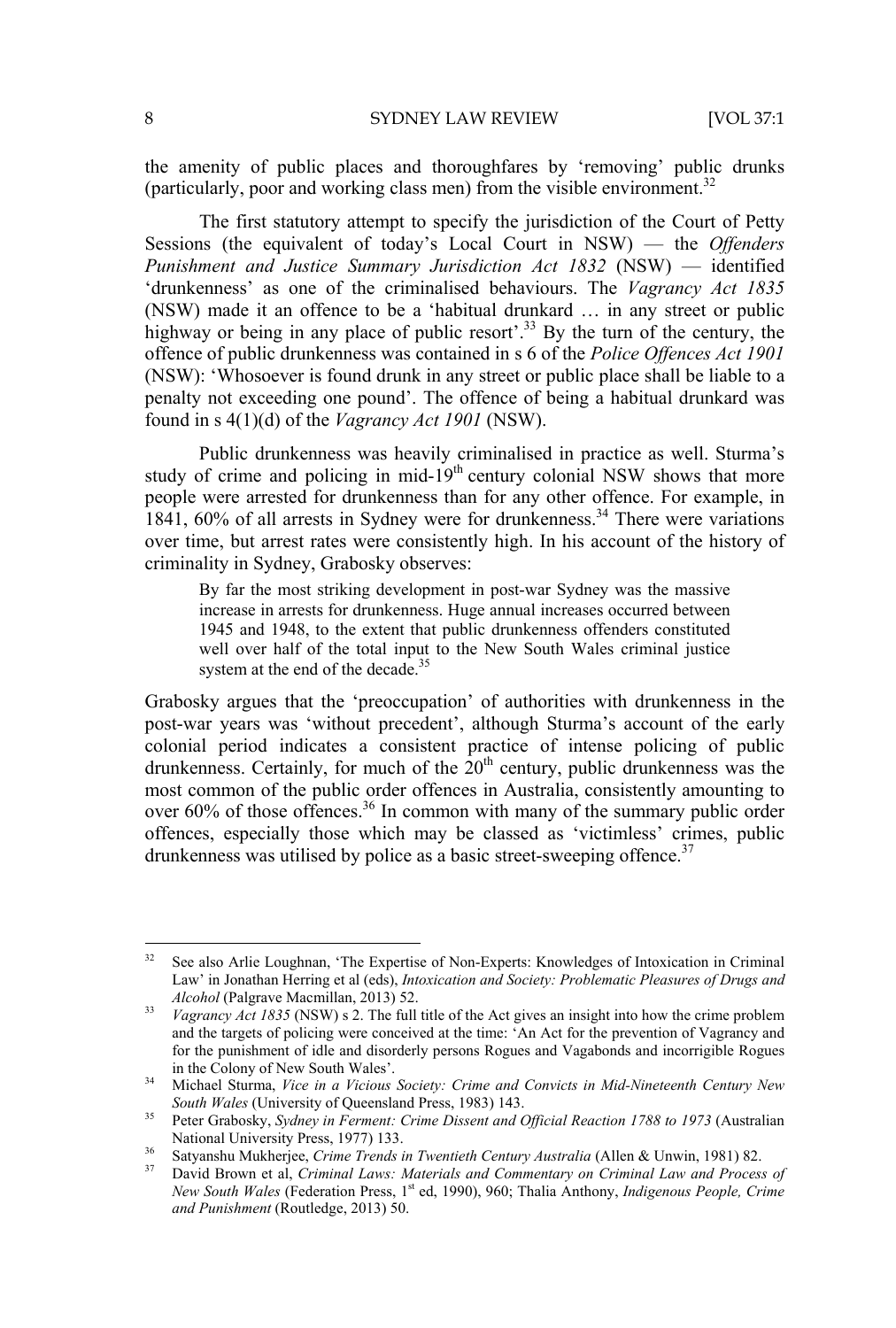In 1951, there were over 80,000 arrests in NSW for drunkenness and related offences.<sup>38</sup> By 1970 this figure had dropped to  $60,000$ , but drunkenness crimes were still the 'greatest single input' to the criminal justice system.<sup>39</sup> At this time, the offence of public drunkenness was contained in s 6 of the *Summary Offences Act 1970* (NSW): 'A person found drunk in a public place or school is guilty of an offence'. As with previous statutes, the maximum penalty was relatively modest: a \$10 fine.40 The main point of the criminalisation of public drunkenness was not to provide for harsh punishment or to condemn and deter overconsumption of alcohol. Cornish has observed that the crime of public drunkenness was 'not a response to the existence of alcohol abuse, nor a punishment of that abuse, but rather a punishment of the failure to maintain a public display of adherence to the values of sobriety, cleanliness and order'.<sup>41</sup> There is a connection here with the ideological project of neoliberalism. The discursive construction of public drinkers/drunks locates them as 'costly citizens' in Wacquant's juxtaposed categories of 'commendable citizens' and 'deviant'.42 Commendable citizens who drink 'responsibly', and/or in 'respectable' (private) settings are not subject to the same scrutiny and management.<sup>43</sup> There is a relationship also with the construction and imposition of authoritative conceptions of what public space is 'for'. As White has noted:

The form of urban space has fundamentally been shaped by the contours of economic development and class-related social processes over several hundred years. The very definition of 'public space' has been the subject of much contestation between different classes, as have the purposes and behaviours deemed to be appropriate within any such space. In the Australian context, for example, the working-class traditions of using the street as a multi-functional social space have long been a source of middleclass concern.<sup>44</sup>

Anthony has pointed out that Indigenous peoples are especially susceptible to 'spatial management through criminalization … because of their visibility in public space'. 45 The policing of Aboriginal presence, drinking and drunkenness in public places has been an important component of the legal geography of colonialism.

 $^{38}$  Grabosky, above n 35, 135.

 $\frac{39}{40}$  Ibid 142, 143.

<sup>40</sup> In September 1970, average annual male weekly earnings were \$79.20: Commonwealth Bureau of Census and Statistics, 'Average Weekly Earning, September Quarter 1970', Reference No 6.18

<sup>(1970).&</sup>lt;br>
41 Andrew Cornish, 'Public Drunkenness in New South Wales: From Criminality to Welfare' (1985)<br>
18(2) Australian & New Zealand Journal of Criminology 73.

<sup>18(2)</sup> *Australian & New Zealand Journal of Criminology* 73. 42 Loic Wacquant, *Punishing the Poor: The Neoliberal Government of Social Insecurity* (Duke University Press, 2009) xvii.<br><sup>43</sup> We thank one of the anonymous referees for this suggestion.

<sup>44</sup> Rob White, 'The Making, Taking and Shaking of Public Spaces' in E Barclay, C Jones and R Mawby (eds), *The Problem of Pleasure: Tourism, Leisure and Crime* (Routledge, 2012) 32. See also Nick Blomley, '2011 Urban Geography Plenary Lecture — Colored Rabbits, Dangerous Trees, and Public Sitting: Sidewalks, Police and the City' (2012) 33(7) *Urban Geography* 917; David Delaney, Irus Braverman and Nicholas Blomley (eds), *The Expanding Spaces of Law: A Timely Legal Geography* (Stanford University Press, 2014).

Anthony, above n 37, 50. See also Chris Cunneen, 'Changing the Neo-Colonial Impacts of Juvenile Justice' (2008) 20(1) *Current Issues in Criminal Justice* 43.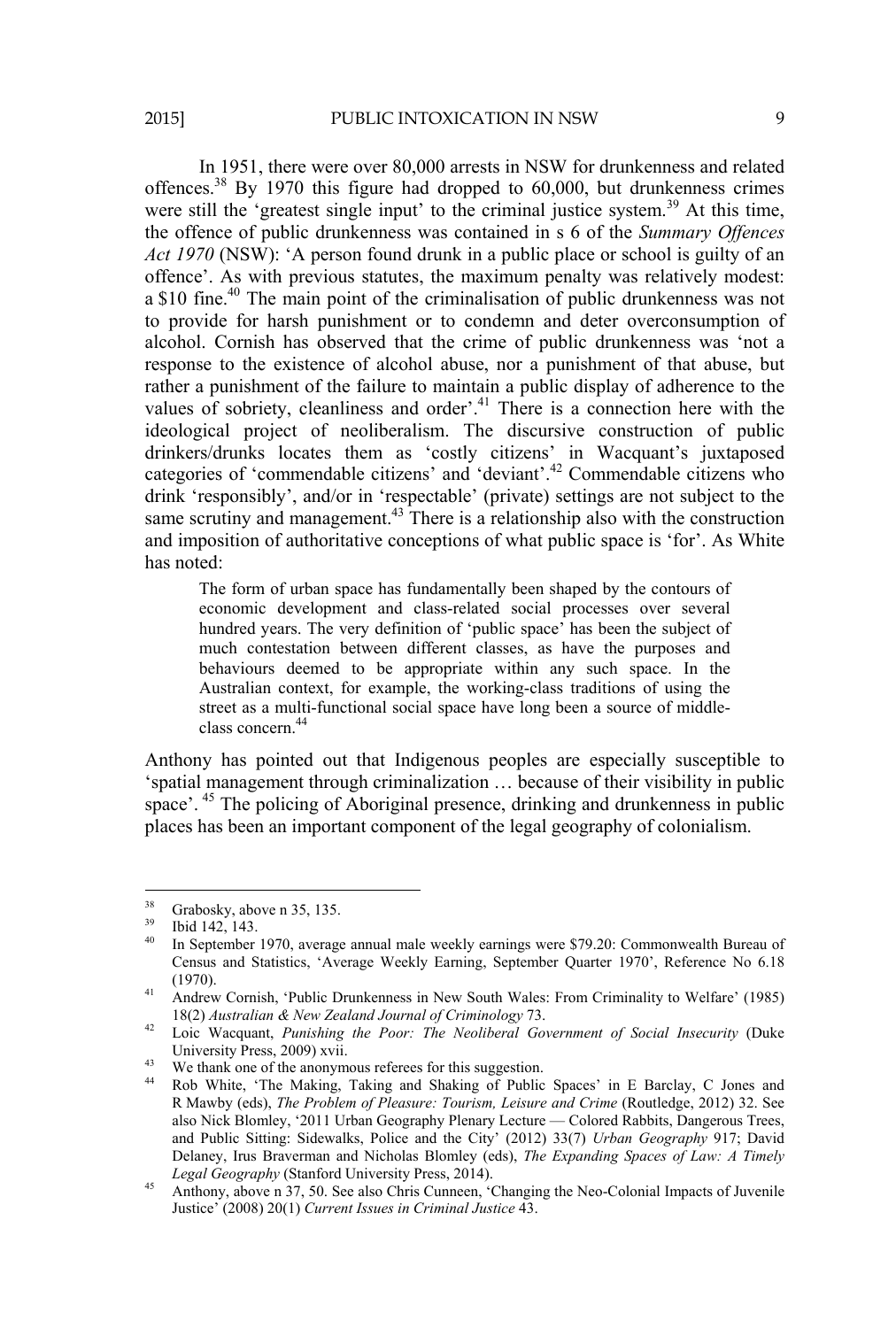The value of having the crime of 'public drunkenness' on the statute books was that it provided the police with a 'simple' basis (ostensibly neutral, in terms of class and race) for intervening when the presence of 'drunks' on the streets was regarded as an issue of public order concern:

The maximum penalty upon conviction was only a fine of \$10, but the unofficial punishment was really the point of the offence: the fact that the person was subject to arrest, detained pending a hearing before a magistrate, had a criminal conviction recorded against his or her name, and perhaps was imprisoned for defaulting on whatever fine was imposed.<sup>46</sup>

The following account by the NSW Bureau of Crime Statistics and Research confirms that the criminalisation of public drunkenness was very much a 'street-sweeping' exercise:

The maximum penalty was \$10 or up to 48 hours' imprisonment on default. The period of detention varied from case to case and depended on the time required for the prisoner to recover. When he/she was considered sober enough to be released, bail was granted, usually on the lodgement of \$1.00. Those who were released were allowed to forfeit bail routinely by not appearing at court. In 1978, for example, approximately 80% of 50,387 cases were disposed of by the offender forfeiting bail of \$1.00. Prisoners who did not have that amount in their property were kept in custody until they appeared in court. The bulk of those who eventually faced the Magistrate were chronic alcoholics who were homeless and penniless. In many cases, any imposition of penalty resulted in short periods of imprisonment.<sup>47</sup>

During parliamentary debate in 1979 on the legislation that would decriminalise public drunkenness (discussed below), the then Attorney-General, Frank Walker, provided further detail on practices regarding the criminal offence of public drunkenness in the late 1970s. He noted that once the \$1.00 bail was paid,

[n]o further action is ever taken to bring these people back to court. Of those individuals who cannot raise this sum of \$1 and appear before a court, about three quarters are released without any penalty being imposed. The remainder who are fined are invariably imprisoned in default.<sup>48</sup>

As will be noted below (Part V), there is a remarkable similarity between the *practices* described here, at a time when public drunkenness was unambiguously a criminal offence, and the current state of the *law*, under which public drunkenness is not a criminal offence, but where individuals can be subjected to coercive police powers to 'move-on', detained for 'sobering up' purposes and issued with a summary penalty in the form of an on-the-spot fine.

 $^{46}$  Brown et al, above n 37, 974.

<sup>47</sup> NSW Bureau of Crime Statistics and Research, *Intoxicated Persons 1981* (NSW Bureau of Crime Statistics and Research, 1984) 1; see also NSW Bureau of Crime Statistics and Research, *City Drunks* (NSW Bureau of Crime Statistics and Research, 1973). 48 New South Wales, *Parliamentary Debates*, Legislative Assembly, 23 April 1979, 4922 (Frank Walker).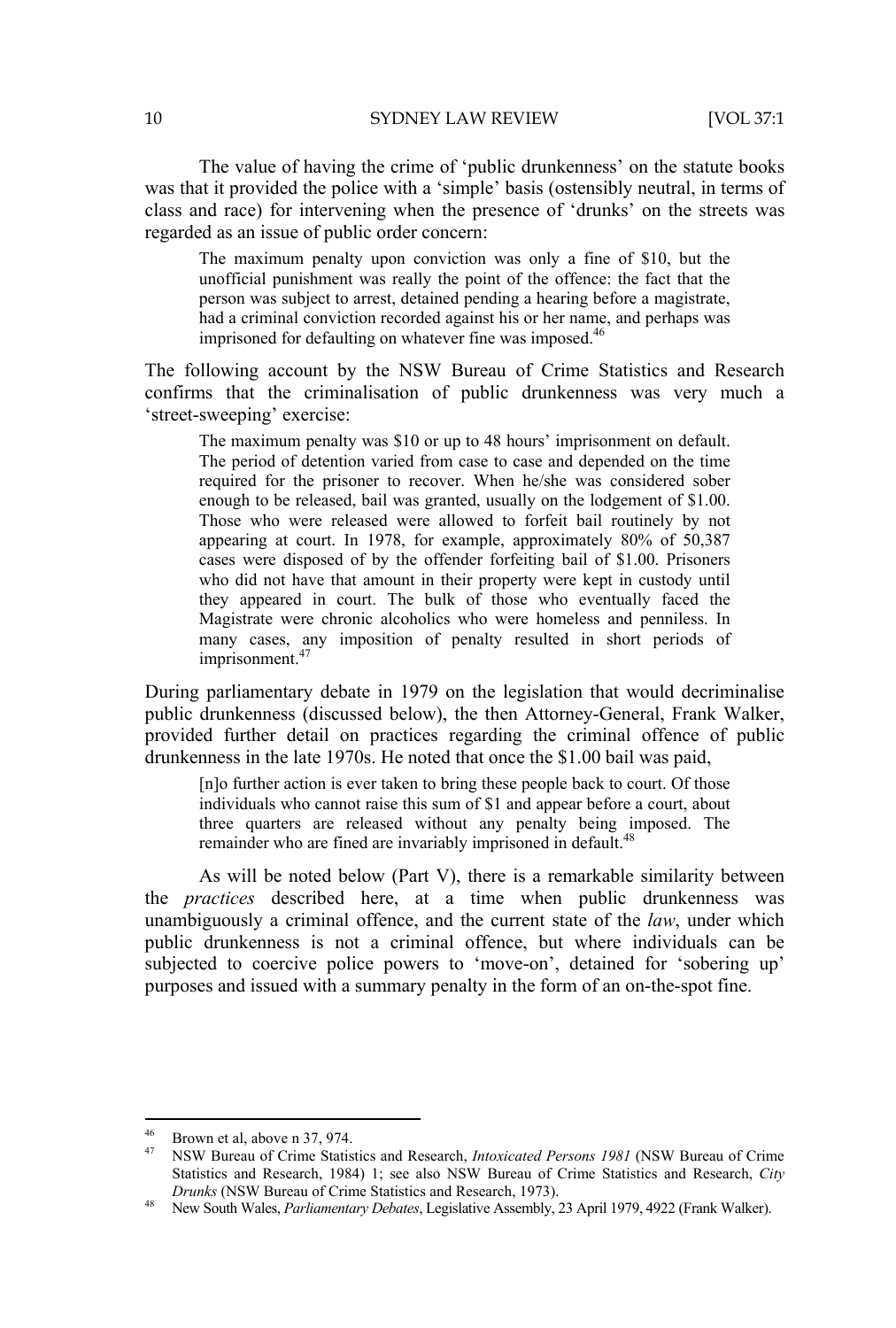#### **III Decriminalisation?**

In 1979, as part of a suite of reforms to NSW public order laws, the crime of public drunkenness was abolished and replaced with a legislative regime that provided police with explicit powers to pick up individuals who were drunk in public and remove them from the streets.<sup>49</sup> Without arrest or charge, 'intoxicated' persons could be taken to a 'proclaimed place' so that they could sober up.<sup>50</sup> In his second reading speech, the Attorney-General, Frank Walker, explained the rationale for the legislation:

The purpose of this legislation is to abolish the offence of being found drunk in a public place. The effect of that proposal is that public drunkenness will no longer be punishable as a crime. The drunken person will no longer suffer the stigma of being a criminal. The Government believes this is a long overdue reform. It must be recognised, however, that although the crime is abolished, the problem of public drunkenness will remain. Some restraint of these drunken people must be provided both for their own protection and the protection of the community. … Criminologists and other persons in the community have increasingly pointed to the futility of processing such offenders through the courts and the prison system. The present law is no longer suitable to deal with the offence of public drunkenness. A better way must be found <sup>51</sup>

Before turning to consider the nature and effect of the legal and practical changes effected by the *Intoxicated Persons Act 1979* (NSW), including whether it truly did represent decriminalisation, it is worth noting the change of legislative language and policy discourse. The objects of the state's concern were no longer 'drunks' or 'drunkards' (terms that are laden with pejorative moral evaluation), but 'intoxicated' persons. The official move from the language of 'drunkenness' to 'intoxication' suggested a more scientific and morally neutral position on the status that justified or required state intervention if it occurred in public. Despite this appearance of a shift towards a more scientific approach, the new terminology achieved no greater precision, and the legislation and enforcement practice still turned on subjective assessments of behaviour considered to be attributable to the consumption of alcohol.

The *Intoxicated Persons Act 1979* (NSW) 'replaced' the offence of public drunkenness. The rhetoric around the *Intoxicated Persons Act 1979* (NSW) was that it was 'intended to operate on a "social welfare model", rather than on a "criminal model" (as under the *Summary Offences Act 1970* (NSW)) or a "medical

Similar regimes were subsequently introduced in most Australian jurisdictions, for example, the *Public Intoxication Act 1984* (SA) and the *Police Act 1935* (Tas) s 4A, as amended by the *Police Offences Amendment (Public Drunkenness) Act 2000* (Tas). These were prompted, in some cases, by an explicit recommendation by the Royal Commission into Aboriginal Deaths in Custody that decriminalisation was essential because the continued criminalisation of public drunkenness was contributing to the overrepresentation of Aboriginal and Torres Strait Islanders persons in police and prison custody: Commonwealth, Royal Commission into Aboriginal Deaths in Custody, *National Report* (1991), vol 3, 28.<br><sup>50</sup> *Intoxicated Persons Act 1979* (NSW) s 5.<br><sup>51</sup> New South Wales, *Parliamentary Debates*, Legislative Assembly, 23 April 1979, 4921–2

<sup>(</sup>Frank Walker).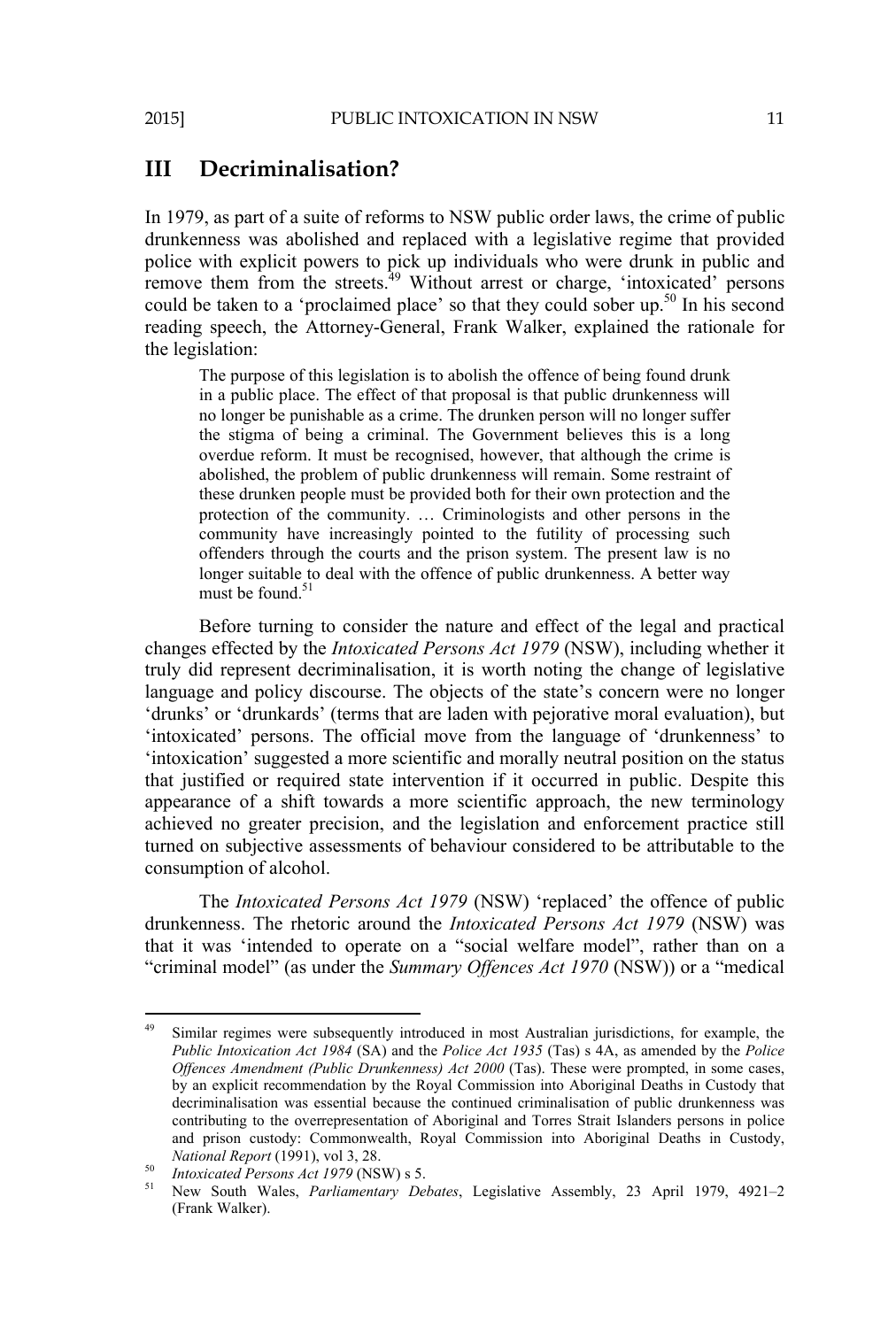12 SYDNEY LAW REVIEW [VOL 37:1

model" (which could involve compulsory treatment and rehabilitation)<sup>52</sup> In addition to preferring to speak of 'intoxication' rather than 'drunkenness', the terminology used in the Act also departed from 'the language of the criminal law'53 in describing the powers the *Intoxicated Persons Act 1979* (NSW) gave to the police. Intoxicated persons were to be 'detained', not arrested, and held temporarily in a 'proclaimed place', rather in prison or police custody.

We argue, however, that it would be a mistake to over-characterise the welfare credentials of the *Intoxicated Persons Act 1979* (NSW), in terms of both the substance and the operation of the new regime. From a definitional point of view s  $5(1)$  of the *Intoxicated Persons Act* 1979 (NSW)<sup>54</sup> provided behaviourbased criteria for the exercise of detention (unlike the vagueness of the repealed 'public drunkenness' offence). The statutory criteria blended 'new' welfare grounds with 'old' public order concerns. The grounds for detention were that the person was:

- (a) behaving in a disorderly manner or in a manner likely to cause injury to the person or another person or damage to property; or
- (b) in need of physical protection because the person is intoxicated.

Only two of these five grounds could be considered to reflect concern for the welfare of the intoxicated individual (likely to cause self-injury, and in need of protection). The other three grounds (disorderly behaviour, behaviour likely to cause injury to other persons, behaviour likely to cause property damage) reproduce classic discretionary criteria for facilitating police maintenance of public order, which have long been a mainstay of public order laws. This dual character was reflected in the Attorney-General's second reading speech (quoted above in the text accompanying n 51), which emphasised that the new regime was designed to protect both the intoxicated individual and community safety. We are conscious that this analysis runs contrary to the accepted understanding of this period in the regulation of public intoxication. In advancing it here, our aim is not mere historical pedantry about how the *Intoxicated Persons Act 1979* (NSW) should be characterised, but rather to draw attention to the continuity of the public safety/public order tenets within the history of the regulation of public intoxication. This insight has particular significance when we turn, in Part V below, to consider current regulatory methods, and surrounding policy rhetoric, which focus on the risk and harm of public intoxication. Our point is that even during the period of socalled 'decriminalisation' it is possible to identify the traces of, and foundations for, the later reintroduction of a more public safety-focused, risk-oriented and punitive model.

In 2000, the definition of an 'intoxicated person' was expanded to include 'a person who appears to be seriously affected by alcohol or another drug or a combination of drugs'.55 However, neither in the original *Intoxicated Persons Act 1979* (NSW), nor at any point since, has any attempt been made to define the level

 $rac{52}{53}$  Brown et al, above n 37, 975.

 $\begin{array}{c} 53 \\ 54 \end{array}$  Ibid.

<sup>54</sup> See now, *Law Enforcement (Powers and Responsibilities) Act 2002* (NSW) s 206(1). 55 *Intoxicated Persons Act 1979* (NSW) s 3, as amended by the *Intoxicated Persons Amendment Act* 

*<sup>2000</sup>* (NSW). See now, *Law Enforcement (Powers and Responsibilities) Act 2002* (NSW) s 205.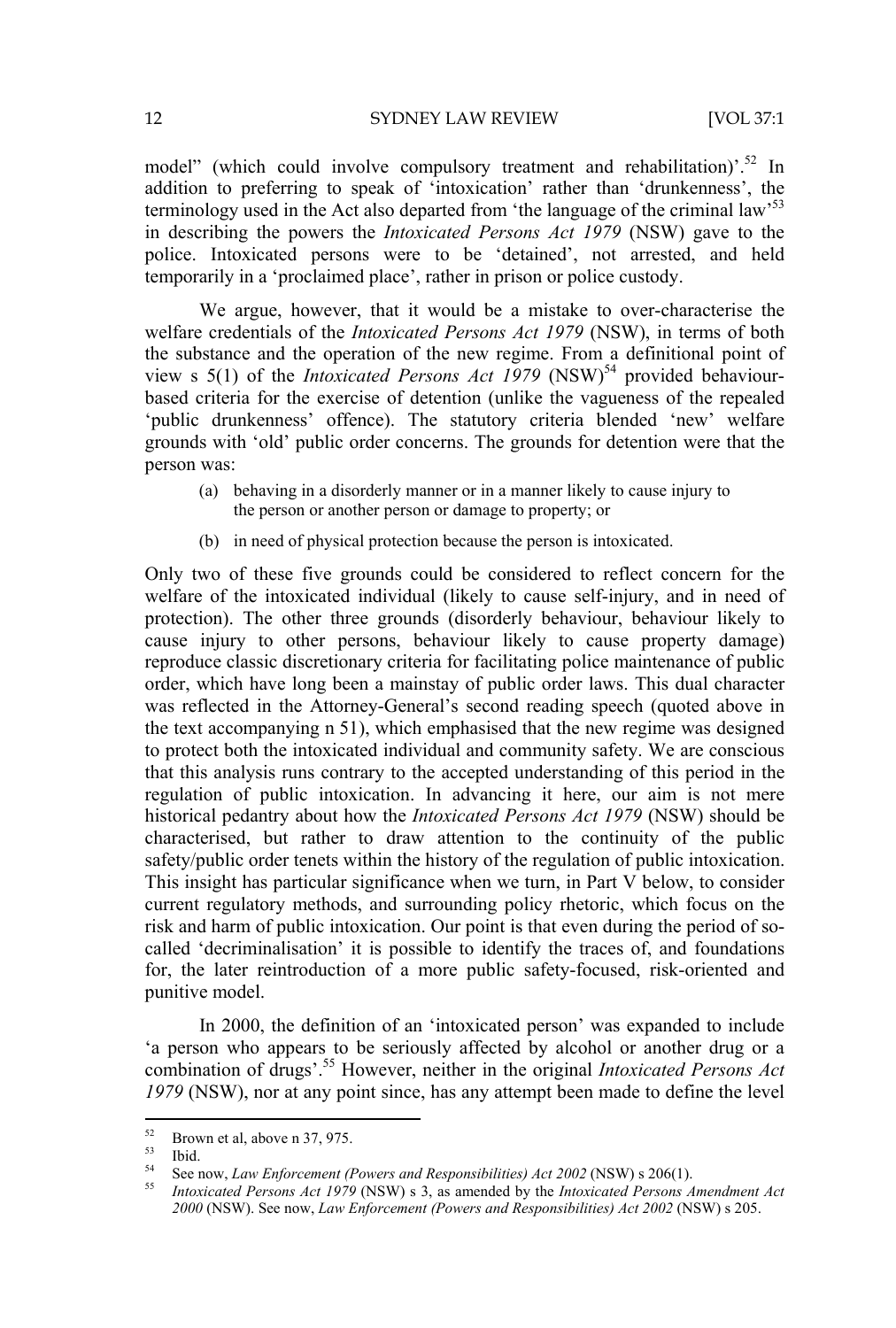of intoxication required to justify or require police intervention. As we will show later, a vaguely defined conception of intoxication, which leaves the police with significant latitude to exercise discretion about when intervention is warranted, is not unique to the *Intoxicated Persons Act 1979* (NSW) regime, but flows across all forms of regulation.

Under the original *Intoxicated Persons Act 1979* (NSW), the operative section of the Act permitted the detention of a person found 'intoxicated in a public place' for up to eight hours 'in a proclaimed place'.56 'Proclaimed places' included all police stations, all juvenile justice detention centres, and some facilities operated by voluntary agencies (such as the St Vincent de Paul Society's Matthew Talbot Hostel in Sydney).

In contrast to the early  $19<sup>th</sup>$  century characterisation of public drunks as part of the category of 'rogues and vagabonds', Cornish has observed that the move to decriminalise public drunkenness centred around the idea of the 'skid-row alcoholic', even though chronic alcoholics accounted for only about 20% of public drunkenness arrests.<sup>57</sup> The adoption of a 'welfare' model, rather than a criminal law one, was 'motivated by bourgeois humanitarianism, expressed either in terms of 'care' of the unfortunate or 'treatment' of the sick'.58 These sentiments were echoed by Attorney-General Frank Walker:

The measures which we propose in this legislation will not in themselves rehabilitate. However, they will not inhibit rehabilitation, as we believe the present law does, and in many instances they will offer alcoholics an opportunity for treatment, care and humane consideration.59

Removing the stigma of being labelled 'a "drunk" and minor criminal'<sup>60</sup> was central to the stated motivation for decriminalisation. The shift in language to 'intoxicated person' was consistent with this agenda. However, in practice, in the early years of the operation of the *Intoxicated Persons Act 1979* (NSW), there was little difference between the 'welfare model' and the 'criminal law' model that it replaced. As Cornish observed:

Save for the fact that they no longer appeared in court, detainees were subject to the processing and treatment that any person detained for a crime would undergo. Formal labelling by the courts as a criminal no longer occurred, but the process otherwise remained neatly intact.<sup>61</sup>

The difference between the treatment of public drunks before and after decriminalisation is even smaller when attention is paid to the account by the NSW Bureau of Crime Statistics and Research of late 1970s practice (see above text accompanying fn 47), which showed that court appearances were the exception rather than the norm. In fact, a number of commentators agued in the early 1980s that, in some respects, treatment under the *Intoxicated Persons Act 1979* (NSW) was more problematic than treatment during the period when public drunkenness

 <sup>56</sup> *Intoxicated Persons Act 1979* (NSW) s 5(1).<br><sup>57</sup> Cornish, above n 41, 75.

 $^{58}$  Ibid 73.

<sup>&</sup>lt;sup>59</sup> New South Wales, *Parliamentary Debates*, Legislative Assembly, 23 April 1979, 4922 (Frank Walker).<br><sup>60</sup> Ibid.<br><sup>61</sup> Camiahashavar 41.76

Cornish, above n 41, 76.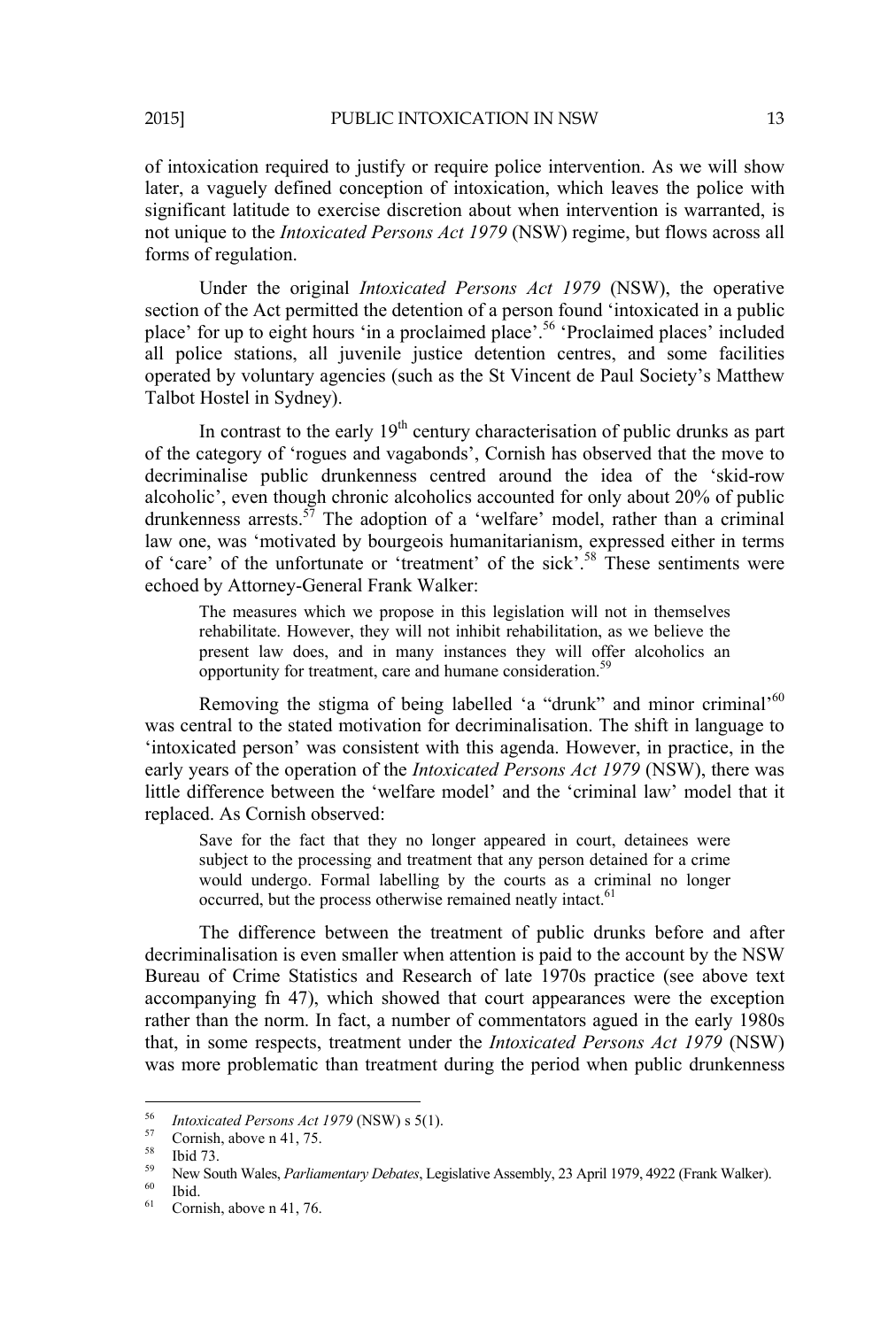was a criminal offence. For Egger, Cornish and Heilpern, a major difficulty with the new regime was that 'residual ties are kept with the criminal justice system. The retention of the powers of compulsion and involuntary detention are dangerous in the absence of the protection offered by the criminal law'.62 Cornish elaborated on this concern:

What the Act allowed was detention without trial and without judicial review. The behaviour in question, public drunkenness, was still seen as a public order issue, and the Act still sought control of public behaviour and provided a sanction of detention. … Decriminalization, if the term is to maintain some credibility, must at least be equated with a removal of punitive actions by the State for the display of particular behaviour. The *Intoxicated Persons Act* fails to match this definition.<sup>63</sup>

When the *Intoxicated Persons Act 1979* (NSW) came into operation in 1980, the welfare model was confounded by a shortage of 'proclaimed places'. Consequently, many intoxicated persons were detained in police cells just as they had been in the days when public drunkenness was a crime. For example, in 1981, there were 43,459 detentions (60.9%) and 27,937 receptions (39.1%).<sup>64</sup> This was a particular problem for Aboriginal people. A significant number of the Aboriginal persons who died in police custody or in gaol during the 1980s — the major catalyst for the establishment of the Royal Commission into Aboriginal Death in Custody65 — were detainees under the *Intoxicated Persons Act 1979* (NSW) or were arrested for offences intimately related to alcohol consumption.<sup>66</sup>

In 1985, the *Intoxicated Persons Act 1979* (NSW) was amended in an attempt to reduce the use of police station detention, by making this a 'last resort' option to be used when the person could not be delivered to the care of a 'responsible person' (friend or relative) or to another proclaimed place. By 1987 the balance had shifted, but there were still 18,294 police detentions (20.3%) compared to 71,901 receptions in other proclaimed places  $(79.7\%)$ .<sup>67</sup>

The story of the early years of operation of the *Intoxicated Persons Act 1979* (NSW) serves as a reminder, as Brown observed, that

it is important to look empirically at the actual changes in practice secured beneath the general and often misleading rubric of decriminalisation. Even when genuine, decriminalisation is rarely a passage from criminal regulation to non regulation, absence of regulation or 'freedom'.<sup>68</sup>

In 2000, the *Intoxicated Persons Act 1979* (NSW) was amended by the *Intoxicated Persons Amendment Act 2000* (NSW). The primary obligation under

<sup>62</sup> Sandra Egger, Andrew Cornish and Hans Heilpern, 'Public Drunkenness: A Case History in Decriminalisation' in Mark Findlay, Sandra Egger and Jeff Sutton (eds) *Issues in Criminal Justice Administration* (Allen and Unwin, 1983) 29, 42.<br><sup>63</sup> Cornish, above n 41, 81.

Brown et al, above n 37, 980.

<sup>&</sup>lt;sup>65</sup> Royal Commission into Aboriginal Deaths in Custody, above n 49.<br><sup>66</sup> Roya Michael Hogan, David Brown and Russell Hoga (eds), De

<sup>66</sup> See Michael Hogan, David Brown and Russell Hogg (eds), *Death in the Hands of the State* (Redfern Legal Centre Publishing, 1988) 41, 48.<br>
From et al, above n 37, 980.<br>
<sup>68</sup> Bavid Brown *S*Politics of Reform' in George

<sup>68</sup> David Brown, 'Politics of Reform' in George Zdenkowski, Chris Ronalds and Mark Richardson (eds), *The Criminal Injustice System: Volume Two* (Pluto Press, 1988) 268, 270.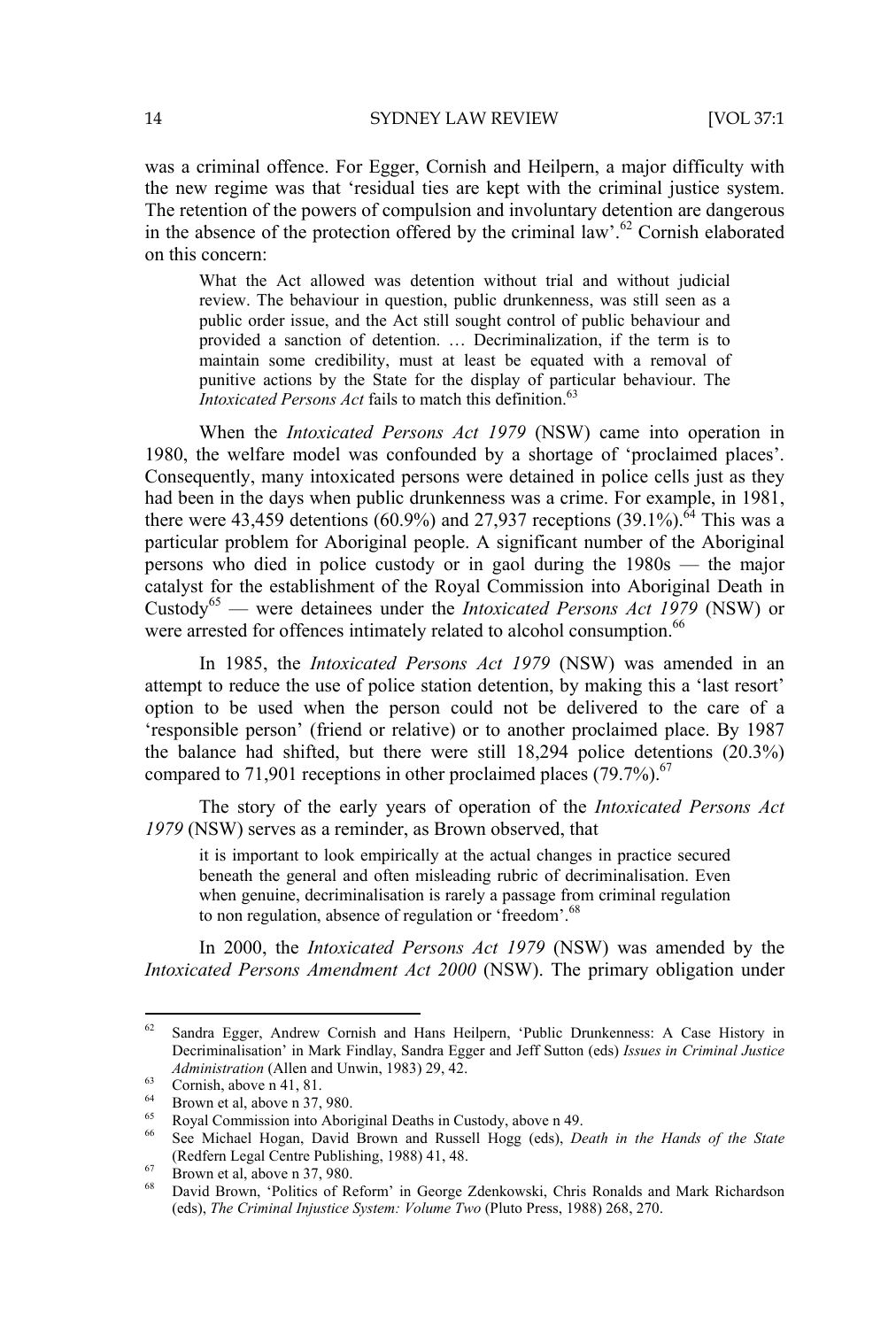the revised Act was for police to release a person found intoxicated in public into the care of a 'responsible person', unless this was impossible, impracticable or inappropriate. A 'responsible person' includes

any person who is capable of taking care of an intoxicated person, including:

- (a) a friend or family member, or
- (b) an official or member of staff of a government or non-government organisation or facility providing welfare or alcohol or other drug rehabilitation services. $\frac{6}{3}$

The category of 'proclaimed places' was abolished. Only police stations and juvenile detention centres (and not hostels or other welfare facilities) could serve as 'authorised detention centres', and detention was to be used only as a last resort. As noted above, the definition of intoxication was also extended at this time to include not only the effect of alcohol, but also other drugs. $70$ 

In 2005, the *Intoxicated Persons Act 1979* (NSW) was repealed and its contents relocated to pt 16 of the *Law Enforcement (Powers and Responsibilities) Act 2002* (NSW).<sup>71</sup> Unfortunately, since 1987, neither the NSW Police nor the NSW Bureau of Crime Statistics and Research have published data on the use of the *Intoxicated Persons Act 1979* (NSW) or the *Law Enforcement (Powers and Responsibilities) Act 2002* (NSW) pt 16, which means it has been difficult to assess either the frequency or appropriateness of the use of these powers.<sup>72</sup> However, in a 2014 report on the first 12 months of operation of some of the latest legislative vehicles for addressing public intoxication — s 198 of the *Law Enforcement (Powers and Responsibilities) Act 2002* (NSW) and s 9 of the *Summary Offences Act 1988* (NSW) (discussed below, in Part V) — the NSW Ombudsman recorded police data indicating that, since 2009, the pt 16 powers have been used between 2000 and 4000 times a year.<sup>73</sup>

So, how should the era of official 'decriminalisation' be regarded in the history of public intoxication regulation in NSW? The fact that under the *Intoxicated Persons Act 1979* (NSW) and the *Law Enforcement (Powers and Responsibilities) Act 2002* (NSW) pt 16, the police retained significant powers to remove/detain individuals found drunk in public means that care needs to be taken in characterising this period as one of meaningful decriminalisation. Employing a thick conception of criminalisation — which is concerned not only with whether a criminal offence exists and is enforced, but also with the existence and deployment of coercive police powers — we can see that public intoxication remained an active target of 'criminalisation' after 1979, as it had been prior to that date. It is noteworthy that throughout the 1980s and into the 1990s, the dominant rhetoric was focused on the need to provide public dunks with adequate care. However, the latter part of this period also saw the emergence of a stronger 'law and order'

<sup>&</sup>lt;sup>69</sup> See now, *Law Enforcement (Powers and Responsibilities) Act 2002* (NSW) s 205.<br><sup>70</sup> Ibid.<br><sup>71</sup> Ibid.

The *Law Enforcement (Powers and Responsibilities) Act 2002* (NSW) came into force in December 2005, at which time the *Intoxicated Persons Act 1979* (NSW) was repealed.

<sup>&</sup>lt;sup>72</sup> Personal communication (email) from NSW Bureau of Crime Statistics and Research, 6 August 2014.<br>
NSW Ombudsman, above n 24, 61.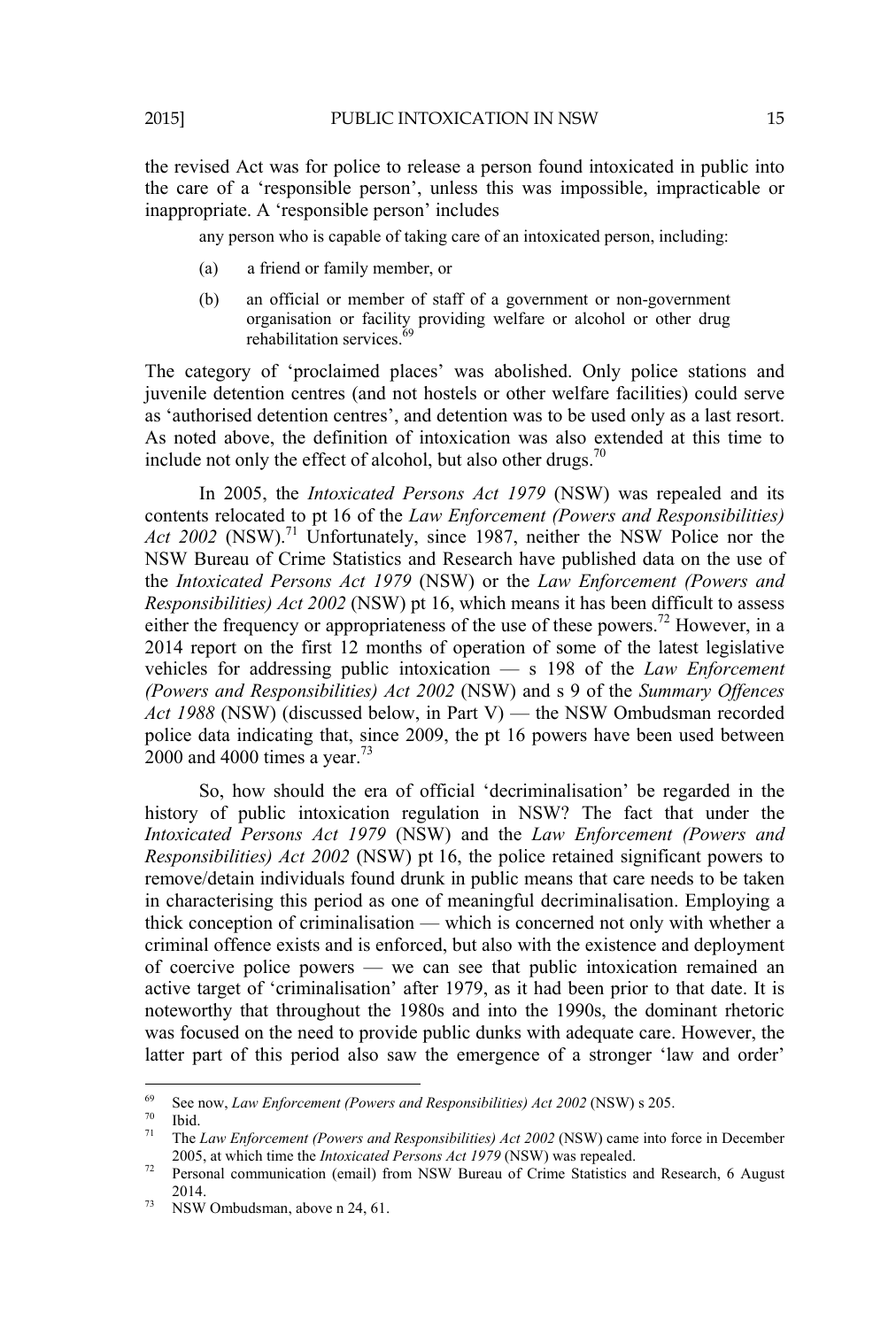rhetoric in NSW policy and law reform debates.<sup>74</sup> As we show (Parts IV and V below) this shift was associated with an increasing tendency to highlight a perceived relationship between public intoxication (and public drinking) and antisocial behaviour, ranging from the annoyance and loss of amenity of noise, litter and broken glass, to public safety concerns and fear of violence. Increasingly, the public drunk/drinker was portrayed less as a person in need of care, and more frequently as a public safety risk to be managed.

## **IV Bans on Public Drinking — Alcohol Free Zones and Alcohol Prohibited Areas**

Only a decade after the formal decriminalisation of public *drunkenness*, the powers of local councils to criminalise public *drinking* were significantly expanded with the enactment of the *Local Government (Street Drinking) Amendment Act 1990* (NSW). The power to place restrictions on the behaviours allowed in public places  $-$  including the consumption of alcohol  $-$  has long been a staple of the jurisdiction of the local government tier of government.<sup>75</sup> However, from 1990, local council restrictions emerged as a significant component of the regulatory response to public intoxication. Although they have attracted little scholarly attention, we argue that the growth of local government restrictions is an important part of the story of the criminalisation of public intoxication in NSW. While the formal focus of local council regimes is public drinking (of alcohol) rather than public intoxication, there is no doubt that the regulatory focus is the person who is *affected* by alcohol in public not, per se, the person who consumes alcohol in public. The aim was to decrease the likelihood of public intoxication by banning public drinking. In this way, restrictions imposed pursuant to local government powers illustrate an important shift in the orientation of public intoxication regulation towards pre-emptive risk management, where public amenity and community safety concerns are paramount.<sup>76</sup> Importantly, as we will show in Part V, this shift was not unique to local government regulation, but was also manifested in the approach to criminal laws and police powers adopted by the NSW Government from the 2000s.

The *Local Government (Street Drinking) Amendment Act 1990* (NSW) empowered local councils to declare discrete areas of public space (roads, footpaths and carparks) within their local government boundaries to be Alcohol Free Zones ('AFZs'). This power supplemented councils' pre-existing power to ban drinking in parks and reserves (which are, these days, referred to as Alcohol Prohibited Areas ('APAs')). During the second reading speech on the 1990

<sup>74</sup> Russell Hogg and David Brown, *Rethinking Law and Order* (Pluto Press, 1998). 75 Brown et al, above n 37, 982.

Pre-emptive criminalisation or 'preventive justice' based on risk has been the subject of considerable scholarly attention in recent years: see, eg Brown et al, above n 11, 1207; Lucia Zedner, 'Fixing the Future? The Pre-emptive Turn in Criminal Justice' in Bernadette McSherry, Alan Norrie and Simon Bronitt (eds), *Regulating Deviance: The Redirection of Criminalisation and the Futures of Criminal Law* (Hart Publishing, 2009); Pat O'Malley, *Crime and Risk* (Sage, 2010); Andrew Ashworth and Lucia Zedner, *Preventive Justice* (Oxford University Press, 2014).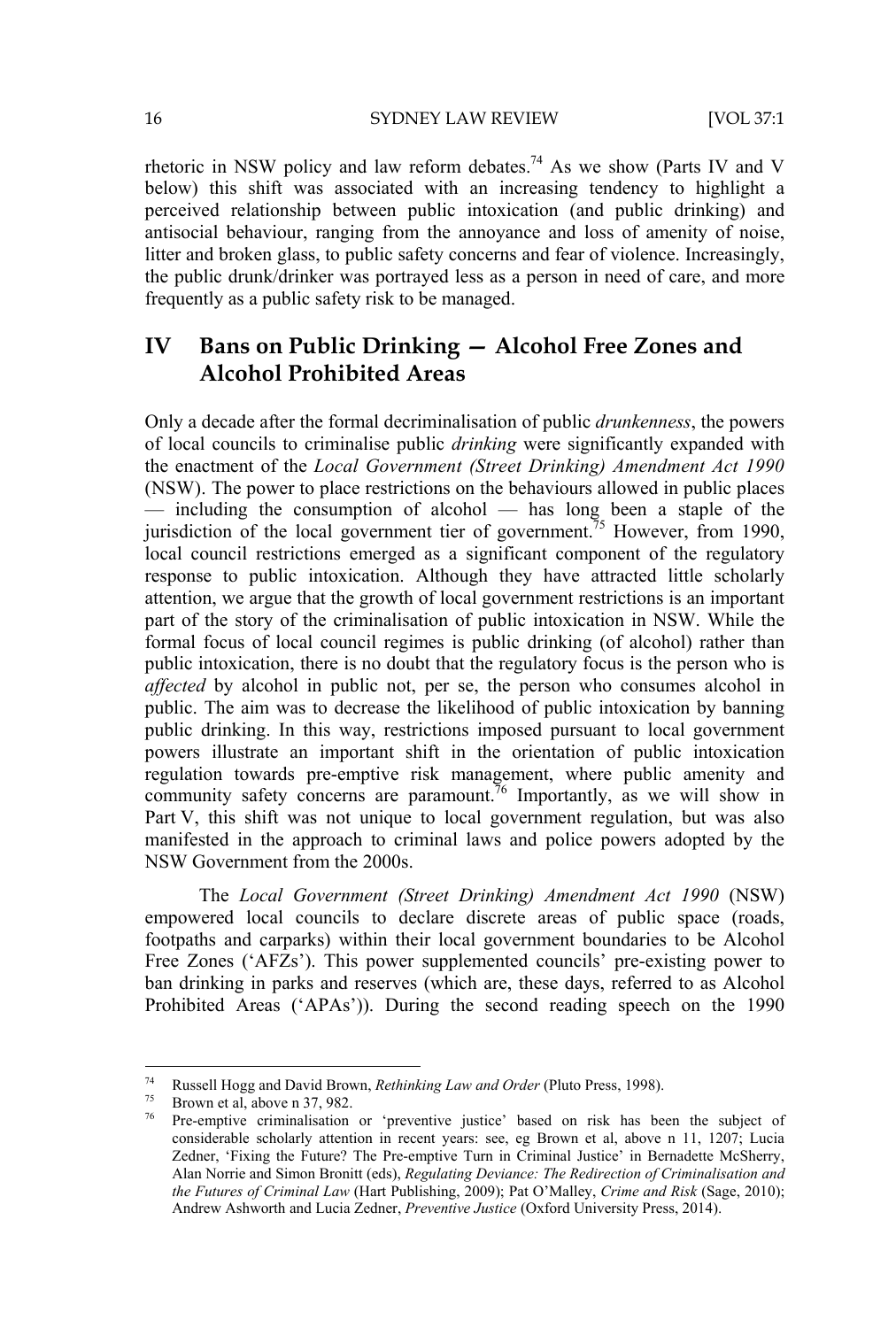legislation, the Minister for Local Government, David Hay, explained the rationale as follows:

The Local Government (Street Drinking) Amendment Bill is another initiative of this Government in its continuing commitment to law and order. It is a clear statement to irresponsible drinkers that their anti-social behaviour on roads and footpaths will no longer be tolerated. The rights of the citizens of this State to use public thoroughfares in safety and without interference will not be compromised. The object of this bill is to enable local councils to zone as alcohol-free those roads and footpaths that are the habitual haunts of drinkers. Consumption of alcohol will be prohibited in alcohol-free zones, and the police will have various low grade or sensitive enforcement powers. … The great strength of the measures contained in the bill is the power given to police to intervene at an early stage to diffuse situations involving street drinkers before the possibility of more serious offences being committed arises.77

The original legislation created an offence of drinking in an 'alcohol free zone'. Enforcement involved a two-step process: a mandatory warning; followed by the option of confiscation of the alcohol or the imposition of a \$20 on-the-spot fine.78 AFZs could only be created after a request from a community member or group, or the police, and only after consultation and council deliberation as to whether the conditions for the creation of an AFZ were satisfied. Zones were to be time limited (originally 12 months) and had to be adequately sign-posted — so that drinkers were aware of the public spaces in which alcohol consumption was prohibited. In his second reading speech, the Minister emphasised that AFZs were only to be declared in discrete locations: 'I emphasise that alcohol-free zones are not designed to achieve, and will not result in, a total prohibition on the public consumption of alcohol. They will come into being in response to identified trouble spots'.<sup>79</sup> Guidelines issued by the Department of Local Government suggest that AFZs should be as small as possible and caution that it would usually be 'inappropriate to zone the greater part of a town, suburb or urban area as alcohol-free,  $\frac{80}{3}$  As we illustrate below, local council practice does not always conform with this expectation.

There have been various statutory modifications over the years. The most significant of these occurred in 2008 with the enactment of *Liquor Legislation Amendment Act 2008* (NSW). This Act abolished the offences of drinking in an AFZ or APA, so that the only consequence of breach of a ban on drinking was that the alcohol could be lawfully confiscated.<sup>81</sup> The requirement for a warning before confiscation was also abolished. In addition, the legislation extended the power to confiscate alcohol in AFZs, previously exercisable only by the police, to authorised

<sup>77</sup> New South Wales, *Parliamentary Debates*, Legislative Assembly, 22 November 1990, 10381

<sup>(</sup>David Hay).<br><sup>78</sup> *Local Government Act 1919* (NSW) s 512I (since repealed).<br><sup>79</sup> New South Wales, *Parliamentary Debates*, Legislative Assembly, 22 November 1990, 10382<br>(David Hay).

<sup>&</sup>lt;sup>80</sup> NSW Department of Local Government, *Ministerial Guidelines on Alcohol-free Zones* (2009) Foreword. 81 See now *Local Government Act 1993* (NSW) ss 642, 632A.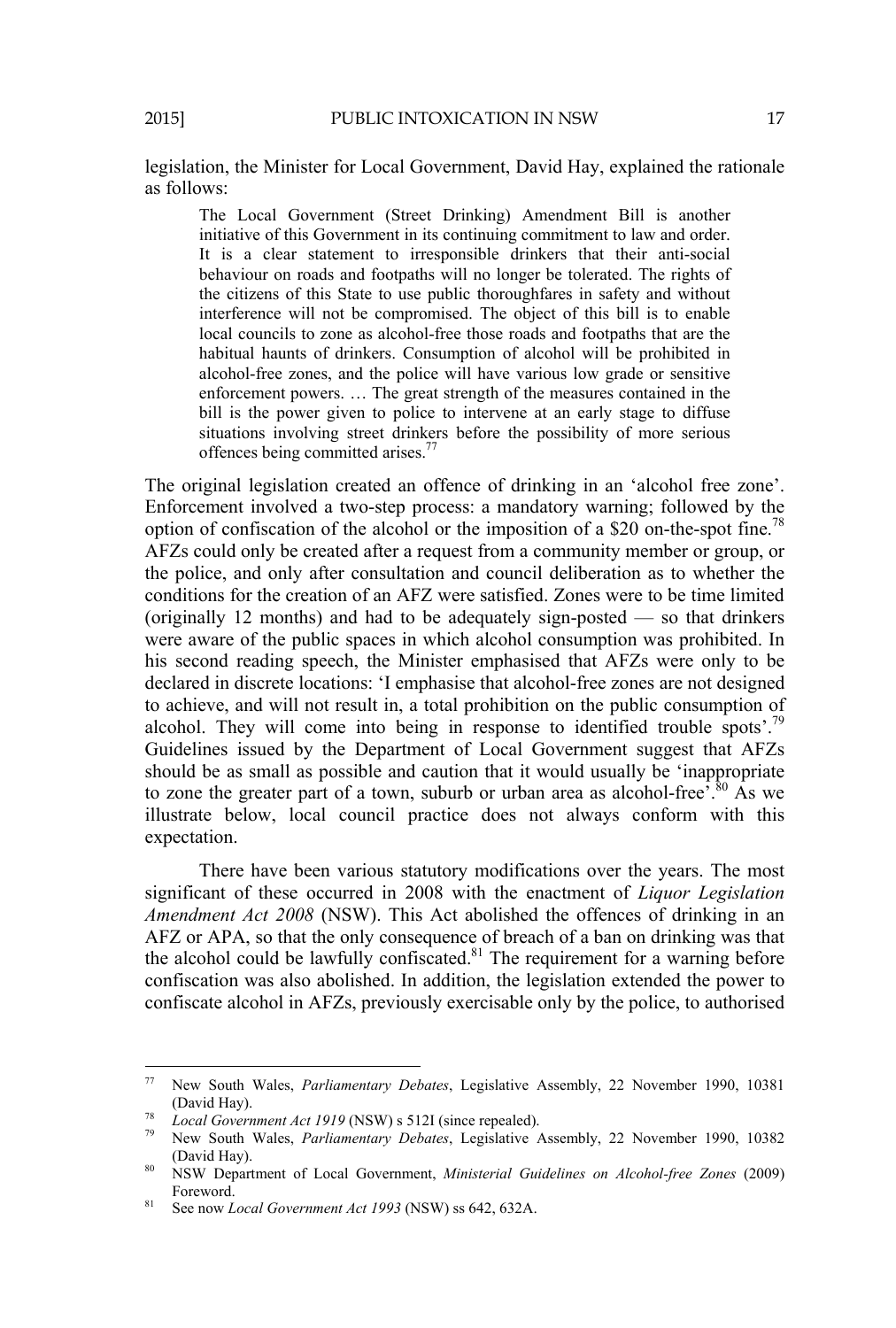council officers. In Parliament, the Minister for Gaming and Racing, Kevin Greene, explained that:

Police and enforcement officers will be able to immediately confiscate the alcohol and dispose of it by tipping it out, sending a clear message to the offender that their behaviour is unacceptable. This is an immediate and greater deterrent than issuing a \$22 fine, as provided for under the current law. The bill therefore also abolishes this provision.  $82$ 

The *Liquor Legislation Amendment Act 2008* (NSW) also increased the maximum (renewable) duration of an AFZ from three years to four years.83

Today, the powers to create and enforce AFZs and APAs are contained in ch 16 of the *Local Government Act 1993* (NSW), ss 642, 632A. The Act continues to provide for two separate regimes for AFZs and APAs. Since the enactment of the *Local Government Amendment (Confiscation of Alcohol) Act 2010* (NSW), which extended to APAs the same power of confiscation that apply to AFZs, the two regimes are effectively identical in terms of how they are enforced: they do not create a punishable offence, but empower the police (or authorised council officers) to confiscate alcohol.<sup>84</sup> For AFZs the confiscation power is contained in s  $642(1)$ :

A police officer or an enforcement officer may seize any alcohol (and the bottle, can, receptacle or package in which it is contained) that is in the immediate possession of a person in an alcohol-free zone if:

- (a) the person is drinking alcohol in the alcohol-free zone, or
- (b) the officer has reasonable cause to believe that the person is about to drink, or has recently been drinking, alcohol in the alcohol-free zone.<sup>85</sup>

The alcohol can be 'tipped out' on the spot or seized and disposed of by the police or council officer.<sup>86</sup>

Under s 644 of the Act, a proposal for an AFZ may be prepared by council on its own motion, or after an application by the police, a community group representative or a person who lives or works in the area. Public consultation is required $87$  and consultation with the NSW Anti-Discrimination Board is required for councils with significant Aboriginal populations.<sup>88</sup> The Act does not specify the criteria that should be used to determine whether an AFZ should be created; instead s 646 provides that the council must follow the *Ministerial Guidelines on Alcohol-Free Zones* (2009).89

<sup>82</sup> New South Wales, *Parliamentary Debates*, Legislative Assembly, 13 November 2008, 11451

<sup>(</sup>Kevin Greene). 83 *Local Government Act 1993* (NSW) s 644B(4). 84 Note that although drinking in an AFZ or APA is no longer an offence, a person who does not cooperate with a confiscation may still be charged with wilfully obstructing a police officer or council officer in their execution of a duty, an offence under the *Local Government Act 1993* (NSW) s 660. The maximum penalty is 20 penalty units (\$2200).<br><sup>85</sup> For APAs the equivalent power is contained in the *Local Government Act 1993* (NSW) s 632A(1).<br><sup>86</sup> Ibid ss 642(2), 632A(2).

<sup>87</sup> Ibid s 644A.

 $88$  Ibid s 644(3).

<sup>89</sup> NSW Department of Local Government, above n 80.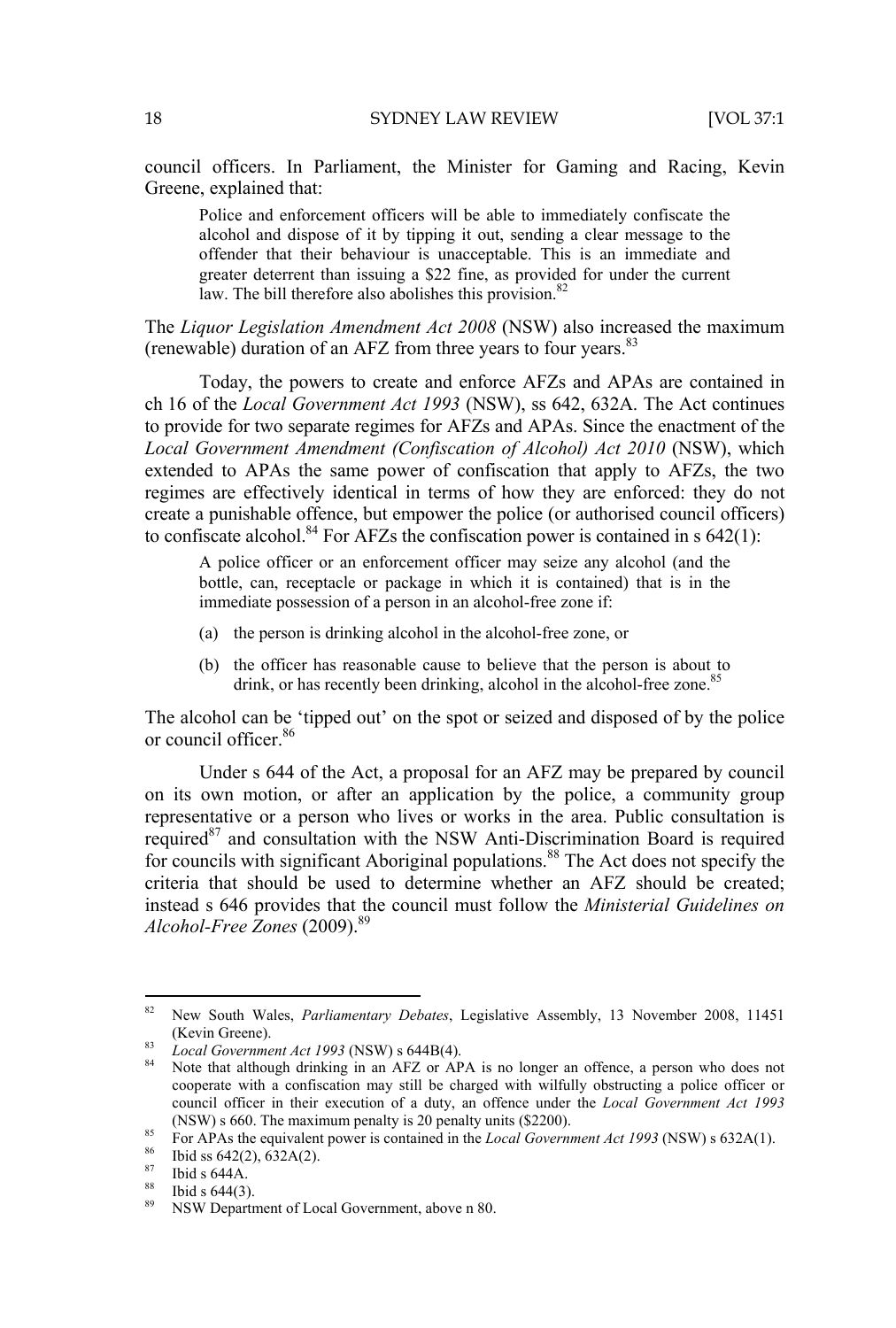The Guidelines' statements of the objectives of the AFZ system are significant in the context of our attempt to map the contours of criminalisation in relation to public intoxication, including the identification of dominant policy imperatives. According to the Guidelines, AFZs are: designed 'to prevent disorderly behaviour caused by the consumption of alcohol in public areas in order to improve public safety',<sup>90</sup> and are 'an early intervention measure to prevent the escalation of irresponsible street drinking to incidents involving serious crime'.<sup>91</sup> Notably, advice as to the sorts of evidence that a proponent may bring forward to support the case for an AFZ suggests that the harm/risk threshold may be somewhat lower. The Guidelines indicate that a submission that the public's use of roads and/or footpaths and/or carparks 'has been compromised by street drinkers' could be supported by evidence of instances of malicious damage to property, littering, offensive behaviour or other crimes'. None of these — especially the latter two — are harbingers of more serious crime, let alone the sort of violence that might legitimately give rise to public safety concerns. The combined effect of the *Local Government Act 1993* (NSW) and the *Ministerial Guidelines on Alcohol-Free Zones* is that councils are left with wide discretion as to whether an AFZ should be created. As we will show below (in Part V), a similar elevation of risk management and public safety priorities, above concern for the welfare of public drinkers, is evident in state-wide criminal laws and police powers.

Section 632A of the *Local Government Act 1993* (NSW) provides an equivalent power in relation to APAs. Subsection 4 empowers councils to declare any public place (or a part of a public place) to be an APA permanently  $-$  that is, without duration limit.<sup>92</sup> APAs are widely used to ban drinking in areas primarily without duration limit.<sup>92</sup> used for recreation — specifically, parks and beaches.

The power to impose bans on public drinking has been enthusiastically and widely embraced by many local councils across NSW. In some cities, AFZs are very large. For example, Wollongong City Council has declared a single AFZ that includes all streets, roads and carparks in the entire CBD, inner city residential and beachside areas.<sup>93</sup> In other cities, numerous small locations have been declared AFZs. In 2013, there were 325 AFZs and 247 APAs in inner Sydney (City of Sydney Council).<sup>94</sup> The growth of restrictions sometimes attracts criticism, including because the effect may be to force problem drinkers 'into less conspicuous places and away from support services including temporary food and shelter'.<sup>9</sup>

 $^{90}$  Ibid Foreword.

 $^{91}$  Ibid 5.

An APA cannot be declared in relation to a public road or car park (which fall exclusively within the AFZ regime). 93 Wollongong City Council, 'Wollongong CBD Alcohol Free Zone 2010–2014' (1 April 2011)

 $\leq$ http://www.wollongong.nsw.gov.au/services/community/Documents/Wollongong%20Alcohol%2

<sup>0</sup>Free%20Zone%20Map.pdf>. 94 City of Sydney, Culture and Community Committee, Community Sub-Committee, *Minutes* (22 July 2013) City of Sydney <http://www.cityofsydney.nsw.gov.au/\_\_data/assets/pdf\_file/

<sup>&</sup>lt;sup>95</sup> Matthew Moore, 'New Alcohol-free Zones Draw Criticism', *The Sydney Morning Herald* (online), 19 July 2010 <http://www.smh.com.au/nsw/new-alcoholfree-zones-draw-criticism-20100718- 10g3f.html>.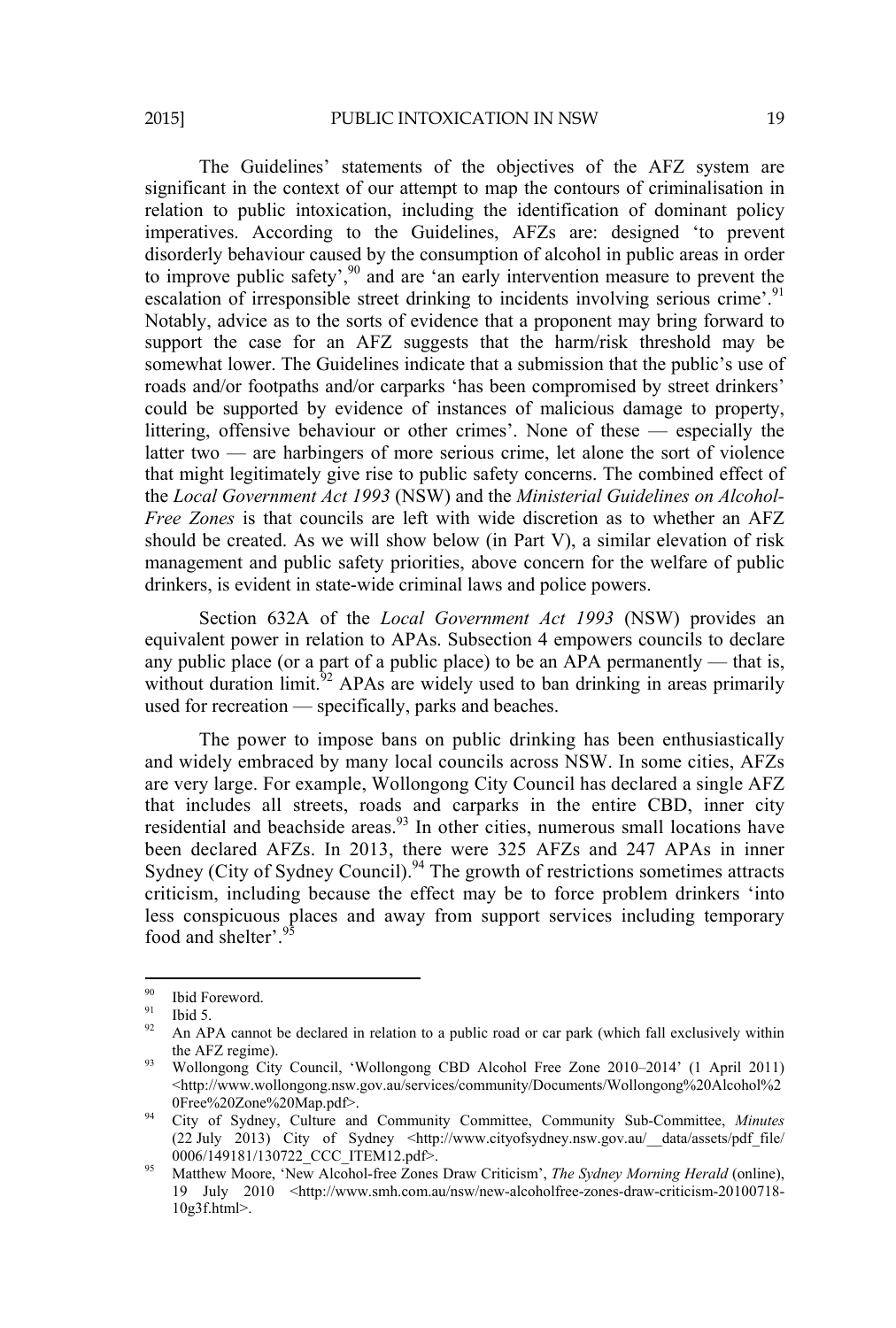#### 20 SYDNEY LAW REVIEW [VOL 37:1

A noteworthy feature of the *Local Government Act 1993* (NSW) regime for regulating public drinking is that it reflects a local council–police partnership model. However, it is a partnership with a particular objective. This partnership has a stronger focus on managing risk in relation to antisocial behaviour and public order offending, unlike the regime under the *Intoxicated Persons Act 1979* (NSW) and the *Law Enforcement (Powers and Responsibilities) Act 2002* (NSW) pt 16 (discussed above, Part II), where a significant (though, as we have shown, not exclusive) objective of the 'partnership' between police and drug and alcohol rehabilitation and homelessness services was to provide welfare and health-based assistance to chronic alcoholics and other drug addicts.<sup>96</sup>

Under the *Local Government Act 1993* (NSW), the NSW Police Force plays an influential role in the identification of streets that it considers should be declared an AFZ and in providing evidence to support the proposal. Section  $644A(2)(a)$ require councils to notify local police about any proposals. The Ministerial Guidelines go further, stating: 'In preparing a proposal to establish an alcohol-free zone a council must consult with the relevant Police Local Area Commander about the appropriate number and location of alcohol-free zones'.<sup>97</sup> Under the Act, an APA cannot be established without the approval of the Police Local Area Commander.<sup>98</sup>

Another aspect of the local council–police partnership model for regulating public drinking — shared enforcement responsibilities — has not eventuated. Under the *Local Government Act 1993* (NSW), both police officers and council enforcement officers have the power to confiscate alcohol.<sup>99</sup> In practice, in most council areas, only the police — and not council rangers — enforce bans on public drinking. Many councils have taken the formal position that it will not ask its officers to play a part in alcohol confiscation because there are risks associated with this enforcement method that council officers are not trained or empowered to address<sup>100</sup>

Placing primary or exclusive responsibility for policing AFZs and APAs and enforcing bans on public drinking with the NSW Police, however, creates a significant resourcing challenge. In its 2007 review of AFZs, the Department of

That is not to say that the NSW Police Force has abandoned health-oriented partnerships to address harms associated with public intoxication and drinking. For, example, the 'Last Drinks' campaign involves a partnership between police, doctors, nurses and paramedics that aims to 'to tackle the issue of alcohol-fuelled violence head-on, by challenging the 24/7 drinking culture that has permeated modern Australian society', with a focus on restricting the late night availability of alcohol at licensed premises: Last Drinks Campaign, *About the Campaign* (2012) Last Drinks: Call Time on Street Crime <http://lastdrinks.org.au/about/>. See also Julia Quilter, 'Populism and Criminal Justice Policy: An Australian Case Study of Non-punitive Responses to Alcohol related violence' (2015) 48(1) Australian & New Zealand Journal of Criminology 24.<br>
NSW Department of Local Government, above n 80, 8.<br>
<sup>98</sup> Local Government Act 1993 (NSW) s 632A(8).<br>
<sup>99</sup> Local Government Act 1993 (NSW) ss 642(

apply to the Commissioner of Police to request authorisation for council officers/rangers to exercise this power. 100 See Andrew West, 'Councils Fearful of Enforcing Alcohol Confiscation Laws', *The Sydney* 

*Morning Herald* (online), 1 September 2011 <http://www.smh.com.au/nsw/councils-fearful-ofenforcing-alcohol-confiscation-laws-20110831-1jm28.html>.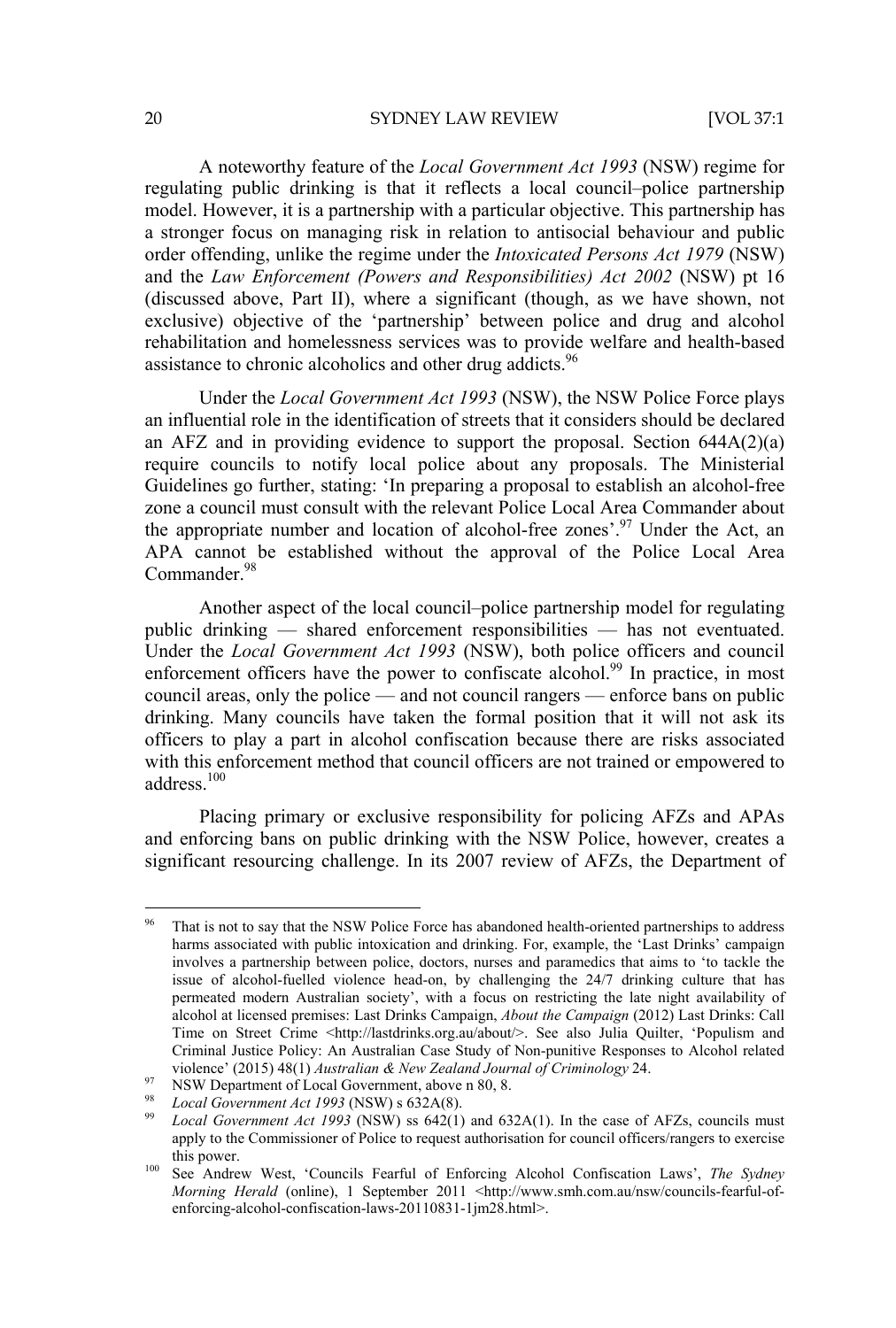Local Government was told by council stakeholders that although police supported the AFZ system, they 'don't have sufficient resources to enforce  $[AFZs]'$ .<sup>101</sup> Some councils elect to pay the NSW Police Force to provide alcohol-related policing services during high volume public events such as Australia Day and New Year's

Eve celebrations, in accordance with the NSW Police Force's *Cost Recovery and* 

Another challenge for the *Local Government Act 1993* (NSW) system for regulating public drinking is how to ensure that people are aware of the restrictions with which they are expected to comply. The regime places great faith in the capacity of street signage to communicate and demarcate. Indeed, the *Local Government Act 1993* (NSW) mandates the use of appropriate signage as a basis for the validity of AFZ and APA bans on public drinking. Section 632(7) provides that:

An alcohol prohibited area operates only so long as there are erected at the outer limits of the area, and at suitable intervals within the area, conspicuous signs:

- (a) stating that the drinking of alcohol is prohibited in the area, and
- (b) specifying the times or events, as specified in the declaration by which the area was established, during which it is to operate.<sup>103</sup>

For AFZs, councils must publish newspaper notices when a zone is established or extended,<sup> $104$ </sup> and erect appropriate signage.<sup>105</sup> Because AFZs are for a fixed duration, signs must identify the 'period … for which the alcohol-free zone is to operate' (for example, 1 July 2012–30 June 2016). The Ministerial Guidelines provide further guidance:

A council is required to consult with the police regarding the placement of signs. … Signs designating an alcohol-free zone must indicate that the drinking of alcohol is prohibited in the zone. Signs should note that alcohol may be seized and disposed of if alcohol is being consumed in the zone. Starting and finishing dates for the operation of the zone should also be included. It is recommended that signs use consistent, easily recognisable symbols and include a map of the area defining the location of the zone.<sup>106</sup>

Many councils also display maps on their websites.<sup>107</sup>

Even if all councils consistently achieved full compliance with the signage requirements (informal fieldwork observation suggests that they do not),<sup>108</sup>

 

*User Charges Policy.*<sup>102</sup>

<sup>101</sup> NSW Department of Local Government, *Evaluation of Alcohol Free Zones in NSW: Final Report* (April 2007) 13. See also Nicole Hasham and Emma Partridge, '"Powerless" on Booze', *The Sydney Morning Herald* (online), 17 December 2013 <http://www.smh.com.au/nsw/powerless-onbooze-20131216-2zhfk.html/>.<br>
<sup>102</sup> NSW Police Force, *Cost Recovery and User Charges Policy* (May 2010).<br>
<sup>103</sup> For APAs, see *Local Government Act 1993* (NSW) s 632A(7).<br>
<sup>104</sup> *Local Government Act 1993* (NSW) s 644B(3

 $\langle$ http://www.warringah.nsw.gov.au/sites/default/files/documents/general-information/alcohol-freezones/alcohol-areas.pdf>; Byron Shire Council, 'Byron Bay — Alcohol-free Zone' (18 September 2007) <http://www.byron.nsw.gov.au/publications/alcohol-free-zone-byron-bay>.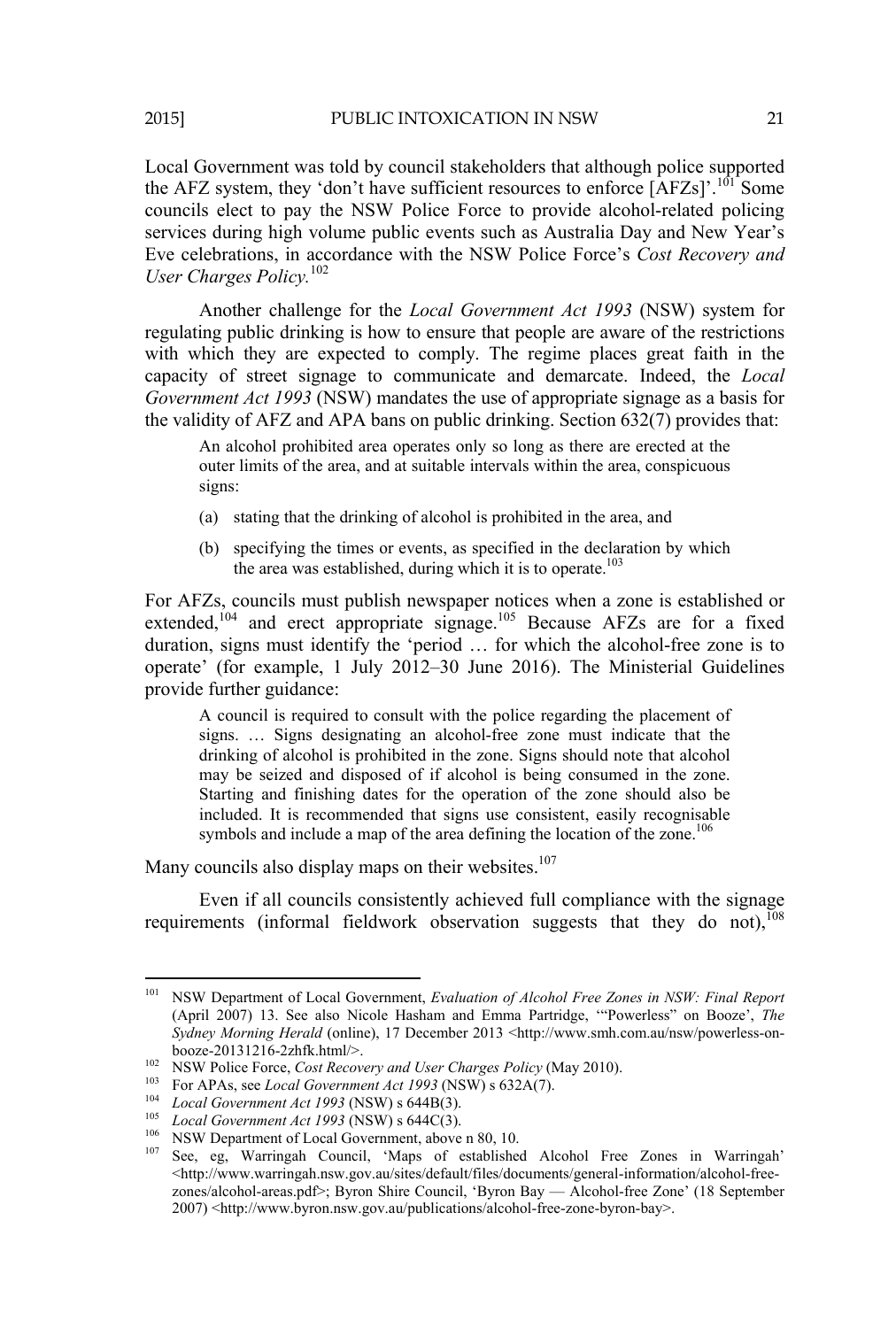the *Local Government Act 1993* (NSW) regime's reliance on signage as a type of 'silent cop'109 for the regulation of public drinking is problematic. Streets signs can be a very imperfect way of communicating precise information and can compound problems of complexity, invisibility and 'unknowability' that pervade public drinking regulation regimes. In a recent report, the New Zealand Law Commission observed that 'liquor bans' (the New Zealand equivalent of NSW AFZs and APAs) raise 'serious rule of law issues':

One requirement of the rule of law is that law has to be accessible. … There is an issue with accessibility of the law relating to liquor bans. How people affected by liquor bans can find out where those bans do and do not apply is highly problematic. The bans are pepper-potted around New Zealand in an increasingly large number of areas, but only where there have been particular problems with alcohol. … *The boundaries of where people can and cannot drink in public are not easy to ascertain from signage. In some areas, people would not know there was a liquor ban without conducting a really serious search for the signage, and at night this can be particularly*  difficult to see.<sup>110</sup>

It would appear that the limitations of signage-based 'jurisdiction' are not the only source of inconsistency and confusion in relation to local council restrictions on public drinking. An introduction to ch 16 of the *Local Government Act 1993* (NSW) confirms that (since 2008) it is no longer an offence to drink in an AFZ or an APA:

This Chapter also contains provisions relating to the creation and enforcement of alcohol prohibited areas ... and alcohol-free zones ... . These provisions do not create offences in relation to drinking in public places or streets but instead provide for confiscation and tip out powers.<sup>111</sup>

It appears, however, that police and council understanding *and practice* may not always be consistent with the AFZ and APA provisions of the *Local Government Act 1993* (NSW). In December 2013, the NSW Legislative Council's Standing Committee on Social Issues released a report on *Strategies to Reduce Alcohol Abuse among Young People in New South Wales*. 112 In the context of its discussion of AFZs and APAs, the Committee reported that 'A fine of \$20 can be issued to persons caught drinking in an alcohol free area', and attributed this statement to a Police Association spokesperson.<sup>113</sup> Further, in March 2014 we were advised by a police

<sup>108</sup> Kate McIlwain, 'Wollongong Alcohol-free Zones Cause Confusion', *Illawarra Mercury* (online), 12 June 2014 <http://www.illawarramercury.com.au/story/2348252/wollongong-alcohol-free-

zones-cause-confusion>. 109 'Silent cop' was the colloquial name given to a low round metal dome fixed to the road at intersections designed to guide motorists making right hand turns, in the way that police officers may have done in the early days of motoring when police officers on traffic duty were a common occurrence. 110 New Zealand Law Commission, *Alcohol in Our Lives: Curbing the Harm* (NZLC R114, 2010)

<sup>396–7 (</sup>emphasis added). 111 *Local Government Act 1993* (NSW) ch 16. 112 Standing Committee on Social Issues, Parliament of New South Wales, *Strategies to Reduce* 

*Alcohol Abuse among Young People in New South Wales* (2013). 113 Ibid 88, fn 426. It is noted that in its response to the Standing Committee report, the Government stated that no such offence/power existed, though incorrectly indicated that the date of abolition as 2007 rather than 2008, following the enactment of the *Liquor Legislation Amendment Act 2008*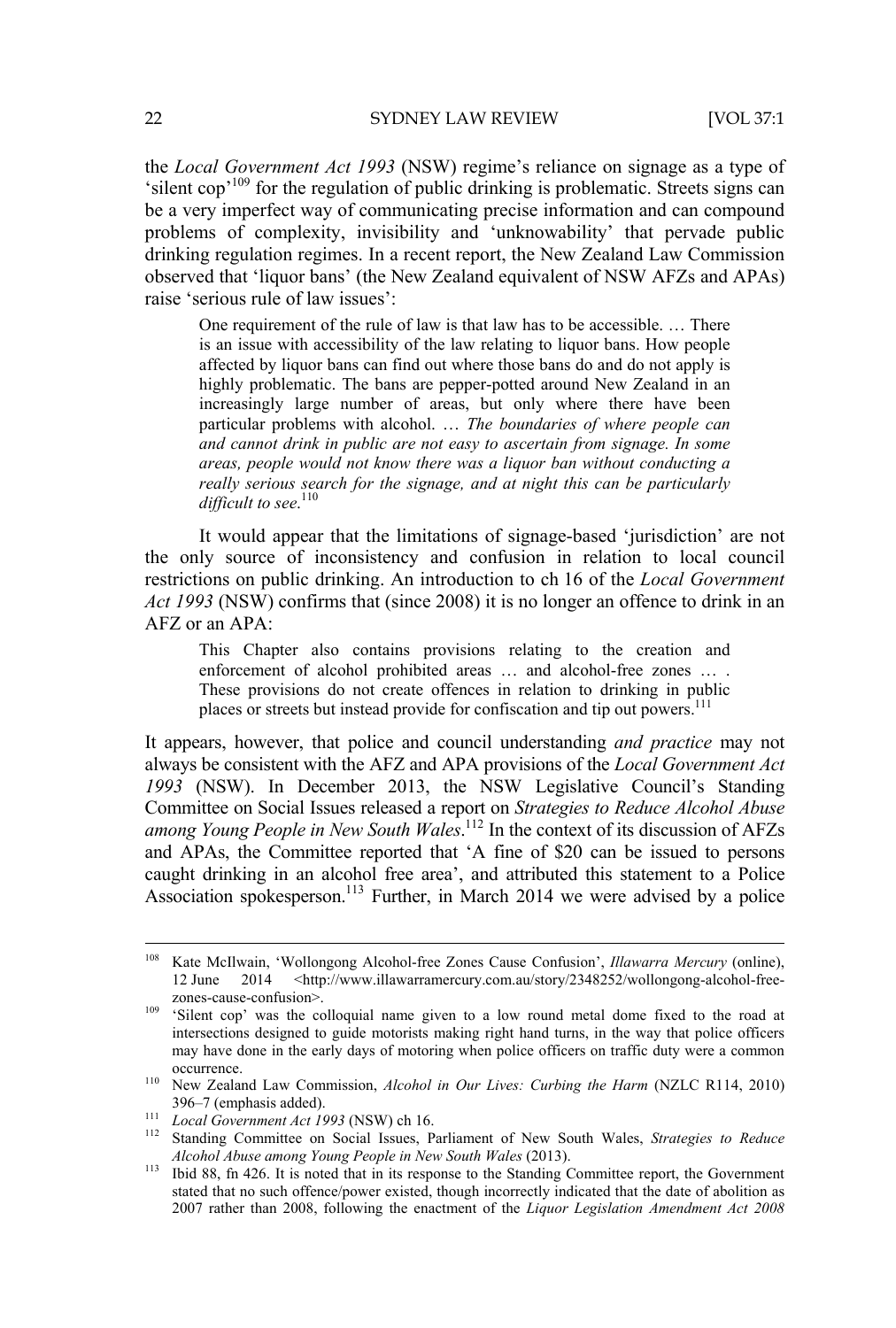officer that police had the power to impose a \$50 on-the-spot fine for drinking in an AFZ.114 Some councils still display signs that indicate that public drinking is an offence that attracts a specified fine,<sup>115</sup> and some councils provide warning on their websites that persons found drinking in AFZs or APAs can be fined.<sup>116</sup>

In a June 2014 newspaper story on the proposed extension of Wollongong City Council AFZs, a senior police officer, commenting on the value of AFZs to the police, was quoted as illustrating his point as follows:

Alcohol-free zones are an early intervention strategy to stop the escalation of crime ... and they give police an aid to take some action where we wouldn't necessarily have powers. For example, if there's an area in Wollongong where people are drinking in the street, and causing trouble ... it mightn't be trouble enough that they commit any offence but the alcohol-free zones give us power to go up there, speak to them, dispose of the alcohol and issue warnings or give them a fine.<sup>117</sup>

As noted above, public drinking is no longer an offence and, therefore, cannot be the reason for the valid imposition of a fine.<sup>118</sup>

These examples suggest, at a minimum, that, contrary to expectations that changes to the law are immediate and 'self-executing', in practice, gaps and lag effects are not uncommon. They are also a reminder that, especially in the public order context, local police *practice* is a critical determinant of what the law 'is', sometimes even despite of explicit legislation to the contrary. Certainly, it is likely that, as with all police powers, discretion plays an important part in the enforcement of drinking bans in APAs and AFZs. A senior police officer was recently reported as stating that AFZs 'were not designed to prevent well-behaved citizens from activities like enjoying a quiet tipple on a picnic'.119 Wollongong Police crime manager Detective Inspector Joe Thone said:

With any of these regulations, there needs to be an element of common sense … So if you get mum and dad down the beach or on the foreshore having a glass of wine while having dinner, that's not going to cause a problem for anybody and it's not going to cause a problem for police. You have to implement the laws in the spirit of the legislation.<sup>120</sup>

Our analysis of the implications of these public statements is that the 'spirit' of the legislation is to provide a mechanism for interrupting the activities of undesirable and dangerous public drinkers, without impeding the public

<sup>&</sup>lt;u> Alexandro Alexandro Alexandro Alexandro Alexandro Alexandro Alexandro Alexandro Alexandro Alexandro Alexandro </u> (NSW): NSW Government, 'NSW Government Response to *Strategies to reduce alcohol abuse among young people in New South Wales*' (June 2014) 3.

<sup>&</sup>lt;sup>115</sup> McIlwain, above n 108.<br><sup>116</sup> For example, the Byron Shire Council claims that the Council's system of APAs is 'supported by a severe fixed penalty for offenders': Byron Shire Council, 'Alcohol-free zones'<br>
<http://www.byron.nsw.gov.au/alcohol-free-zones>.

<sup>117</sup> Wollongong Police crime manager Detective Inspector Joe Thone, quoted in Kate McIlwain, 'Wollongong Alcohol-free Zones to be Extended', *Illawarra Mercury* (online), 6 June 2014

<sup>&</sup>lt;sup>118</sup> The only available fine in such circumstances is for failure to comply (*Local Government Act 1993* (NSW) s 660), if a person does not comply with a confiscation: see above n 84. 119 McIlwain, above n 117. 120 Ibid.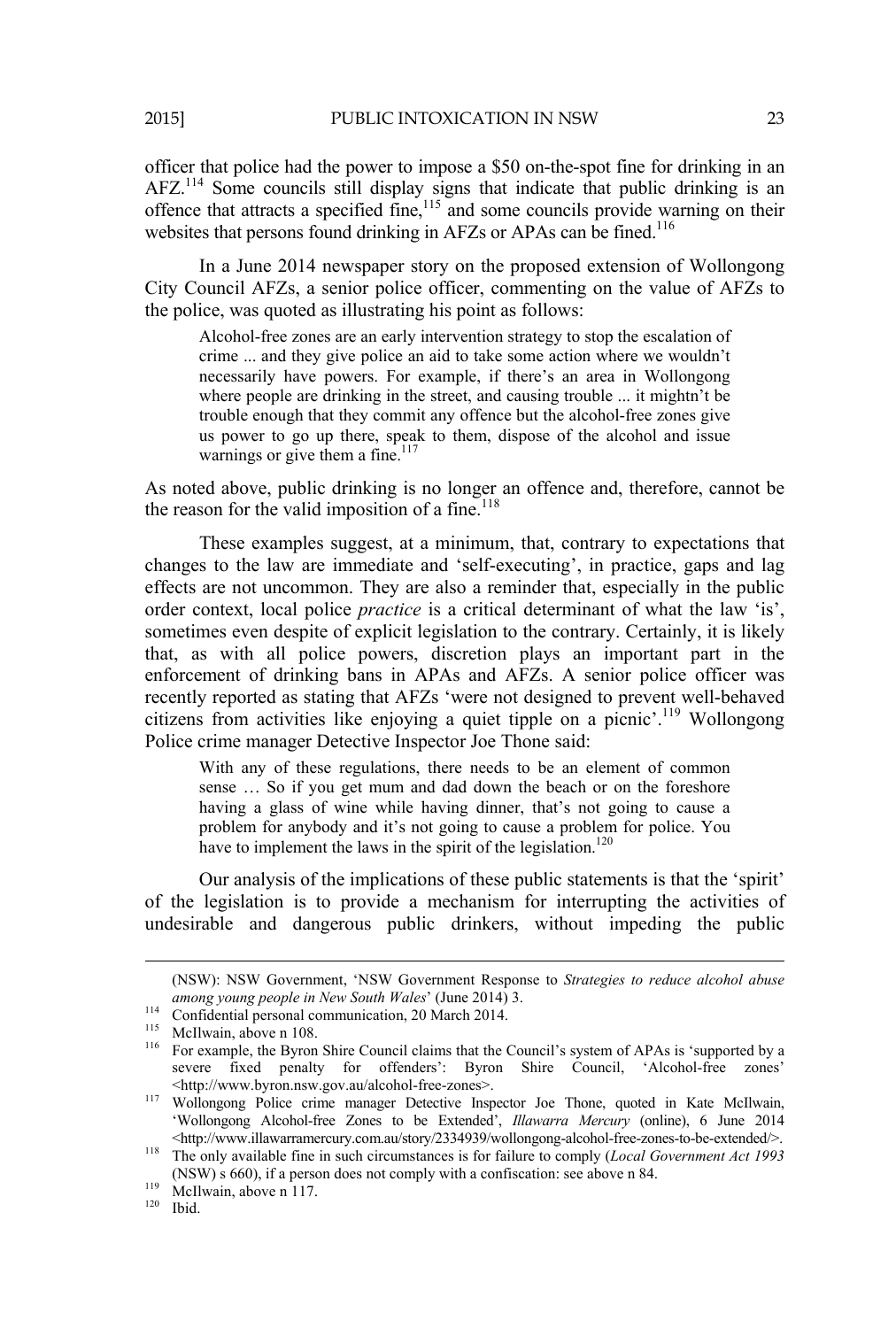consumption of alcohol by respectable and responsible citizens, especially where the latter occurs in settings that advance the pro-commerce objectives of the council.121 Whether this selectivity (and its embedded priorities regarding legitimate uses of public space) is regarded as an acceptable feature of NSW law and law enforcement is likely to depend on one's level of confidence in the ability of police officers to make the necessary distinctions accurately and fairly. In the context of this article, it highlights the fact that local government imposed restrictions represent an important element of the suite of options available to the police to deal with public intoxication.<sup>122</sup> Moreover, they are underpinned by the same antisocial behaviour/crime prevention rationale, and a similar hybridity of police powers and criminal offences that has characterised the most recent 'era' in the criminalisation of public intoxication, to which attention will now be turned.

# **V Intoxication-specific Move-on Powers and Associated Offences**

In the late 1990s, express statutory 'move-on' powers were given to the police as a mechanism for allowing them to demand that individuals leave a particular public place where their presence was deemed to be undesirable.<sup>123</sup> It is likely that police officers had long exercised such powers on an informal basis, in NSW and elsewhere.<sup>124</sup> Nonetheless, the creation of express statutory powers to this effect originally added to the *Summary Offences Act 1988* (NSW) and later relocated to the *Law Enforcement (Powers and Responsibilities) Act 2002* (NSW) — was a significant moment in what we have described as the hybridisation of public order criminalisation, with reduced dependence on substantive offences and greater reliance on coercive police powers without the need for charge, arrest or penalty notice. A decade later, move-on powers were extended to provide police with an additional tool for addressing risks associated with public intoxication. This shift in the regulation of public intoxication has been characterised by more punitive and less welfare-based strategies, associated with a policy discourse that positions the 'public drunk' not as vulnerable and in need of care, but as reckless and dangerous and in need of constraint and condemnation. This trajectory has escalated further in recent years in a context of heightened anxiety about alcohol-fuelled violence, especially where it occurs in public places.<sup>125</sup>

<sup>&</sup>lt;sup>121</sup> Some local councils have declared and sign-posted AFZs in streets where they have simultaneously permitted alfresco dining and liquor consumption at licensed premises. In such cases, the Ministerial Guidelines suggest that councils should impose conditions on the licensee regarding 'the requirements of the zone, including clear delineation and control of the licensed area from the

alcohol-free zone': NSW Department of Local Government, above n 80, 8.<br><sup>122</sup> Whether bans on public drinking are effective in achieving their goals requires further research: see Amy Pennay and Robin Room, 'Prohibiting Public Drinking in Urban Public Spaces: A Review of the Evidence' (2012) 19(2) Drugs: Education, Prevention and Policy 91.

<sup>123</sup> Crimes Legislation Amendment (Police and Public Safety) Act 1998 (NSW).<br><sup>124</sup> See NSW Ombudsman, *Policing Public Safety: Report under section 6 of the Crimes Legislation Amendment (Police and Public Safety) Act* (NSW Ombudsman, 1999) [10.70]; Brown et al,

above n 11, 556.<br><sup>125</sup> In February 2014, the NSW Government introduced a Bill that would have created 11 new aggravated assault offences, where the aggravating factor was that the assault had occurred when the offender was 'intoxicated in public'. The Crimes Amendment (Intoxication) Bill 2014 was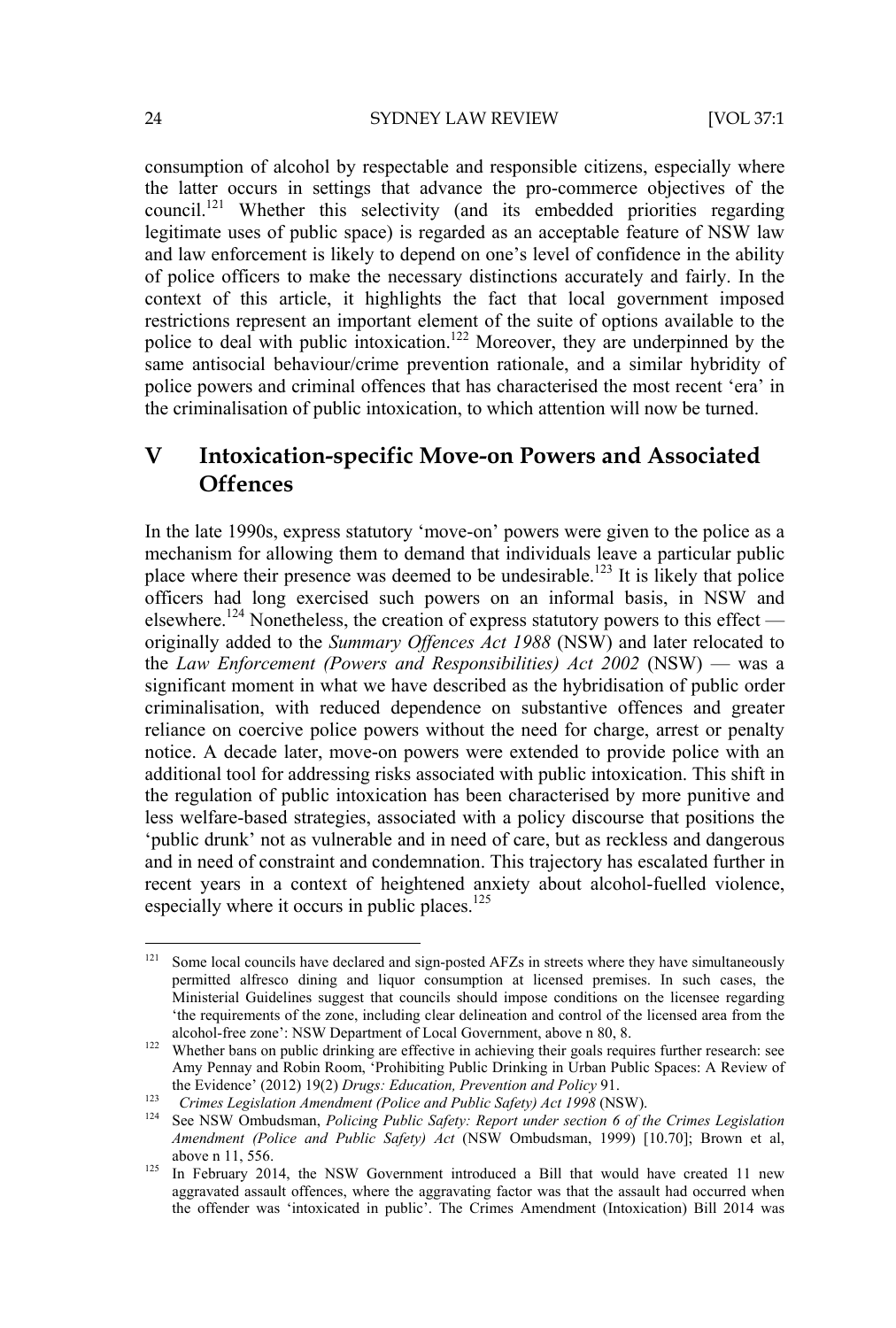In the original incarnation of intoxication-specific move-on powers, following the enactment of the Law *Enforcement and Other Legislation Amendment Act 2007* (NSW), a move-on direction could be given to an intoxicated person who was in a group of three or more intoxicated persons in a public place if the officer believed on reasonable grounds that their behaviour was likely to cause injury to another person or damage property or otherwise gives rise to a risk to public safety. The *Summary Offences Amendment (Intoxicated and Disorderly Conduct) Act 2011* (NSW) amended this power to allow police to move-on intoxicated individuals, and to add 'disorderly' behaviour as a basis for a move-on direction. Section 198 of the *Law Enforcement (Powers and Responsibilities) Act 2002* (NSW) is quoted in full below, to facilitate subsequent analysis of its key features (including the statutory language employed) and comparison with the public intoxication regimes previously examined:

198 Move on directions to intoxicated persons in public places

- (1) A police officer may give a direction to an intoxicated person who is in a public place to leave the place and not return for a specified period if the police officer believes on reasonable grounds that the person's behaviour in the place as a result of the intoxication (referred to in this Part as *relevant conduct*):
	- (a) is likely to cause injury to any other person or persons, damage to property or otherwise give rise to a risk to public safety, or
	- (b) is disorderly.
- (2) A direction given by a police officer under this section must be reasonable in the circumstances for the purpose of:
	- (a) preventing injury or damage or reducing or eliminating a risk to public safety, or
	- (b) preventing the continuance of disorderly behaviour in a public place.
- (3) The period during which a person may be directed not to return to a public place is not to exceed 6 hours after the direction was given.
- (4) The other person or persons referred to in subsection (1) (a) need not be in the public place but must be near that place at the time the relevant conduct is being engaged in.
- (5) For the purposes of this section, a person is *intoxicated* if:
	- (a) the person's speech, balance, co-ordination or behaviour is noticeably affected, and
	- (b) it is reasonable in the circumstances to believe that the affected speech, balance, co-ordination or behaviour is the result of the consumption of alcohol or any drug.

 passed in the Legislative Assembly, but was significantly amended by the Legislative Council. These amendments were not accepted by the Legislative Assembly.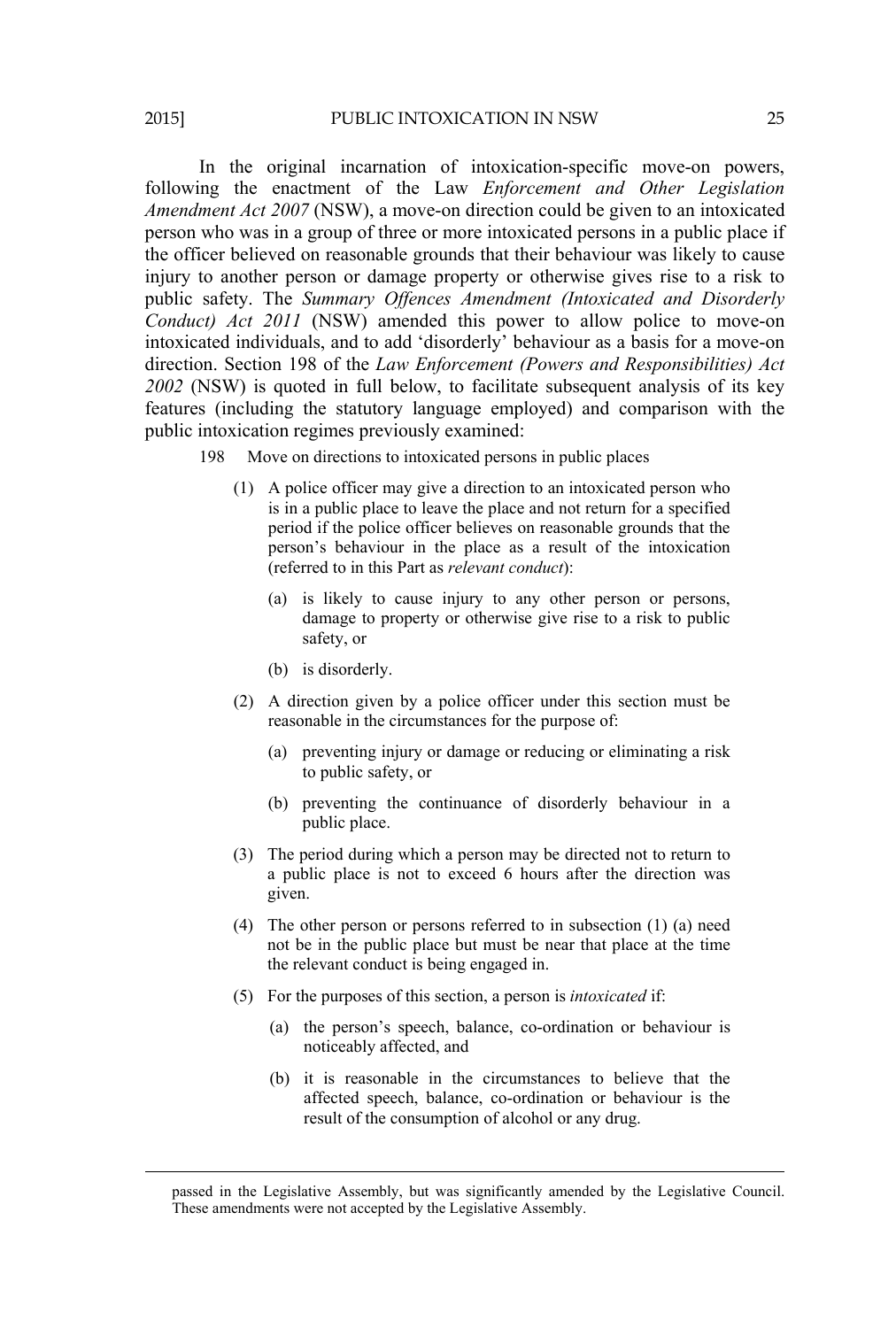(6) A police officer must give to a person to whom the officer gives a direction under this section (being a direction on the grounds that the person is intoxicated and disorderly in a public place) a warning that it is an offence to be intoxicated and disorderly in that or any other public place at any time within 6 hours after the direction is given. The warning is in addition to any other warning required under Part 15.

In addition to the offence referred to in s 198(6) (that is, the offence in *Summary Offences Act 1988* (NSW) s 9, discussed below), failure to comply with a move-on direction is an offence under s 199 of the *Law Enforcement (Powers and Responsibilities) Act 2002* (NSW).

The first point to note about this regime is that the criteria for police intervention in s 198(1) overlap substantially with the s 206 criteria in pt 16 of the *Law Enforcement (Powers and Responsibilities) Act 2002* (NSW), but with noteworthy variations. The 'welfare' criteria have been deleted and a 'public safety' risk has been added. Second, the emphasis is on *removing* intoxicated persons from public places — or, more specifically, placing a legal obligation on intoxicated persons to remove themselves — with no responsibility placed on police to deliver the person into the care of a responsible person (as in the pt 16 regime). Third, s 198 gives the impression of being a highly structured and circumscribed coercive power: behaviour-based criteria must be satisfied; the move-on direction must be for specified purposes (to prevent injury or damage, to eliminate a public safety risk, or to stop disorderly behaviour);<sup>126</sup> and the maximum period for which a person can be 'banned' from being in a public place is six hours.<sup>127</sup> On closer inspection of the provision, however, it is apparent that s 198 employs language that vests police with a very broad discretion to assess the risks associated with a person's presence in public and determine whether to issue a move-on direction. Furthermore, s 198(5) provides a loosely drawn behaviourbased 'test' of whether a person is 'intoxicated' that requires a police officer to exercise judgment, based on observation alone, as to whether there is a relationship between the observed behaviour and the consumption of alcohol or other drugs.<sup>128</sup> In addition, the circumstances in which directions are given — 'on the spot' oral directions on the street with no requirement to issue directions in writing, $129$  and where non-compliance is a criminal offence — mean that specific instances in which the s 198 power is invoked are rarely reviewed or scrutinised.<sup>130</sup>

<sup>&</sup>lt;sup>126</sup> Law Enforcement (Powers and Responsibilities) Act 2002 (NSW) s 198(2).

<sup>&</sup>lt;sup>127</sup> Ibid s 198(3). The risk of error in the deployment of behaviour-based tests for intoxication was recently illustrated by the experience of a 24 year old Wollongong man with cerebral palsy who was mistakenly assumed, by a pub bouncer, to be affected by alcohol: Ashleigh Tullis, 'Dapto's Mick Robson wants disability training for bouncers', *Illawarra Mercury* (online), 14 July 2014 <http://www.illawarramercury.com.au/story/2417177/daptos-mick-robson-wants-disability-

training-for-bouncers/>.<br>
<sup>129</sup> In some jurisdictions, a move-on direction must be in writing: eg *Criminal Investigation Act 2006* (WA) s 27(6).

<sup>&</sup>lt;sup>130</sup> Under s 201 of the *Law Enforcement (Powers and Responsibilities) Act 2002* (NSW), a police officer exercising power under s 198 must also provide identity details, reasons and a warning that non-compliance is an offence.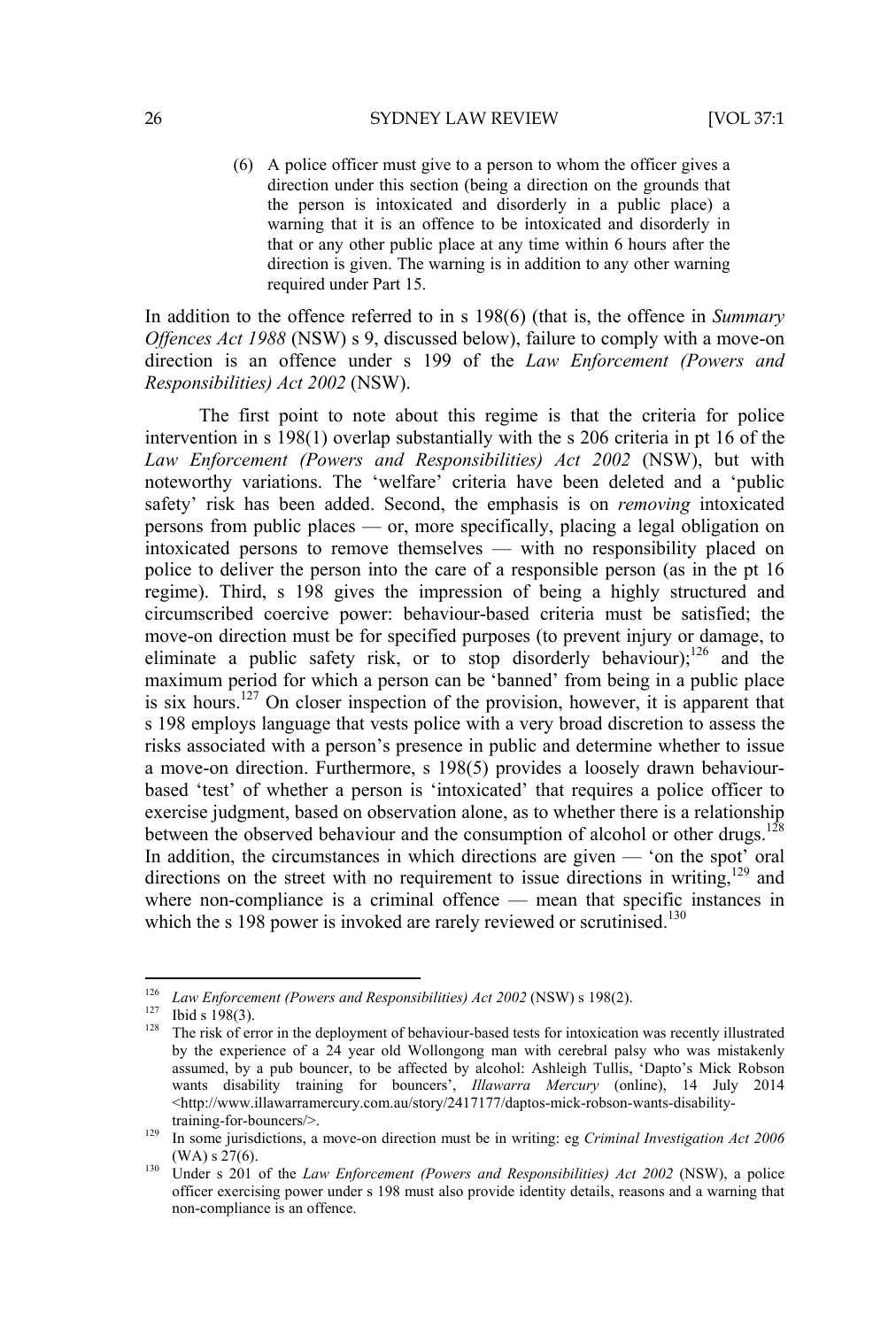The use of discretion-laden concepts and tests is deliberate. For example, a conscious drafting decision was taken not to define 'disorderly'. In the second reading speech on the *Summary Offences Amendment (Intoxicated and Disorderly Conduct) Act 2011* (NSW), the Attorney-General explained:

There is no definition of 'disorderly' in the bill. The intention of the Government is to impose sanctions against behaviour that contravenes community standards to the extent that it warrants the intervention of the criminal law. Disorderly behaviour can vary according to time, place and the context in which it is conducted. Behaviour that may not disturb or annoy others in one instance could amount to a criminal offence in another. For example, an intoxicated individual who is yelling loudly and persistently to the extent that it annoys others, and who does not cease his or her behaviour when asked to move on by police, could be committing an offence of intoxicated and disorderly conduct. It will be for police to determine the appropriate response according to the context in which the behaviour occurs.131

This change substantially expanded the scope of the pre-existing 'general' move-on power in s 197 of the *Law Enforcement (Powers and Responsibilities) Act 2002* (NSW), with a consequential expansion in police discretion. The NSW Ombudsman has noted that unlike the previously existing move-on power, under s 198(1)(b), 'disorderly' behaviour 'is not qualified by a requirement that the behaviour is likely to have an adverse impact on a member of the public'.<sup>132</sup>

The decision to vest police officers with *more* discretion occurs in a context where there is a long history of police discretion being exercised in a way that is unfavourable to Aboriginal persons, $^{133}$  both in relation to the 'traditional' offence of public drunkenness, as well as allied offences like offensive behaviour and offensive conduct under ss 4 and 4A of the *Summary Offences Act 1988* (NSW).<sup>134</sup>

The *Summary Offences Amendment (Intoxicated and Disorderly Conduct) Act 2011* (NSW) also amended the *Summary Offences Act 1988* (NSW) to create a companion offence for the intoxication specific move-on power in s 198 of the *Law Enforcement (Powers and Responsibilities) Act 2002* (NSW). Section 9 of the *Summary Offences Act 1988* (NSW) now provides:

- (1) A person who:
	- (a) is given a move on direction for being intoxicated and disorderly in a public place, and
	- (b) at any time within 6 hours after the move on direction is given, is intoxicated and disorderly in the same or another public place,

is guilty of an offence.

Maximum penalty: 15 penalty units.

<sup>&</sup>lt;sup>131</sup> New South Wales, *Parliamentary Debates*, Legislative Assembly, 22 June 2011, 3135–6 (Greg Smith).

<sup>&</sup>lt;sup>132</sup> See NSW Ombudsman, *Summary Offences Act 1988 Section 9: Continuation of Intoxicated and Disorderly Behaviour Following Move On Direction, Issues Paper (2012) 8.* 

See McRae and Nettheim, above n 20, 529–30.<br><sup>133</sup> See McRae and Nettheim, above n 25; Luke McNamara and Julia Quilter, 'Turning the Spotlight<br><sup>134</sup> See Quilter and McNamara, above n 25; Luke McNamara and Julia Quilter, 'Tu on "Offensiveness" as a Basis for Criminal Liability' (2014) 39(1) *Alternative Law Journal* 36.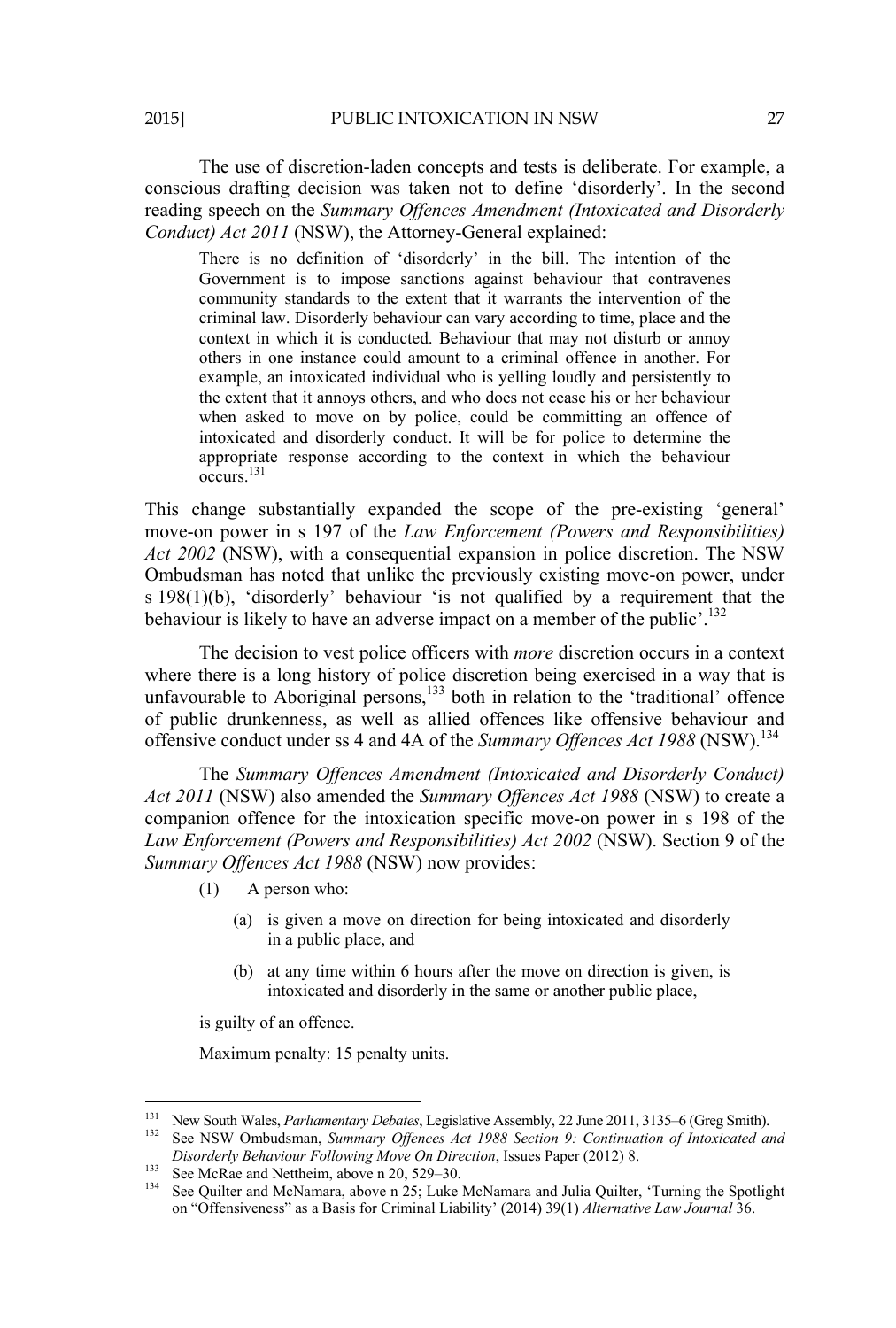Section 9(6) duplicates the behaviour-based definition of 'intoxication' contained in s 198 of the *Law Enforcement (Powers and Responsibilities) Act 2002* (NSW) (with the attendant problems discussed above).

How should this unusual offence be characterised? On the one hand, it resembles (albeit, in a convoluted fashion) a revival of the old offence of 'drunk and disorderly', which was a mainstay of public order law until it was abolished in 1979 as part of the decriminalisation of public drunkenness (discussed in Part III, above). Although it does not re-criminalise public intoxication per se (in that non-compliance with a move-on direction is also part of the actus reus of the s 9 offence), it is the first new NSW criminal offence that is directed expressly at public intoxication in over three decades.

On the other hand, it may be regarded as having more in common with the offence of failing to comply with a move-on direction under s 199 of the *Law Enforcement (Powers and Responsibilities) Act 2002* (NSW), with which it clearly overlaps. The NSW Ombudsman has questioned 'whether in practice the scheme is sufficiently focused on repeated intoxicated and disorderly behaviour or in practice duplicates the existing powers of police'.<sup>135</sup> The Ombudsman's preliminary analysis of police data during the first year of the operation of s 9 revealed that Criminal Infringement Notices ('CINs')<sup>136</sup> issued for the s 9 offence 'commonly relate to incidents where police could have alternatively issued a penalty notice under section  $199(1)$ <sup>'.137</sup>

The maximum penalty for the offence under s 199(1) is two penalty units (\$220). When first introduced, the maximum penalty for the offence under s 9 was six penalty units (\$660) or police could issue a CIN for \$200. In 2014, the maximum penalty for the s 9 offence was increased to 15 penalty units (\$1650) and the CIN was increased to  $$1100^{138}$  (the context for which is discussed below). Both the NSW Law Reform Commission and the NSW Ombudsman have previously expressed concern about the potential for 'on-the-spot' enforcement of public order offences to produce 'net-widening' and overcriminalisation, and to impact disproportionately on already marginalised groups, including Aboriginal people and those coping with homelessness.<sup>139</sup>

<sup>&</sup>lt;sup>135</sup> Above n 132, 10.<br><sup>136</sup> A CIN is an 'on the spot' penalty notice. Pursuant to the *Criminal Procedure Regulation 2010* (NSW), police have the option of issuing a CIN for seven offences, including the offence defined by s 9 of the *Summary Offences Act 1988* (NSW).

by s 9 of the *Summary Offences Act 1988* (NSW).<br>
<sup>137</sup> Above n 132, 10.<br>
<sup>138</sup> *Crimes and Other Legislation Amendment (Assault and Intoxication) Act 2014* (NSW) sch 5, amended the *Criminal Procedure Regulation 2010* (NSW) sch 3. In May 2014, average weekly earnings in Australia were \$1,122.90: Australian Bureau of Statistics, '6302.0 — Average Weekly Earnings, Australia, May 2014' (August 2014). This means that the on-the-spot fine for NSW's contemporary public drunkenness crime is almost 100% of average weekly earnings and the maximum court-imposed fine is almost 150% of average weekly earnings. Compare this with the de facto fine of \$1 and maximum penalty of \$10 for public drunkenness in 1970 (discussed above in Part I), which constituted approximately 1% and 13% respectively of 1970 average weekly earnings: Commonwealth Bureau of Census and Statistics, above n 40.

<sup>&</sup>lt;sup>139</sup> NSW Ombudsman, above n 22; NSW Law Reform Commission, above n 22. See also Quilter and McNamara, above n 25; McNamara and Quilter, above n 134; Bernadette Saunders et al, 'The Impact of the Victorian Infringements System on Disadvantaged Groups: Findings from a Qualitative Study' (2014) 49(1) *Australian Journal of Social Issues* 45; Elyse Methven, '"A Very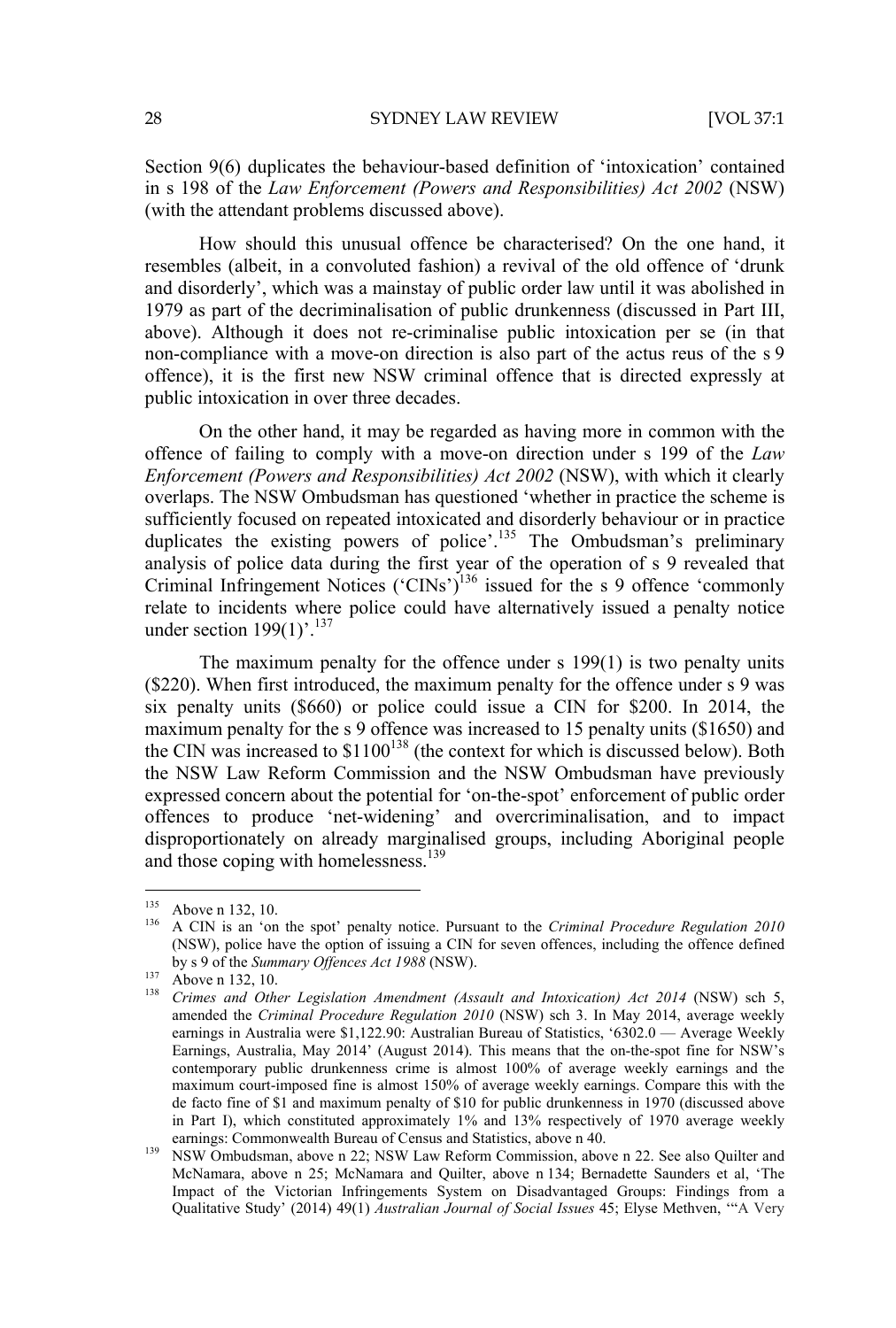In 2012, the NSW Ombudsman noted that the power in s 198 of the *Law Enforcement (Powers and Responsibilities) Act 2002* (NSW) and the offence contained in s 9 of the *Summary Offences Act 1988* (NSW) also overlap with the 'welfare'-based powers that are still contained in pt 16 of the *Law Enforcement (Powers and Responsibilities) Act 2002* (NSW) (discussed in Part II, above). The Ombudsman observed that the approaches reflect very different conceptions of the problem of public intoxication and of solutions to it:

Police have retained the power to detain an intoxicated person under section 206 of the [*Law Enforcement (Powers and Responsibilities) Act 2002* (NSW) ('LEPRA')] … if they are disorderly or behaving in a manner likely to cause injury or damage, or if they are in need of protection. The purpose of this provision is to protect the intoxicated person and other people from injury and property from damage ... . Given that the conditions under which a person can be detained under section 206 of the LEPRA are almost identical to those which may be an offence under section 9 of the [*Summary Offences Act 1988* (NSW)], police now have the discretion to detain the person under section 206, or to take proceedings under section 9. This presents officers with a choice between fundamentally different approaches for the same set of circumstances. However there are no guidelines as to when they should select one approach over another. $140$ 

While the legislation and police policy may provide little guidance, the government rhetoric that has surrounded the latest shift in criminal law and police powers to address public intoxication has conveyed a clear sense of what the turn towards harsher treatment is about. Paternalistic concern for, and patience towards, the 'skid-row drunk' — the focus of the 1979 decriminalisation reforms — has been replaced by antagonism and hostility towards the dangerous and potentially violent drunk who is regarded as an unacceptable risk in public. Compare the words of the then Attorney-General in 1979 (quoted above, Part II, in relation to the introduction of the *Intoxicated Persons Act* 1979 (NSW)) with the words of the Attorney-General in 2011, in relation to the *Summary Offences Amendment (Intoxicated and Disorderly Conduct) Act 2011* (NSW):

We have said that people are entitled to enjoy a night out without fear of having their evening ruined by drunken and violent hooligans. ...

It is clear that more needs to be done to make the streets of New South Wales safe again. Sadly, there are individuals who are determined to drink to excess or party hard on their drug of choice and then choose not to obey reasonable directions given by police to go home before trouble starts. This policy is not about targeting the homeless, the mentally ill, the Aboriginal community or the disadvantaged in our society. It is to manage the excessive intoxicated behaviour seen in entertainment districts on weekends.

People are entitled to have fun, but not to the detriment of other people's night out. Those people are the reason that police need additional enforcement tools in the form of the new intoxicated and disorderly conduct offence. This State bears the cost of that type of behaviour every day through a burden on the health system. Every weekend emergency

<sup>&</sup>lt;u> Alexandro Alexandro Alexandro Alexandro Alexandro Alexandro Alexandro Alexandro Alexandro Alexandro Alexandro </u> Expensive Lesson": Counting the Costs of Penalty Notices for Anti-social Behaviour' (2014) 26(2) *Current Issues in Criminal Justice* 249. 140 NSW Ombudsman, above n 132, 14.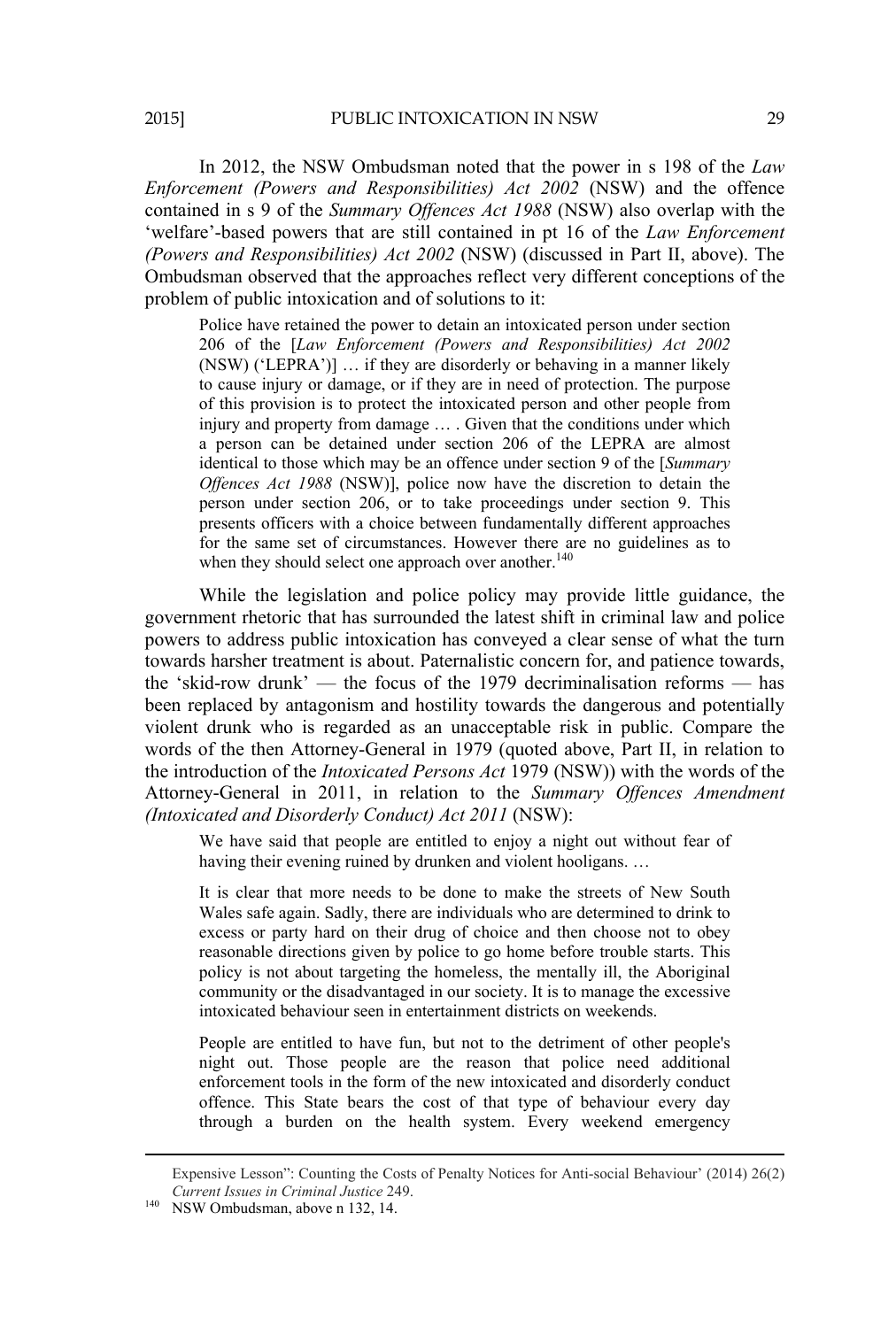departments across New South Wales see the impact of intoxicated and disorderly behaviour, and the cost of dealing with the resultant injuries represents a burden to the State for which taxpayers should not have to  $\overline{pay.}^{141}$ 

As with detentions under pt 16 of the *Law Enforcement (Powers and Responsibilities) Act 2002* (NSW) (discussed above, Part II), neither the NSW Police Force nor the Bureau of Crime Statistics and Research routinely publishes data on the frequency with which the s 198 move-on power is used. Since s 9 of the *Summary Offences Act 1988* (NSW) defines a substantive offence, statistics are collected by the Bureau of Crime Statistics and Research. In 2013, 453 on-the-spot fines were issued and 113 charges were finalised in the Local Court.<sup>142</sup> That these 'charge' figures represent only a very small percentage of the occasions on which police exercised their powers under s 198 of *Law Enforcement (Powers and Responsibilities) Act 2002* (NSW) to move-on an intoxicated person has been confirmed in a report released by the NSW Ombudsman in 2014. In the 12-month period from October 2011 to September 2012, NSW Police issued 33,580 intoxicated person move-on directions under s 198 of the *Law Enforcement (Powers and Responsibilities) Act 2002* (NSW).143 During this period, non-compliance with s 198 orders resulted in 2,252 penalty notices or charges.<sup>144</sup>

The Ombudsman found that not only was there considerable overlap between the different legislative provisions — particularly, ss 198/199 of the *Law Enforcement (Powers and Responsibilities) Act 2002* (NSW) and s 9 of the *Summary Offences Act 1988* (NSW) — but that police were given inadequate guidance as to how their discretion should be exercised. The Ombudsman concluded that the expansion of powers/offences in 2011:

did not provide police with a significant additional tool to manage or reduce alcohol-related crime during the review period. By far the majority of the incidents resulting in legal action under section 9 could have been dealt with by police using the existing 'failure to comply with direction' offence provision at section 199 of LEPRA.<sup>145</sup>

Alarmingly, the Ombudsman found numerous instances of the s 9 offence being used in tandem with the 'welfare'-based power to detain in s 206 of the *Law Enforcement (Powers and Responsibilities) Act 2002* (NSW).<sup>146</sup> The paradox of 'decriminalisation' appears to have come full circle.

As noted above, 2014 saw a further escalation in the rhetoric surrounding the dangers of public intoxication, including a 250% increase in the maximum penalty and a 550% increase in the CIN for the offence under s 9 of the *Summary* 

<sup>141</sup> New South Wales, *Parliamentary Debates*, Legislative Assembly, 22 June 2011, 3135 (Greg Smith).<br><sup>142</sup> Data provided by the NSW Bureau of Crime Statistics and Research (5–6 August 2014) and on file

with the authors.<br><sup>143</sup> NSW Ombudsman, above n 24, 1.<br><sup>144</sup> This figure included 1768 penalty notices or charges under the *Law Enforcement (Powers and* 

*Responsibilities) Act 2002* (NSW) s 199, and 484 penalty notices or charges under the *Summary Offences Act 1988* (NSW) s 9: ibid.<br><sup>145</sup> Ibid 5.<br><sup>146</sup> Ibid 61–5.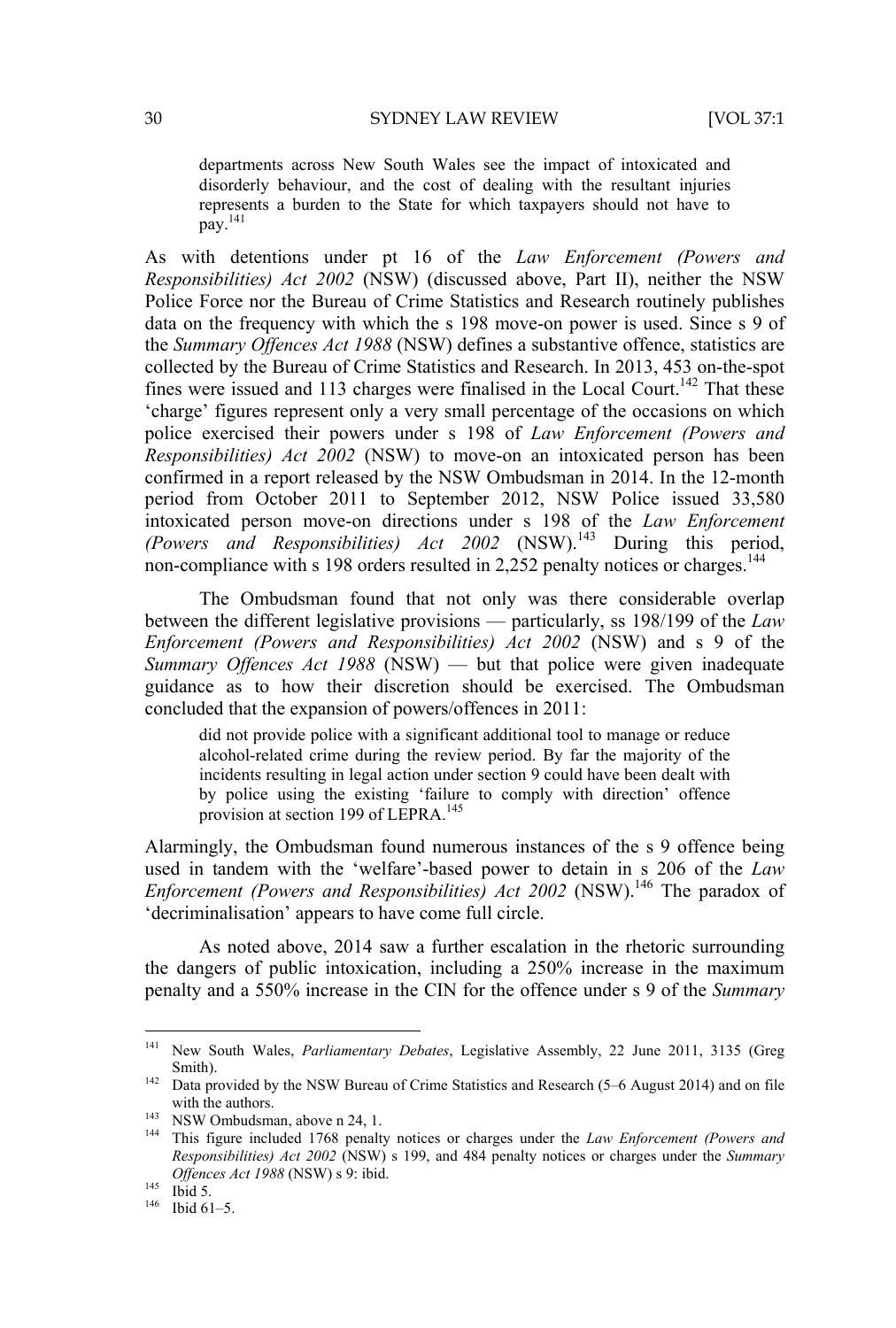*Offences Act 1988* (NSW). This punitive turn was part of the NSW Government's 'crackdown' on violence associated with public intoxication, in response to widespread outrage and a concerted media campaign following two highly publicised fatal assaults on the streets of King's Cross in Sydney perpetrated by young men affected by alcohol.<sup>147</sup> The then Premier, Barry O'Farrell, explained the increases as follows:

Alcohol-related violence and antisocial behaviour is not welcome on our streets and, frankly, will no longer be tolerated. It is therefore critical that police can fine those offenders who do behave in such a manner, and that the fine is a sufficient amount to act as a deterrent for this unacceptable behaviour<sup>148</sup>

The increased fines depart dramatically from the recommendation of the NSW Law Reform Commission that penalties imposed by way of on-the-spot fines should not normally exceed 25% of the maximum penalty that can be imposed by a court.149 The fine levied by CIN for an alleged violation of s 9 of the *Summary Offences Act* 1988 (NSW) is now 66% of the maximum fine that can be imposed in the NSW Local Court. The NSW Ombudsman cited the increased fines as an additional reason to be concerned about how s 9 is employed in practice:

In light of the sizeable differences in monetary penalties that now apply and the disproportionate numbers of vulnerable people affected, it is important that police uses of the section 9 offence be directed at more serious incidents. For this reason we have recommended that section 9 be amended so that it relates more squarely to serious instances of intoxicated and disorderly conduct, including violent or threatening conduct not already covered by section 199 LEPRA.<sup>150</sup>

Although these latest developments appear to support an analysis that highlights an incremental shift towards more explicit and punitive criminalisation of public intoxication during the  $2000s$ ,<sup>151</sup> we would caution against a simple linear narrative. We have already shown that the decriminalisation/welfare model of the 1980s was not all that it appeared. Next, we highlight an apparent revival of a welfare model not only alongside, but closely aligned with the punitive shifts of recent years: the introduction of 'sobering up centres'.

In 2013, the NSW Government commenced a 12-month trial of 'sobering up centres', including one mandatory centre run by the NSW Police in central Sydney and two 'accredited' centres run by non-government providers in Randwick and Wollongong. The stated objective of the *Intoxicated Persons (Sobering Up Centres Trial) Act 2013* (NSW) was to 'promote the safety of public

<sup>&</sup>lt;sup>147</sup> See Quilter, above n 1.

<sup>&</sup>lt;sup>148</sup> New South Wales, *Parliamentary Debates*, Legislative Assembly, 30 January 2014, 26623 (Barry O'Farrell). Note that, at the same time, the CIN fine was also increased for the *Summary Offences Act 1988* (NSW) crimes of offensive conduct in a public place (from \$200 to \$500) and offensive language in a public place (from \$150 to \$500), which are frequently associated with high levels of intoxication: see Brown et al. above n 11, 536.

<sup>&</sup>lt;sup>149</sup> NSW Law Reform Commission, above n 22, Recommendation 4.5(a).<br><sup>150</sup> NSW Ombudsman, above n 24, 5.<br><sup>151</sup> Similar 're-criminalisation' trajectories can be identified in other Australian jurisdictions: see, eg, *Alcohol Protection Orders Act 2013* (NT); considered in *Nummar v Pennuto* (2014) 287 FLR 430.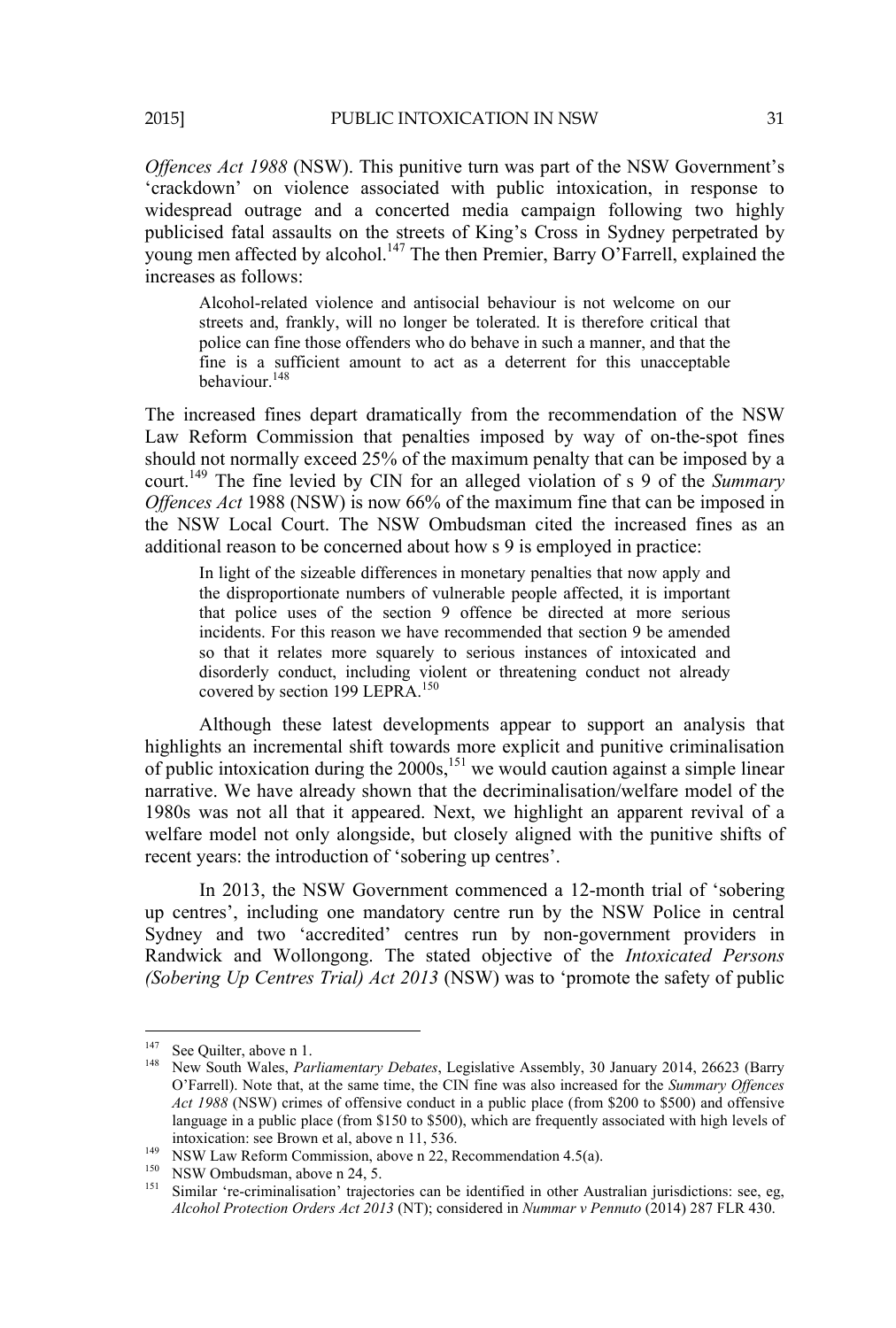places and public amenity by facilitating a trial of a scheme to reduce alcoholrelated violence and other antisocial behaviour'.152

The accredited centres were described by the Government as 'optional', implying that the intoxicated person had a choice about whether they spent time in the centre. This was reflected in s  $11(1)(b)$ , which stated that 'admission to the centre is voluntary' and s 15(1), which stated that '[a] person who has been admitted to an accredited sobering up centre may leave … at any time'. However, s 6 of the Act gave express powers to the police to detain a person and take them to a centre, if they were 'in need of physical protection' because they were intoxicated, or if a police officer believed that they were 'a public nuisance'. Under s 6(3), a person was defined as being a public nuisance if the person was 'behaving in an offensive or disorderly manner and the person's behaviour is interfering, or is likely to interfere, with the peaceful passage through, or enjoyment of, a public place by a member of the public'.

The two accredited/voluntary centre trials were cut short in June  $2014$ <sup>153</sup> The Minister for Family Community Services cited low usage rates and the Government's view that the money involved would be 'better spent where it's needed on other programs'.<sup>154</sup> At the same time, the operation of the police-run mandatory centre was extended for a further two years until 1 July 2016,<sup>155</sup> and the catchment area was increased.156

Police powers in relation to the mandatory sobering up centre are contained in s 5 of the *Intoxicated Persons (Sobering Up Centres Trial) Act 2013* (NSW). The grounds for mandatory detention under s 5(1) are:

- the person has received a move-on direction under s 198 of LEPRA (discussed above) and 'persists in engaging in the relevant conduct that gave rise to the direction' (s  $5(1)(a)(ii)$ );
- the person is 'behaving in a disorderly manner or in a manner likely to cause injury to the person or another person or damage to property'  $(s 5(1)(b)(i))$ ; or
- the person is in need of physical protection because the person is intoxicated (s  $5(1)(b)(ii)$ ).

Section 5(1) replicates the 'welfare' and public order criteria contained in s 206 of the *Law Enforcement (Powers and Responsibilities) Act 2002* (NSW) (discussed above, Part III), and overlaps with the grounds for moving on an intoxicated person specified in s 198 of the *Law Enforcement (Powers and Responsibilities) Act 2002* (NSW) (above).

<sup>&</sup>lt;sup>152</sup> Intoxicated Persons (Sobering Up Centres Trial) Act 2013 (NSW) s 3.

<sup>&</sup>lt;sup>153</sup> Joshua Butler, 'Wollongong Drunk Tank Shut Before Trial Over', *Illawarra Mercury* (online), 29 May 2014 <http://www.illawarramercury.com.au/story/2314538/wollongong-drunk-tank-shut-

before-trial-over>. 154 Alicia Wood, 'Drunk tanks: Last Drunks Called for Failed Experiment', *The Daily Telegraph* (online), 28 May 2014 <http://www.dailytelegraph.com.au/news/nsw/drunk-tanks-last-drunks-call-<br>for-failed-experiment/story-fni0cx12-1226933728740>.

<sup>101-</sup>taneu-experimentsion y-modelli 1220000120110110110110201201101115<br>155 Intoxicated Persons (Sobering Up Centres Trial) Amendment (Extension) Regulation 2014 (NSW).<br><sup>156</sup> Intoxicated Persons (Sobering Up Centres Trial) A *Regulation 2014* (NSW).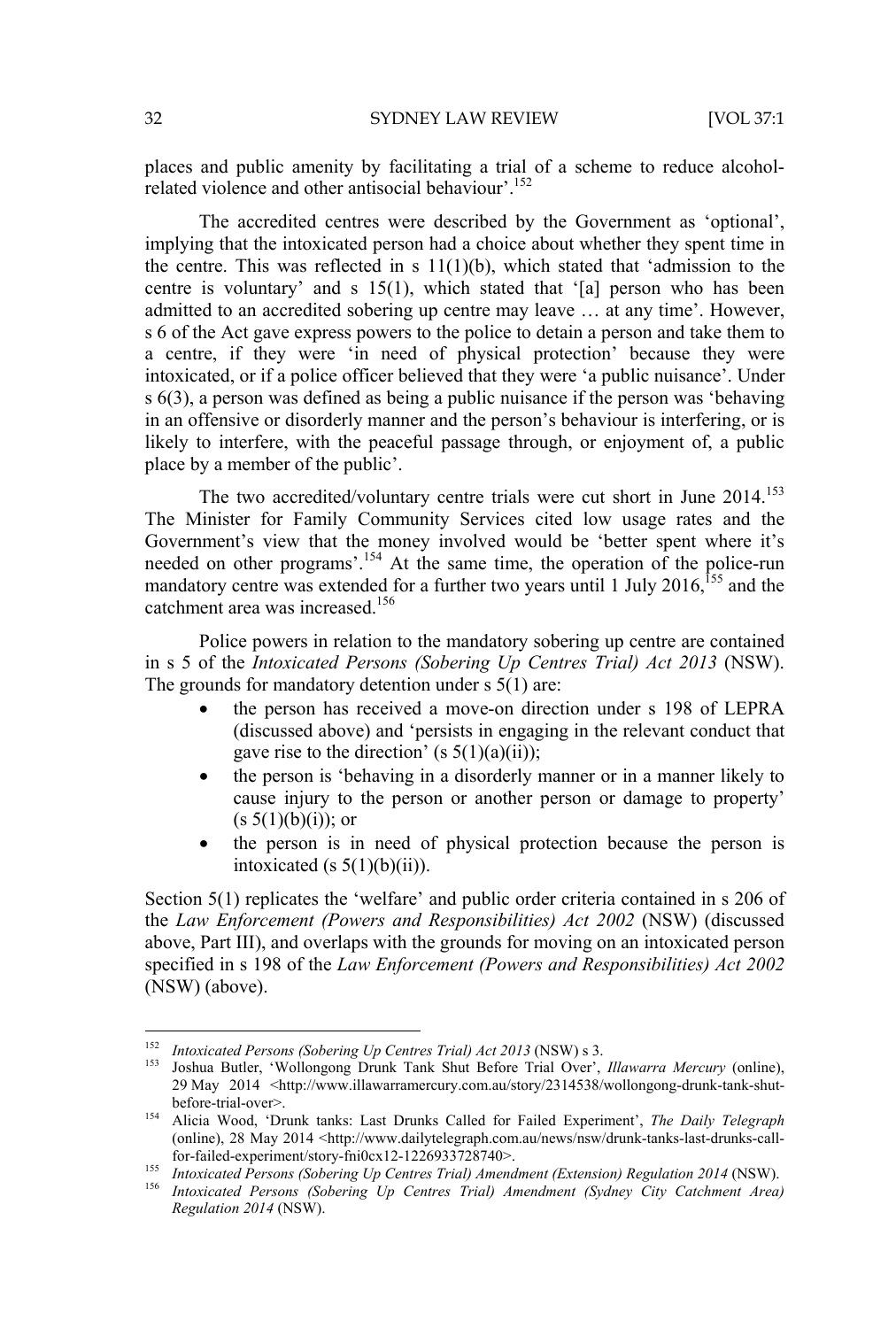If a person is detained under s 5(1), admission to the Sydney City centre is compulsory.157 A detained person can be released when the person in charge of the centre is satisfied that the person is no longer intoxicated or where the person can be released into the care of a responsible person, up to an eight-hour maximum.<sup>158</sup>

Unlike the accredited sobering up centres for which no fee was payable, all persons taken to the mandatory centre were originally charged a user-pays fee (first visit:  $$200$ : second:  $$400$ : third:  $$600$ : fourth and subsequent:  $$800$ ).<sup>159</sup> In June 2014, these arrangements were modified so that only persons detained on the non-compliance/persistence ground (s  $5(1)(a)$ ) are charged a fee.<sup>160</sup> In addition, persons detained in the mandatory centre on the basis of non-compliance/persistence ground are issued with a CIN (now \$1100) for the offence under s 9 of the *Summary Offences Act 1988* (NSW) that such behaviour represents.161

These latest developments suggest that the recent revival of a 'welfare' approach to public intoxication may have been illusory. It was certainly short-lived. It is true that welfare considerations remain part of the criteria for detaining a person in the central Sydney mandatory sobering up centre, but the other criteria (focused as they are on public order concerns), the fact that the centre is run by the police and detainees are held in cells at the Central Local Court, and the financial impost on persons detained (which may be well in excess of \$1000), suggest that criminalisation remains firmly embedded as a dominant response to the problem of public intoxication. Moreover, the image of the 'public drunk' and the related justification for regulation through criminal law and police powers — is now firmly associated not merely with annoyance and reduced public amenity, but with a very real risk of personal violence.<sup>162</sup> This correlation has been a major driver towards more punitive and less forgiving forms of criminalisation.<sup>163</sup>

 $^{157}$  Intoxicated Persons (Sobering Up Centres Trial) Act 2013 (NSW) s 11.

<sup>&</sup>lt;sup>158</sup> Ibid s 13.<br> *Intoxicated Persons (Sobering Up Centres Trial) Regulation 2013 (NSW).*<br> *Intoxicated Persons (Sobering Up Centres Trial) Amendment (Extension) Regulation 2014 (NSW).*<br>
<sup>161</sup> A NSW Police Force 'fact sh

centre with be issued with a CIN (NSW Police, 'Fact Sheet: Sobering Up Centres' <http://www.police.nsw.gov.au/\_\_data/assets/pdf\_file/0009/254295/Sobering\_Up\_Centres\_Fact\_S heet.pdf>), but such action in the case of a person detained on the ground of 'behaving in a disorderly manner or in a manner likely to cause injury to the person or another person or damage<br>to property' would be unjustified because such behaviour is not an offence known to NSW law.

to property' would be unjustified because such an order to Australian jurisdictions. See, eg, the recent legislative package introduced in Queensland: *Safe Night Out Legislation Amendment Act* 2014 (Qld).

<sup>&</sup>lt;sup>163</sup> We are not suggesting that public order focused criminalisation is the only regulatory response to increased anxiety about alcohol-fuelled violence and the danger of public intoxication. Since the mid-2000s, and especially in the last few years, restrictions on liquor sales at licensed premises, particularly in known 'hot spots' has been an important component of the NSW Government's regulatory strategy and has resulted in numerous amendments to the *Liquor Act 2007* (NSW). See Roth, above n 2; Quilter, above n 96; Allan Trifonoff et al, 'What Police Want From Liquor Licensing Legislation: The Australian Perspective' (2014) 15(4) *Police Practice and Research* 293; Kypros Kypri, Patrick McElduff and Peter G Miller, 'Restrictions in Pub Closing Times and Lockouts in Newcastle, Australia Five Years On' (2014) 33(3) *Drug and Alcohol Review* 323.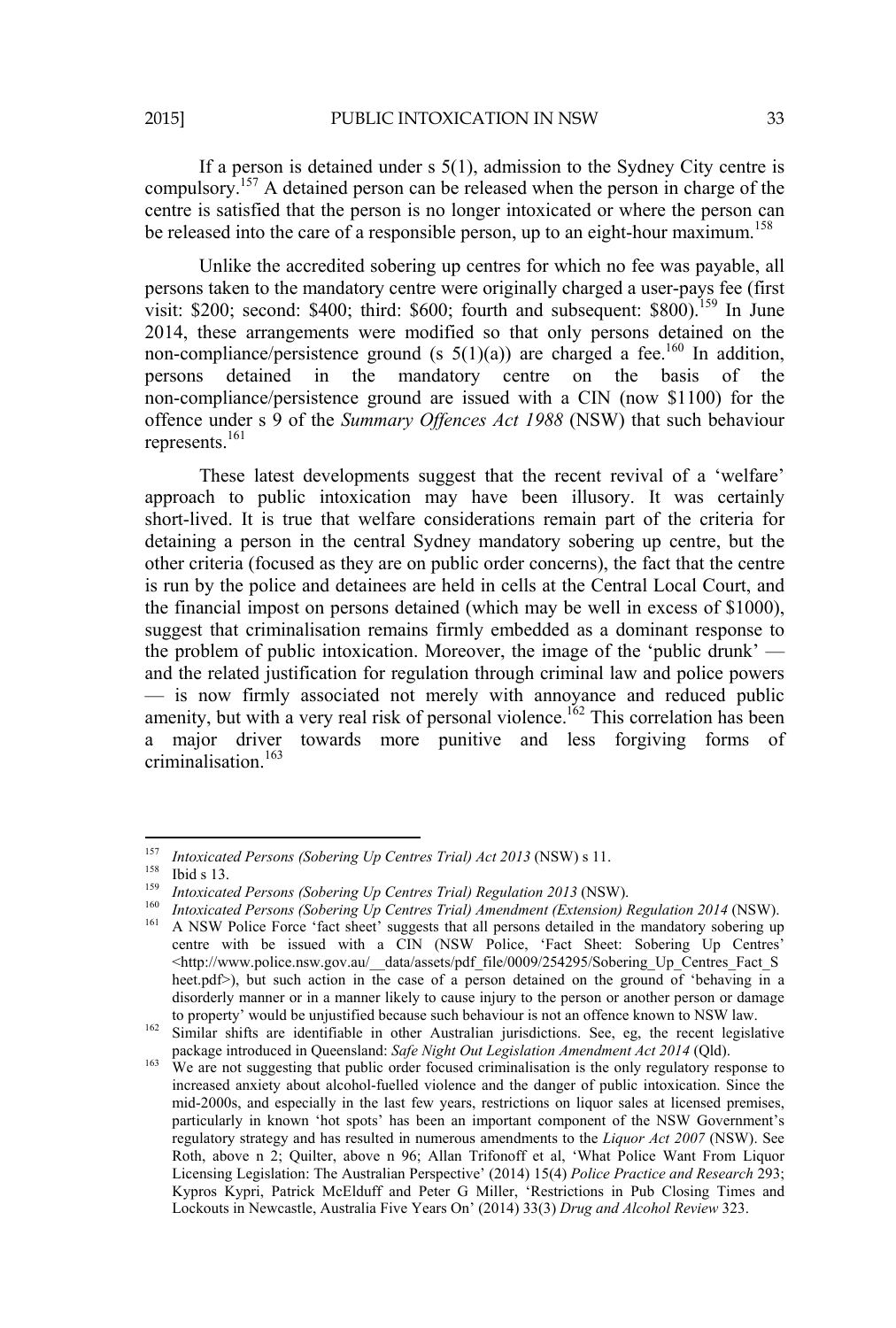#### **VI Conclusion**

Our examination of the history of the regulation of public intoxication in NSW establishes that although the formal legal status of the behaviour in question has changed over time, and although different approaches have been prominent at different points in the history of the State, public intoxication has been consistently and continuously criminalised for almost two centuries. In reaching this conclusion we have employed a thick conception of 'criminalisation' that looks beyond the list of offences on the statute books, and considers also the status of police powers which, in the public order context, are at least as significant as substantive offences — as well as the all-important question of how laws are enforced and powers deployed on the ground.

In addition to challenging the conventional wisdom that criminal law and policing receded as regulatory strategies at the moment of official 'decriminalisation' in 1979, we have also shown that from the 1990s there has been an incremental hardening of regulatory strategies and that this shift is associated with changing attitudes and policy discourse regarding the image of the 'public drunk'. Once invoking pity and/or annoyance for diminishing the amenity of the urban environment, people (particularly young men) who are drunk in public are now widely seen as dangerous and as posing a risk to other members of the community. The threat to public safety and the fear that innocent members of the public might be subjected to random 'street' violence have become major drivers of policymaking and law reform in this area. This momentum towards a less forgiving and more punitive approach to public intoxication may have reached its high water mark in 2014, when the NSW Government introduced a new offence of assault causing death while intoxicated (with a mandatory minimum sentence of eight years' imprisonment), $164$  and proposed the introduction of a raft of new aggravated assault offences where the aggravating factor was the fact that the assault had occurred while the accused was 'intoxicated in public'. It is noteworthy that the Crimes Amendment (Intoxication) Bill 2014 stalled in the Legislative Council not because these offences were considered to be unnecessary or objectionable but because the Government also sought to attach mandatory minimum sentences to a number of the proposed new offences, which provoked staunch resistance.<sup>165</sup>

We mention this development because it provides a contemporary context for a final observation we would like to draw from the history of the regulation of public intoxication in NSW: the need to reconsider the policy and law reform preoccupation with *public* intoxication. As we observed in the introduction to this article, not only does this focus effect the *over*criminalisation of marginalised persons (particularly Aboriginal drinkers), but it risks *under*criminalising the alcohol-related harms experienced disproportionately by women in private

<sup>164</sup> *Crimes Act 1900* (NSW) s 25B, as amended by the *Crimes and Other Legislation Amendment (Assault and Intoxication) Act 2014* (NSW).<br><sup>165</sup> See, eg, New South Wales, *Parliamentary Debates*, Legislative Council, 19 March 2014, 27445

<sup>(</sup>Adam Searle), 27457 (David Shoebridge).